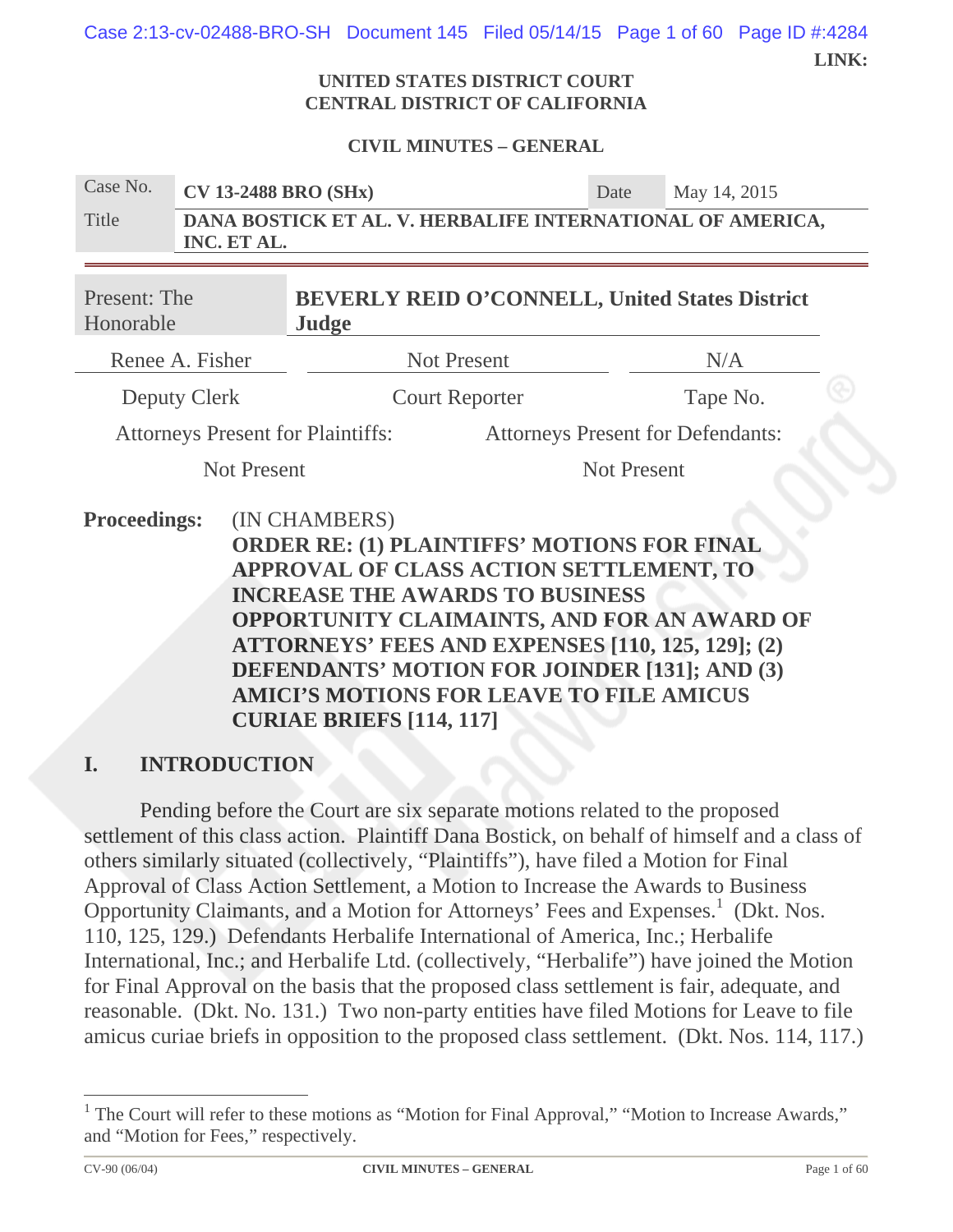**LINK:**  Case 2:13-cv-02488-BRO-SH Document 145 Filed 05/14/15 Page 2 of 60 Page ID #:4285

#### **UNITED STATES DISTRICT COURT CENTRAL DISTRICT OF CALIFORNIA**

#### **CIVIL MINUTES – GENERAL**

| Case No. | <b>CV 13-2488 BRO (SHx)</b>                                               | Date | May 14, 2015 |  |  |  |
|----------|---------------------------------------------------------------------------|------|--------------|--|--|--|
| Title    | DANA BOSTICK ET AL. V. HERBALIFE INTERNATIONAL OF AMERICA,<br>INC. ET AL. |      |              |  |  |  |

The Court held a final fairness hearing on these matters on May 11, 2015. After considering the papers filed in connection with the instant motions, the arguments advanced at the hearing, and the entirety of the record, the Court finds that the proposed settlement is fair, adequate, and reasonable within the meaning of Federal Rule of Civil Procedure 23(e). Accordingly, Plaintiffs' Motion for Final Approval and Motion to Increase Awards are **GRANTED in full**. The Court also finds that an award of attorneys' fees equal to 28% of the total settlement fund, rather than class counsel's request for 30%, will provide adequate compensation and accordingly **GRANTS in part** Plaintiffs' Motion for Fees. In deciding these motions, the Court has considered Herbalife's joinder and amici's requests for leave. These motions are therefore **GRANTED**.

## **II. FACTUAL AND PROCEDURAL BACKGROUND**

## **A. The Instant Dispute and Plaintiffs' Allegations**

Plaintiff Dana Bostick ("Mr. Bostick"), an individual residing in California, initiated this lawsuit against Herbalife on behalf of himself and a putative class of individuals injured by what Plaintiffs believe to be a large pyramid scheme, pursuant to which Herbalife systematically rewards recruiting new product distributors over actual retail sales. (First Am. Compl. ("FAC") ¶¶ 3–6.) Plaintiffs bring this action on behalf of all persons who were Herbalife distributors from April 2009 until the present. (FAC ¶ 5.) An individual may become a distributor, or in other words a vendor of Herbalife products, by recruiting an existing product distributor to serve as his or her "sponsor" and purchasing an Herbalife International Business Pack ("IBP") for \$95.95 or a mini International Business Pack ("Mini-IBP") for \$57.75. (FAC ¶ 30.)

Herbalife is a multi-level marketing and distribution system, which relies on individual distributors to market, promote, sell, and distribute its products. (FAC ¶ 28.) Herbalife recruits potential distributors by promising the chance to earn a "substantial and ongoing income" based upon immediate, daily profit while also providing an opportunity to take charge of one's life by being one's own boss. (FAC ¶¶ 31–33.) Herbalife promotes itself through a magazine titled "*Live The Good Life! Herbalife*," a website, training programs, and videos. (FAC ¶¶ 39–45.)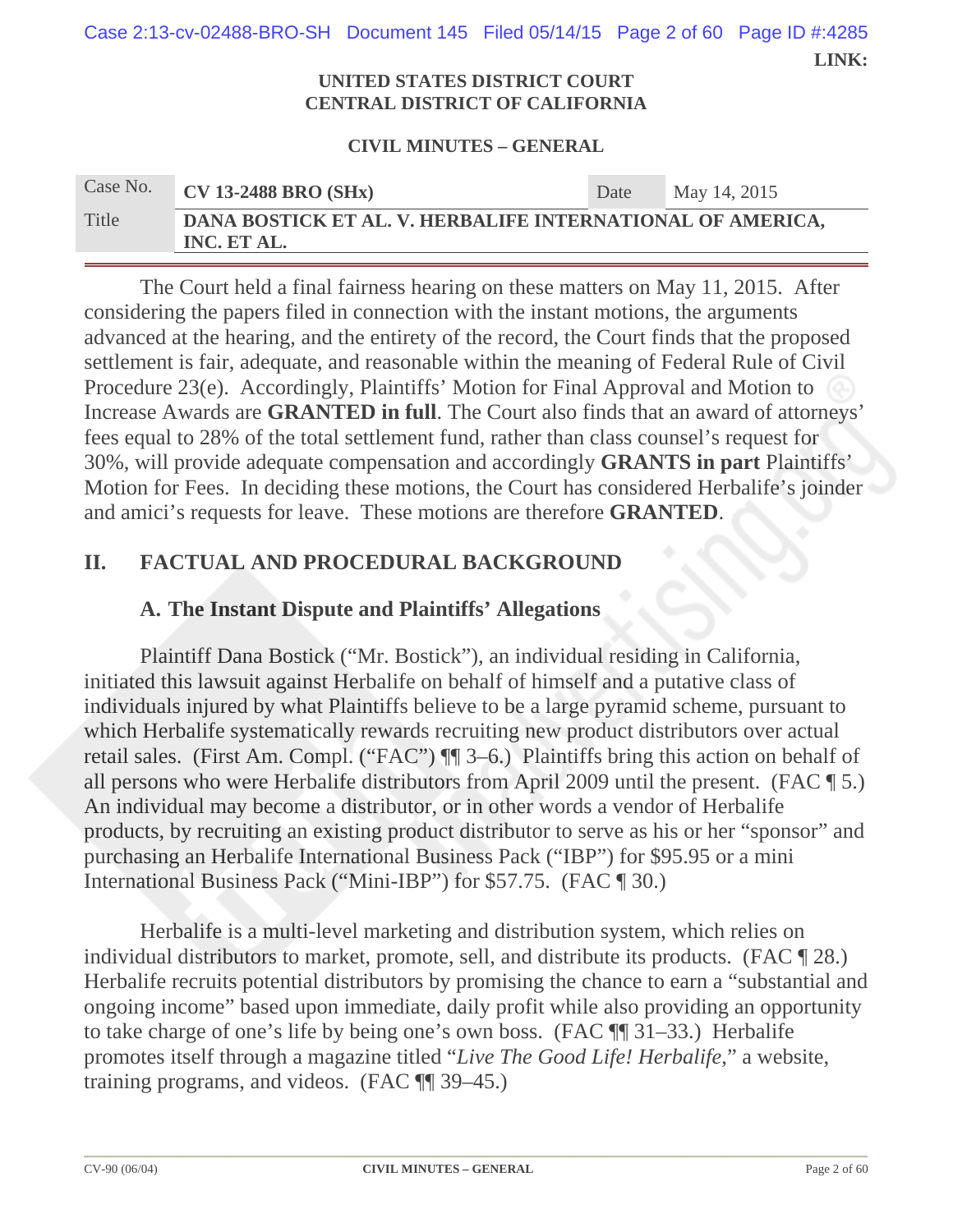Case 2:13-cv-02488-BRO-SH Document 145 Filed 05/14/15 Page 3 of 60 Page ID #:4286

 **LINK:** 

#### **UNITED STATES DISTRICT COURT CENTRAL DISTRICT OF CALIFORNIA**

#### **CIVIL MINUTES – GENERAL**

# Case No. **CV 13-2488 BRO (SHx)** Date May 14, 2015 Title **DANA BOSTICK ET AL. V. HERBALIFE INTERNATIONAL OF AMERICA, INC. ET AL.**

Herbalife is comprised of a hierarchy of distributors, with the various levels determining each participant's eligibility for discounted Herbalife products and other benefits. (*See* FAC ¶¶ 83–151). This hierarchy is comprised of eleven levels of distributors, starting at the Distributor rank and ending at the Founder's Circle rank. (FAC ¶ 83.) All new distributors join a line of sponsorship traced "upline" to the highest level of the Herbalife hierarchy. (FAC ¶ 84.) Junior (or "downline") distributors purchase Herbalife products from "upline" (or more senior) distributors, or from Herbalife directly; Herbalife then pays bonuses to upline distributors based upon purchases by downline distributors. (FAC ¶ 85.) A distributor may move upline and qualify for higher levels of compensation by achieving a certain volume of Herbalife product during a particular time period. (FAC ¶¶ 87, 90.) Volumes are calculated on a monthly basis, and a distributor's volume is based upon his or her own purchases of Herbalife product, as well as the purchases of his or her downstream. (FAC ¶¶ 87–90.)

Distributors, as the lowest rung of the Herbalife hierarchy, may purchase products at a 25% discount from the suggested retail price of goods. (FAC ¶¶ 91–92.) For every one dollar that a distributor spends on Herbalife products, \$0.64 goes upline. (FAC ¶ 93.) The fifth rung in the hierarchy, called a supervisor, classifies a distributor as a Sales Leader, and allows an individual to purchase Herbalife products at a 50% discount. (FAC ¶ 119.) There are a number of ways to become a supervisor, (*see* FAC ¶¶ 109– 112), and a distributor can do so without personally purchasing or reselling any Herbalife products, (FAC ¶¶ 113–114.)

A supervisor receives an additional benefit by becoming eligible for "Royalty Overrides," which are a commission based upon other downline supervisors' volume. (FAC ¶¶ 122–123.) To qualify for Royalty Overrides, a supervisor must comply with both the "10-Retail Customer Rule" and the "70% Rule." (FAC ¶ 125.) These rules require a supervisor to personally sell Herbalife products to at least ten separate retail customers; additionally, at least 70% of the total value of Herbalife products that the supervisor purchases must be sold or consumed within that month. (FAC ¶ 125.)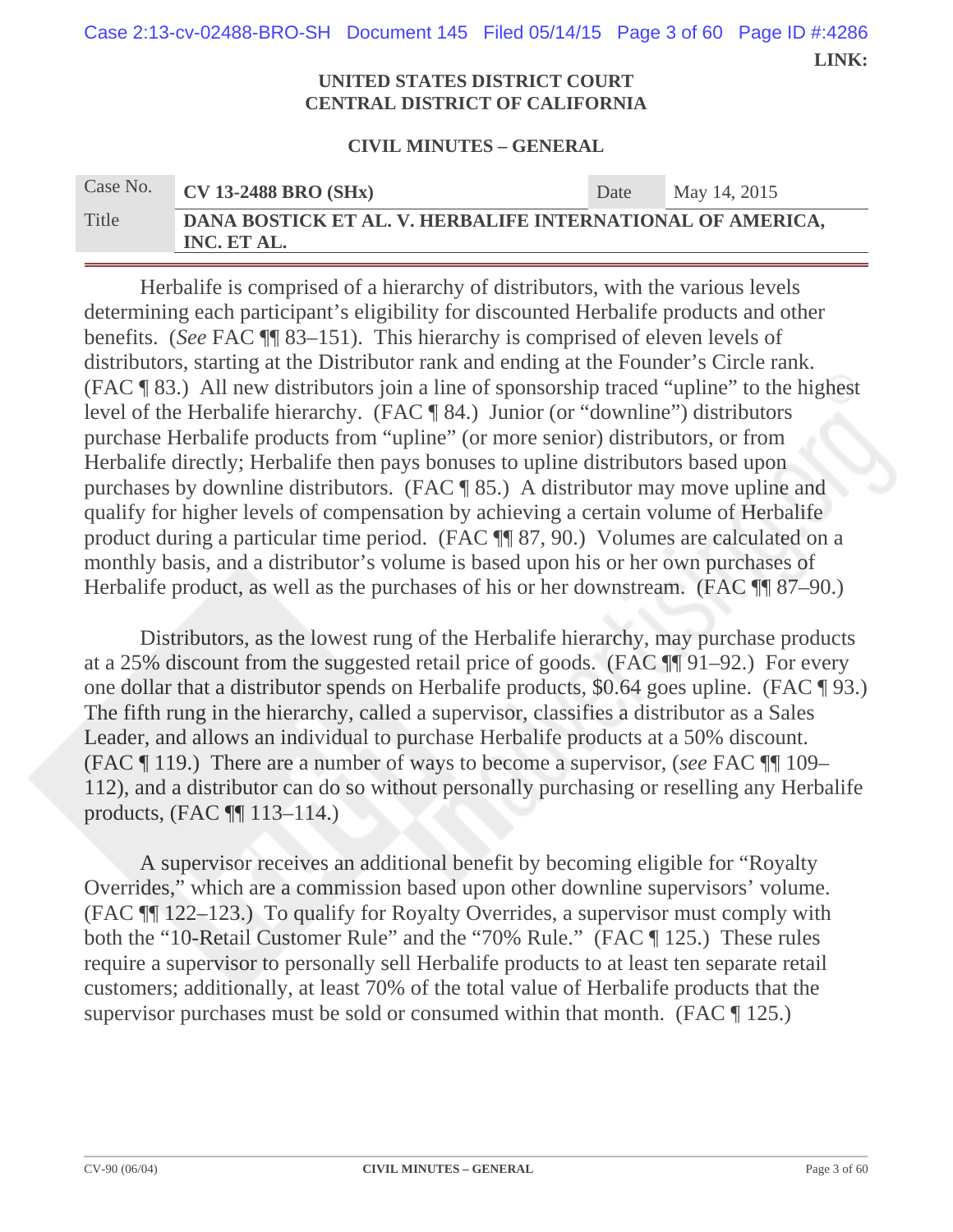Case 2:13-cv-02488-BRO-SH Document 145 Filed 05/14/15 Page 4 of 60 Page ID #:4287

 **LINK:** 

#### **UNITED STATES DISTRICT COURT CENTRAL DISTRICT OF CALIFORNIA**

#### **CIVIL MINUTES – GENERAL**

| Case No. | $CV$ 13-2488 BRO (SHx)                                                    | Date | May 14, 2015 |
|----------|---------------------------------------------------------------------------|------|--------------|
| Title    | DANA BOSTICK ET AL. V. HERBALIFE INTERNATIONAL OF AMERICA,<br>INC. ET AL. |      |              |

Distributors may return products purchased from Herbalife within twelve months of the purchase date. (FAC ¶ 231.) To do so, however, a distributor must comply with certain provisions, including resigning and effectively forfeiting his or her downstream. (FAC ¶ 231.a.) Additionally, distributors may not return any products purchased from an upline supervisor. (FAC ¶ 232.)

## **B. Mr. Bostick's Participation**

Mr. Bostick became an Herbalife distributor in April 2012. (FAC ¶ 6, 38, 46.) Over a four month period, Mr. Bostick placed eight orders for Herbalife products. (FAC ¶ 48.)<sup>2</sup> Although Plaintiff worked hard to build his business, (*see* FAC ¶¶ 47, 49, 50), he recruited only one person—his lifelong friend, (FAC ¶ 47). Mr. Bostick believes his attempts to sell products to wholesalers were unsuccessful because he had to sell at nearly full retail value to make a profit—an unappealing rate compared to prices offered by higher upline distributors and other online sources. (FAC ¶ 50.) Mr. Bostick contends that he cannot make a profit selling Herbalife products because the company's system of graduated discounts means that those participants purchasing Herbalife products at a 25% discount must compete with those purchasing products at a 50% discount. (FAC ¶ 157.) Further, Mr. Bostick believes the Herbalife structure systematically rewards recruiting other distributors over retail sales. (FAC ¶ 3.)

Dissatisfied with Herbalife's structure and misrepresentations regarding the chance to generate meaningful income, Mr. Bostick filed a Complaint on April 8, 2013. (Dkt. No. 1.) On July 7, 2014, Plaintiffs filed the First Amended Complaint.<sup>3</sup> (Dkt. No. 78.) Plaintiffs bring claims under California's Endless Chain Scheme Law, Cal. Penal Code § 327 and Cal. Civ. Code § 1689.2; California's Unfair Competition Law ("UCL), Cal. Bus. & Prof. Code §§ 17200 *et seq.*; and California's False Advertising Law ("FAL"), Cal. Bus. & Prof. Code §§ 17500 *et seq.* Plaintiffs' first claim under the Endless Chain Scheme Law seeks rescission, restitution, compensatory damages, and consequential

 <sup>2</sup> Plaintiff placed these orders on April 6, 2012; April 26, 2012; May 21, 2012; June 18, 2012; June 19, 2012; June 22, 2012; June 27, 2012; and July 20, 2012. (FAC ¶ 48.)

<sup>&</sup>lt;sup>3</sup> The First Amended Complaint adds Anita Vasko ("Ms. Vasko"), Judy Trotter ("Ms. Trotter"), Beverly Molnar ("Ms. Molnar"), and Chester Cote ("Mr. Cote") as named plaintiffs. (*See generally* FAC.)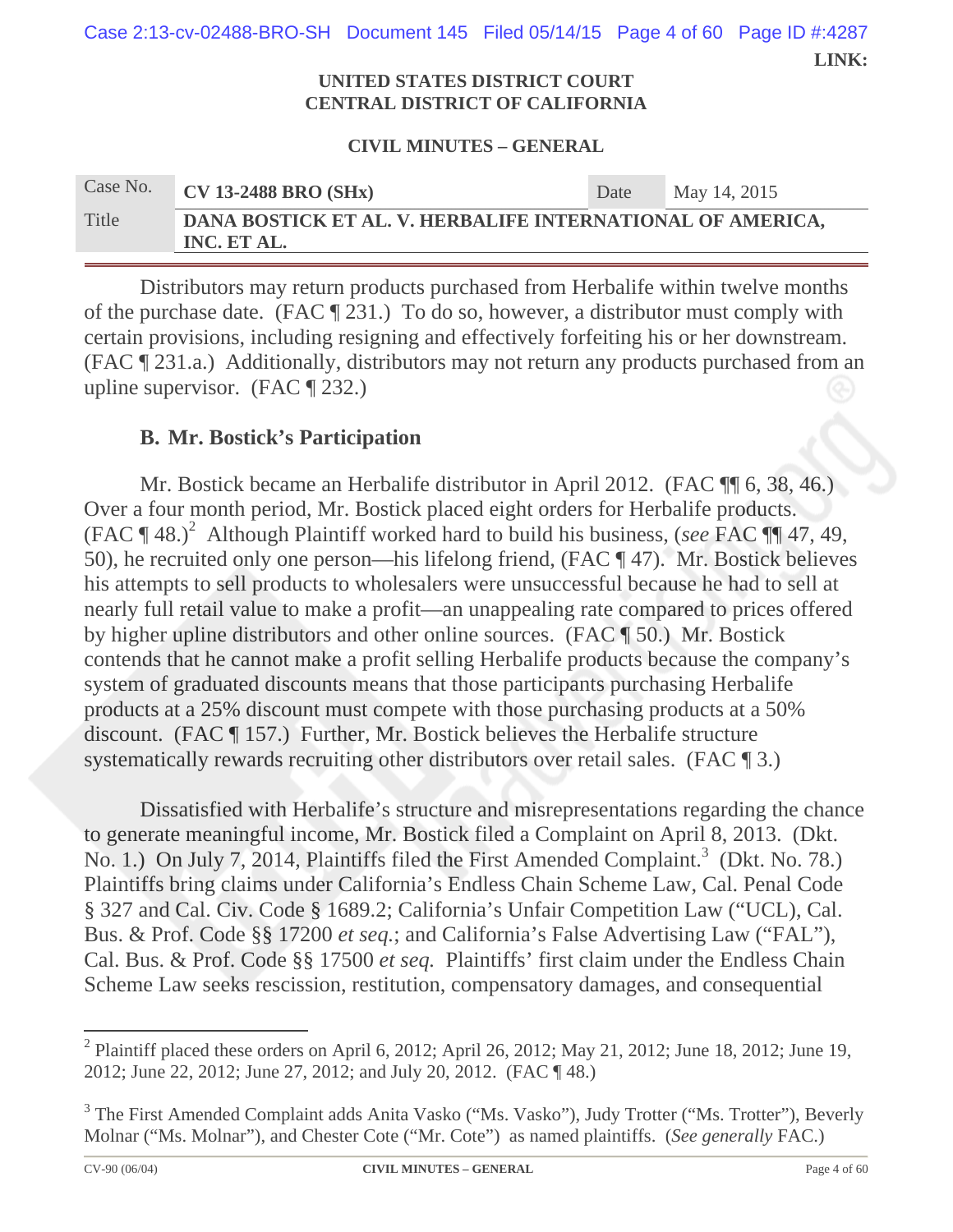Case 2:13-cv-02488-BRO-SH Document 145 Filed 05/14/15 Page 5 of 60 Page ID #:4288

 **LINK:** 

#### **UNITED STATES DISTRICT COURT CENTRAL DISTRICT OF CALIFORNIA**

#### **CIVIL MINUTES – GENERAL**

| Case No. | $\overline{\text{CV}}$ 13-2488 BRO (SHx)                                  | Date | May 14, 2015 |  |  |  |
|----------|---------------------------------------------------------------------------|------|--------------|--|--|--|
| Title    | DANA BOSTICK ET AL. V. HERBALIFE INTERNATIONAL OF AMERICA,<br>INC. ET AL. |      |              |  |  |  |

damages for Herbalife's operation of an alleged pyramid scheme. (FAC ¶¶ 255–58.) Plaintiffs' UCL claim is predicated upon Herbalife's allegedly fraudulent and misleading representations regarding the chance of success and product packaging and handling and freight fees. (FAC ¶¶ 260–315.) Plaintiffs seek an injunction prohibiting Herbalife from continuing to engage in these allegedly unlawful and fraudulent business practices. Plaintiffs' final claim for violations of the FAL is predicated upon the same allegedly unlawful and fraudulent practices and seeks similar injunctive relief. (FAC ¶¶ 316–27.)

## **C. The Proceedings Leading to the Settlement Agreement**

On December 9, 2013, the Court ordered the parties to attend a mandatory private mediation session. (Dkt. No. 52.) Beginning in February 2014, the parties began a threestep mediation process involving significant discovery, the exchange of multiple mediation briefs, and various bilateral discussions regarding the strengths and weaknesses of Plaintiffs' case. (*See* Mot. for Preliminary Approval at 5.)<sup>4</sup> All together, the parties attended six separate mediation sessions. (*Id.*) The parties also engaged in numerous direct settlement negotiations, including three in-person meetings and various telephone conferences. (*Id.*) These efforts ultimately culminated in the October 31, 2014 joint stipulated Settlement Agreement, for which the parties now seek final approval.

# **D. The Terms of the Settlement Agreement**

The Settlement Agreement provides two separate forms of class economic relief, as well as non-monetary relief in the form of thirteen corporate reforms. The relevant provisions are set forth in further detail below. Class members may request exclusion from the monetary portion of the proposed settlement by submitting a valid opt-out form.

 4 A copy of Plaintiffs' Motion for Preliminary Class Action Settlement Approval is available at Docket No. 94, and the supporting documentation is available at Docket Nos. 95 to 98.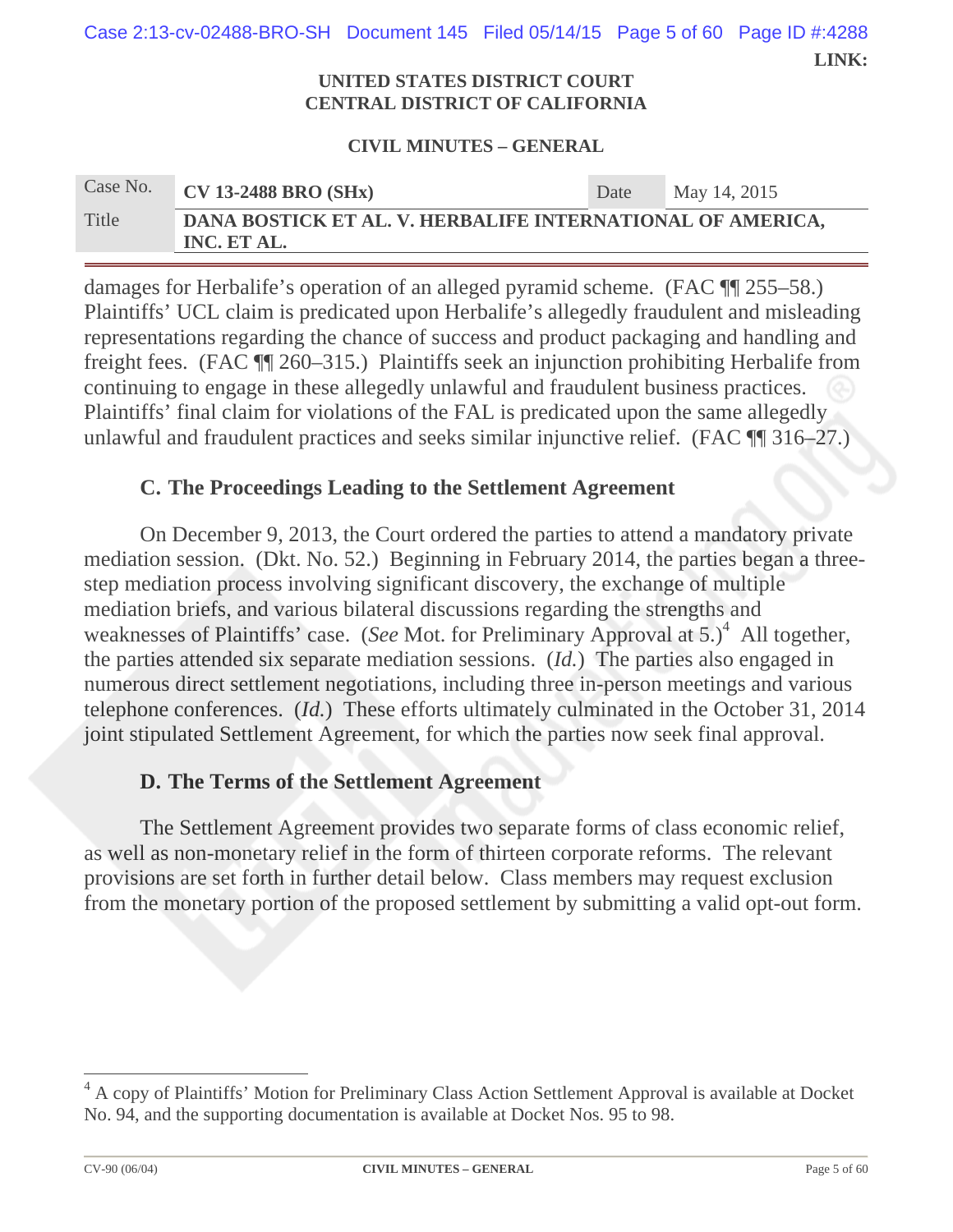**LINK:**  Case 2:13-cv-02488-BRO-SH Document 145 Filed 05/14/15 Page 6 of 60 Page ID #:4289

#### **UNITED STATES DISTRICT COURT CENTRAL DISTRICT OF CALIFORNIA**

#### **CIVIL MINUTES – GENERAL**

| Case No. | <b>CV 13-2488 BRO (SHx)</b>                                               | Date | May 14, 2015 |  |  |  |
|----------|---------------------------------------------------------------------------|------|--------------|--|--|--|
| Title    | DANA BOSTICK ET AL. V. HERBALIFE INTERNATIONAL OF AMERICA,<br>INC. ET AL. |      |              |  |  |  |

### **1. The Business Opportunity Settlement Fund**

The first form of economic relief consists of a \$15 million cash settlement fund to compensate "Business Opportunity Claimants," meaning those individuals who (1) joined Herbalife primarily to pursue a business opportunity (as opposed to joining primarily for personal or family consumption), and (2) lost money in pursuing that opportunity. (S*ee*  Settlement Agreement  $\P$  4.1.)<sup>5</sup> The fund is non-reversionary. (*Id.*) The net settlement fund available for distribution among the Business Opportunity Claimants will be calculated by deducting the class settlement notice and administration costs, class counsel's attorneys' fees and expenses, and the named plaintiffs' service awards. (*Id.*) Up to an additional \$2.5 million may also be deducted if necessary to compensate class members who submit valid claims for product returns.<sup>6</sup> (*Id.*) In the event any amount of the net settlement fund remains after distributing payments to the Business Opportunity Claimants, the remainder shall be distributed to the Consumer Federation of America under the *cy pres* doctrine. (*Id.*)

Business Opportunity Claimants may submit claims for products they purchased for resale purposes and not for personal consumption and which they did not sell for the cost of purchase or return through either Herbalife's buyback program or the product return fund portion of the settlement detailed below. (*Id.* ¶ 4.4.1.) To be eligible for a settlement payment, claimants must also certify under penalty of perjury that they: (1) joined Herbalife primarily to pursue a business opportunity; (2) lost money; and (3) never exceeded a certain level in the hierarchy. (*Id.* ¶ 4.4.2.) Claimants must also certify, to the best of their knowledge, the actual loss they sustained. (*Id.*)

Business opportunity claims will be calculated under one of two methods of payment depending on how much product the claimant purchased from Herbalife. Those claimants who purchased at least \$750 worth of product within a claim year<sup>7</sup> will qualify

<sup>&</sup>lt;sup>5</sup> A copy of the Settlement Agreement is available at Docket No. 95.

<sup>&</sup>lt;sup>6</sup> The Settlement Agreement also provides for a separate product return fund to be exhausted before deducting any portion of the \$15 million business opportunity fund. *See infra* Part II.D.2.

 $7 A$  "claim year" is defined as any twelve-month period beginning on the later of the first day a claimant became a distributor or the beginning of the class period. (Settlement Agreement ¶ 4.4.4.)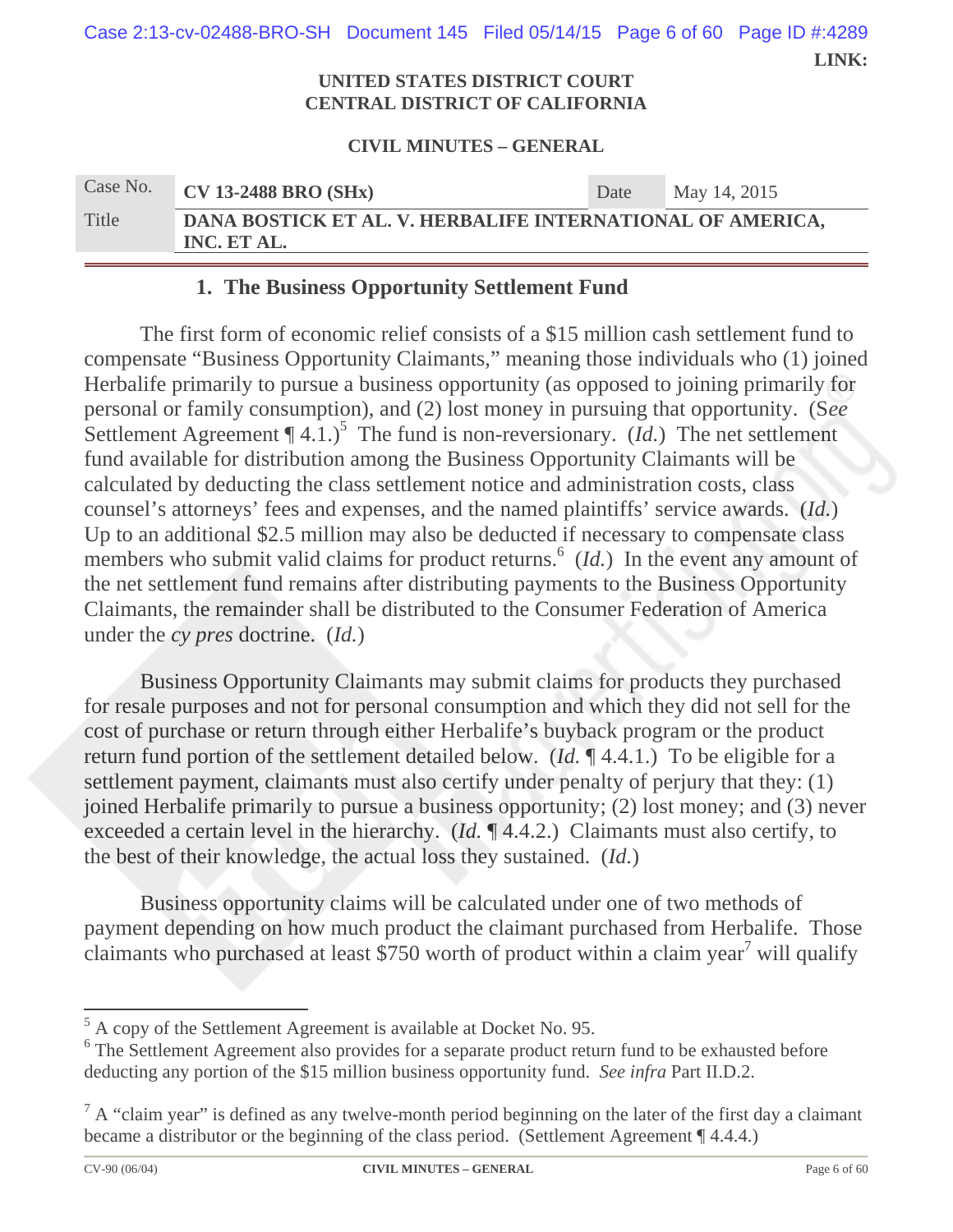Case 2:13-cv-02488-BRO-SH Document 145 Filed 05/14/15 Page 7 of 60 Page ID #:4290

 **LINK:** 

#### **UNITED STATES DISTRICT COURT CENTRAL DISTRICT OF CALIFORNIA**

#### **CIVIL MINUTES – GENERAL**

| Case No. | $CV$ 13-2488 BRO (SHx)                                                    | Date | May 14, 2015 |
|----------|---------------------------------------------------------------------------|------|--------------|
| Title    | DANA BOSTICK ET AL. V. HERBALIFE INTERNATIONAL OF AMERICA,<br>INC. ET AL. |      |              |

for a pro rata award. (*Id.* ¶ 4.4.4.) Those claimants who did not purchase at least \$750 within a claim year will receive a flat rate award. (*Id.*)

Under the proposed Settlement Agreement, pro rata awards will be equal to the lesser of 100% of the claimant's estimated total loss or 50% of the price the claimant paid for the products. (*Id.* ¶ 4.4.5.) The agreement provides, however, that if the sum of all claimed pro rata awards is less than 75% of the net business opportunity fund less the aggregate flat rate awards, either party may move to increase the pro rata awards to 75% of the price each claimant paid for the products. (*Id.*) Plaintiffs have requested this increase in connection with their Motion for Final Approval. (*See* Dkt. No. 125.)

Flat rate claimants are entitled to a \$20 award from the net settlement fund. (Settlement Agreement ¶ 4.4.6.) If the total flat rate awards exceed \$3 million, each claimant's payment will be reduced on a pro rata basis. (*Id.*) If the total flat rate awards are less than \$3 million, the difference will remain in the net business opportunity fund for distribution to the pro rata Business Opportunity Claimants. (*Id.*)

## **2. The Product Return Fund**

The Settlement Agreement also provides for a separate product return fund of \$2.5 million. *(Id.* 14.2.) This fund will compensate class members who submit valid claims for product returns, called "Product Return Claimants. (*Id.*) To submit such a claim and be eligible for a payment from the product return fund, a class member must return unopened and unused Herbalife products, excluding IBPs and Mini-IBPs, to the company. (*Id.* ¶ 4.3.) The cost of return shipping will be paid by the product return fund. (*Id.* ¶ 4.2.) Because Herbalife already permits distributors to return unopened and unused products within one year, class members may only submit product return claims for unopened and unused products that were purchased more than one year before the deadline for submitting claims forms. (*Id.* ¶ 4.3.) In the event any portion of the product return fund remains after compensating all Product Return Claimants, the remainder shall be returned to Herbalife. (*Id.* ¶ 4.2.)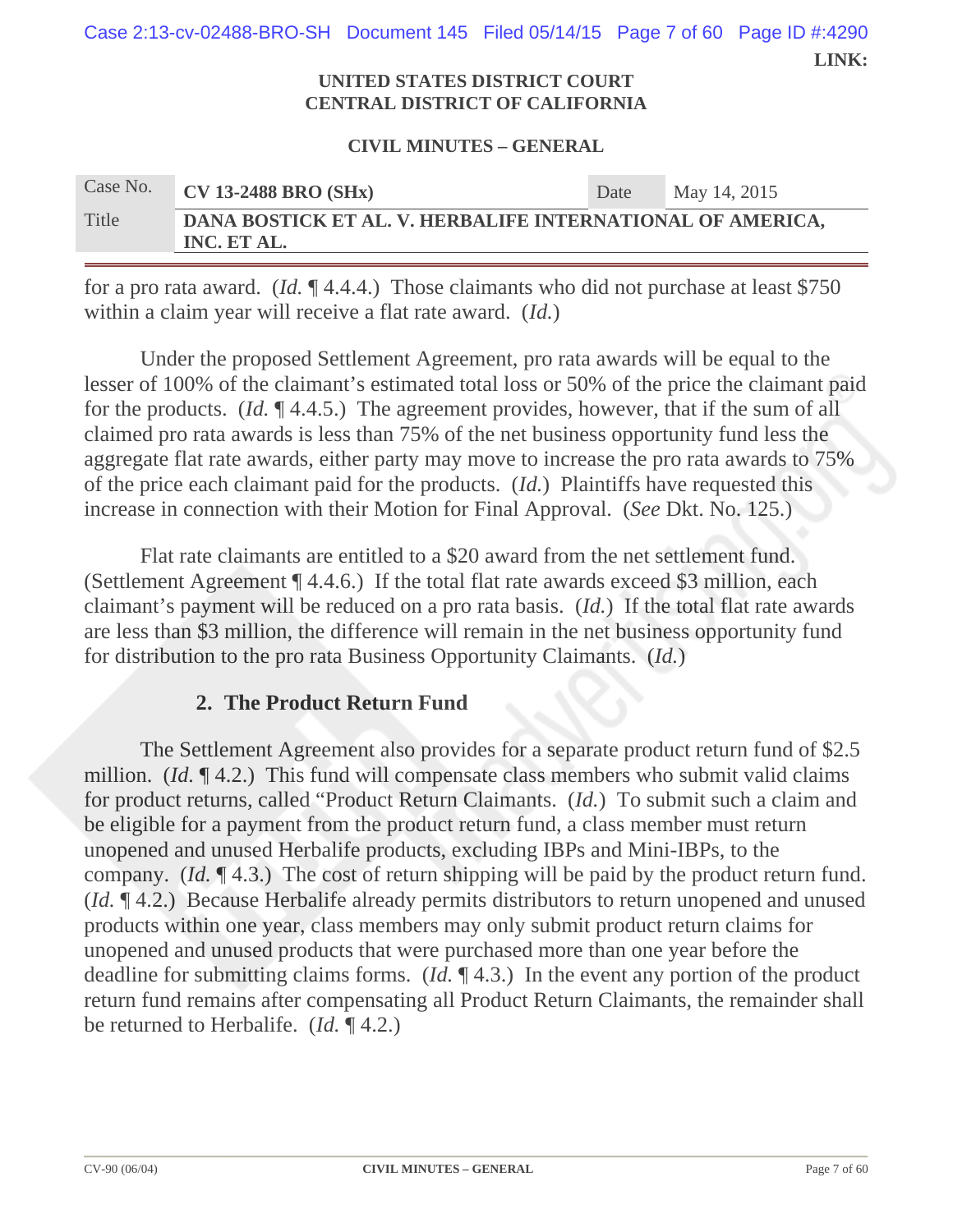Case 2:13-cv-02488-BRO-SH Document 145 Filed 05/14/15 Page 8 of 60 Page ID #:4291

 **LINK:** 

#### **UNITED STATES DISTRICT COURT CENTRAL DISTRICT OF CALIFORNIA**

#### **CIVIL MINUTES – GENERAL**

# Case No. **CV 13-2488 BRO (SHx)** Date May 14, 2015 Title **DANA BOSTICK ET AL. V. HERBALIFE INTERNATIONAL OF AMERICA, INC. ET AL.**

To submit a product return claim, a class member must identify: (1) the product SKU; (2) the approximate purchase date; and (3) the actual amount he or she paid for the product, or a certified estimate if the member does not know the actual amount. (*Id.* ¶ 4.3.1.) Each Product Return Claimant is entitled to the lesser of (1) the actual or estimated amount he or she paid, or (2) 50% of the product's suggested retail price at the time of purchase. (*Id.*) If the total value of the Product Return Claimants' claims exceed the sum of the \$2.5 million product return fund and the \$2.5 million portion of the net business opportunity fund available for product returns, each claimant's award will be reduced on a pro rata basis. (*Id.* ¶ 4.3.2.) The claims administrator will post each claimant's estimated return payment on its website so that each Product Return Claimant can see the return to which he or she will be entitled. (*Id.*) Claimants must return the products within 60 days to obtain payment. (*Id.*)

# **3. Corporate Reforms**

In addition to the above economic relief, the Settlement Agreement requires Herbalife to agree to and abide by several corporate reforms. Herbalife has already implemented some of these reforms in response to the filing of this lawsuit. (*See id.* ¶ 5.1.2.) The Settlement Agreement requires Herbalife to maintain and continue thirteen agreed-upon reform policies for three years from the date of final approval. (*Id.* ¶ 5.1.1.)

These reform policies include all of the following: (1) Herbalife shall not separately charge members a "Packaging & Handling Fee" and an "Order Shipping Charge"; (2) Herbalife shall not define "Distributor" as "Everyone who purchases an Official Herbalife Member Pack (HMP) and submits to Herbalife a valid and complete Membership Application and whose Application has been accepted by Herbalife"; (3) Herbalife shall discourage members from incurring debt to pursue an Herbalife business opportunity; (4) Herbalife shall pay the shipping charges for the return of Herbalife products; (5) Herbalife shall maintain procedures for enforcing its rules, including as by maintaining a member compliance department; (6) Herbalife shall prohibit members from selling leads to other distributors and from purchasing leads from any source; (7) Herbalife shall prohibit members from requiring individuals to buy Herbalife products as a condition to membership; (8) Herbalife shall require members to be active for at least 90 days before opening a nutrition club; (9) Herbalife shall include the Statement of Average Gross Compensation in the membership application; (10) Herbalife shall require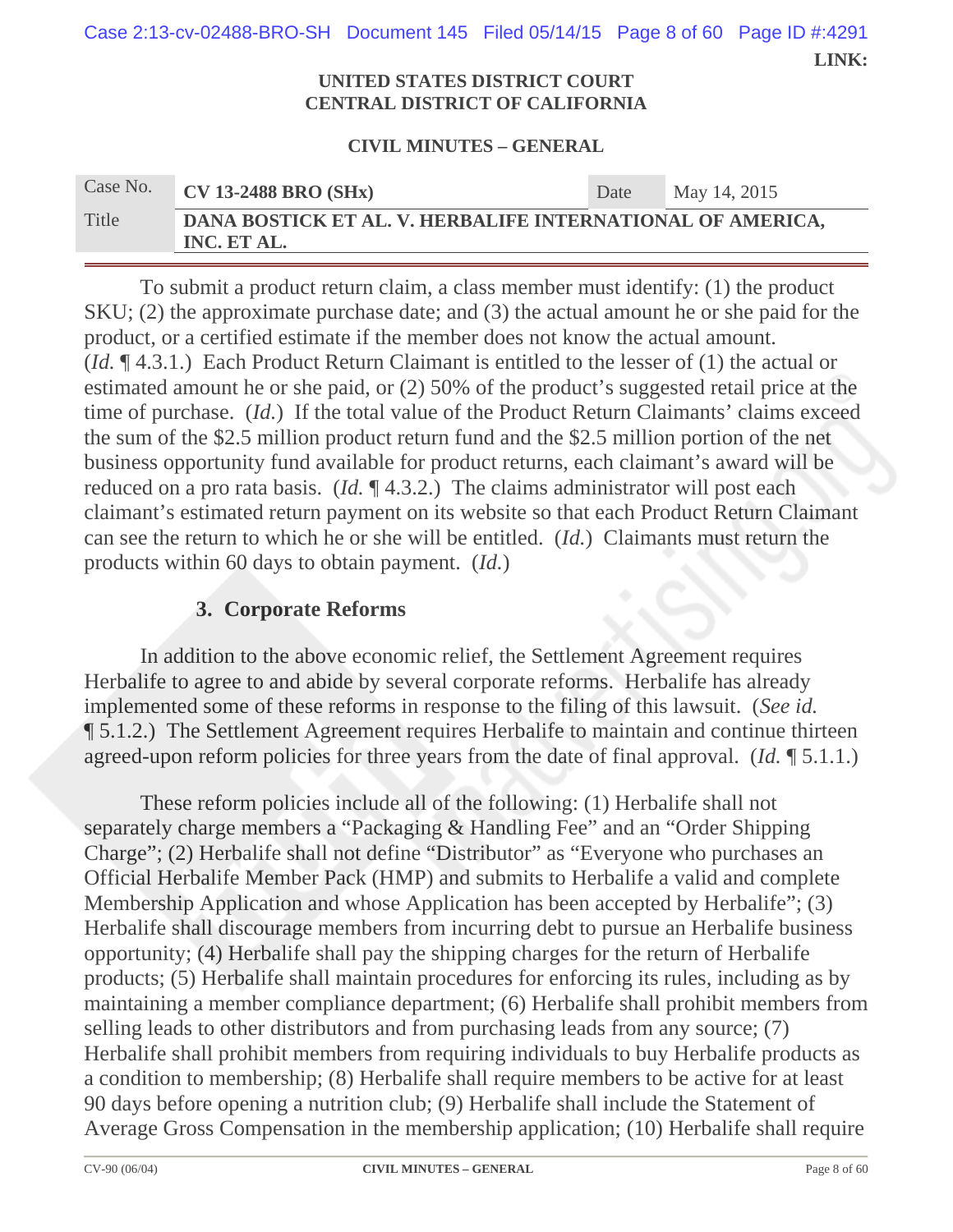Case 2:13-cv-02488-BRO-SH Document 145 Filed 05/14/15 Page 9 of 60 Page ID #:4292

 **LINK:** 

#### **UNITED STATES DISTRICT COURT CENTRAL DISTRICT OF CALIFORNIA**

#### **CIVIL MINUTES – GENERAL**

| Case No. | $\sqrt{\text{CV} 13\text{-}2488 \text{ BRO} (\text{SHx})}$                | Date | May 14, 2015 |
|----------|---------------------------------------------------------------------------|------|--------------|
| Title    | DANA BOSTICK ET AL. V. HERBALIFE INTERNATIONAL OF AMERICA,<br>INC. ET AL. |      |              |

new members to acknowledge their review of the Statement of Average Gross Compensation when signing a membership application; (11) Herbalife shall continue to disclose the Statement of Average Gross Compensation, as well as the percentage of members who receive no compensation from Herbalife; (12) Herbalife shall clarify that upon qualifying as a supervisor, members have twelve months to requalify; (13) Herbalife shall amend its membership agreement so that new members must certify they are not relying on representations regarding the financial results they may obtain. (*Id.* ¶¶ 5.1.3–5.1.15.)

## **4. Release of Claims**

In exchange for the agreed upon economic and non-economic relief, class members must agree to the following release:

[A]ll claims, demands, rights, liabilities, suits, or causes of action, known or unknown, as of the Effective Date that (1) were or could have been asserted in the complaints filed in this Action against Herbalife, or (2) are based upon, arise out of, or reasonably relate to: (i) the purchase or sale or offer of sale of any Herbalife product, including the IBP and Mini-IBP, during the Class Period; (ii) any packaging and handling or shipping charges paid in connection with purchase or sale or offer of sale of any Herbalife product during the Class Period; (iii) the Herbalife Membership Application and Agreement, including any materials attached thereto and/or referenced therein, including the Statement of Average Gross Compensation; (iv) any actual, potential, or attempted recruitment of any Herbalife member or distributor during the Class Period; (v) any allegation that, during the Class Period, Herbalife engaged in any acts of unfair competition; false and/or misleading advertising; or operated any type of illegal, pyramid, endless chain, or fraudulent scheme; and (vi) any of the facts, schemes, transactions, events, matters, occurrences, acts, disclosures, statements, misrepresentations, omissions, or failures to act that have been or could have been alleged or asserted in the Action (collectively, the "Released Claims").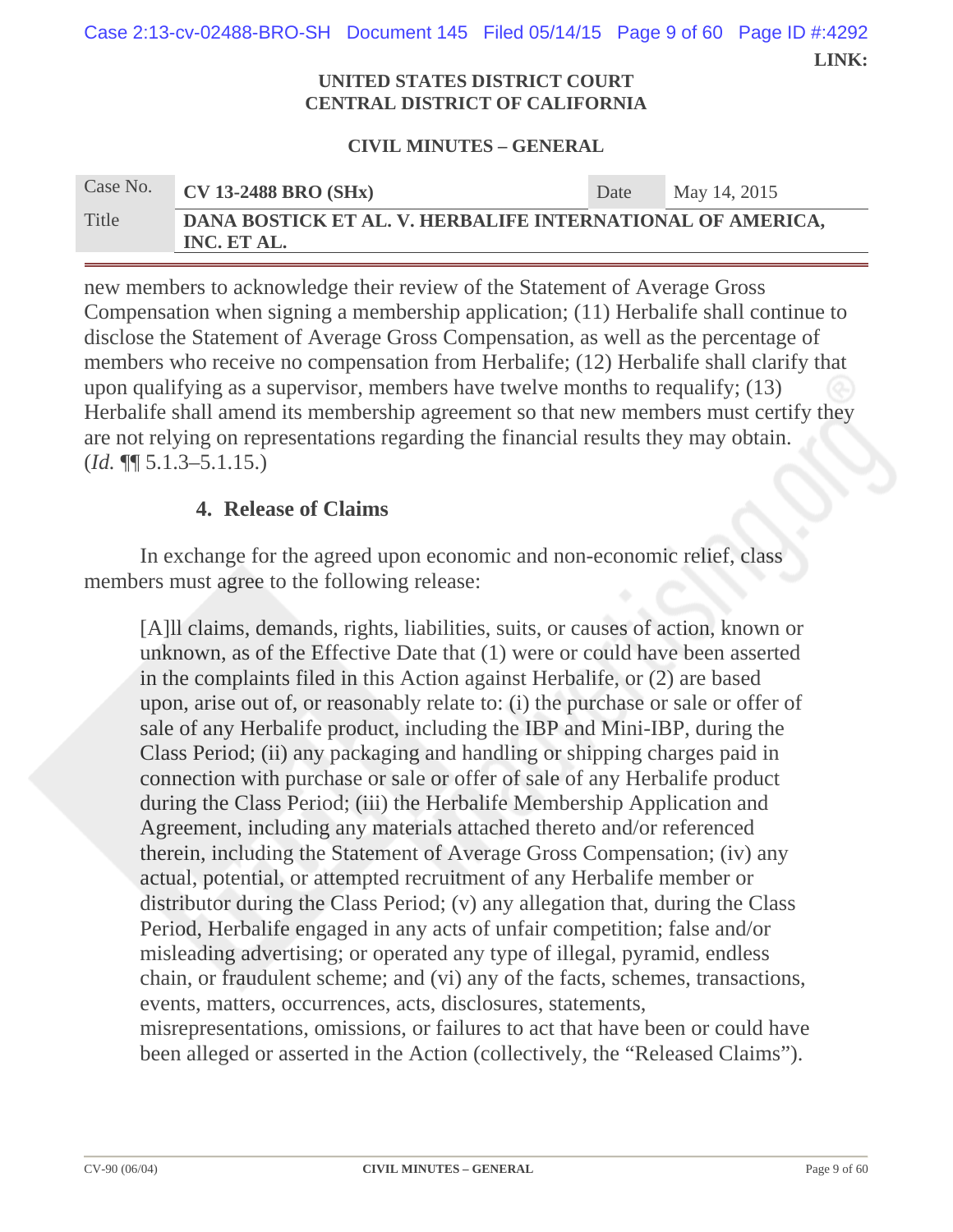**LINK:**  Case 2:13-cv-02488-BRO-SH Document 145 Filed 05/14/15 Page 10 of 60 Page ID #:4293

#### **UNITED STATES DISTRICT COURT CENTRAL DISTRICT OF CALIFORNIA**

#### **CIVIL MINUTES – GENERAL**

| Case No. | $\overline{\text{CV}}$ 13-2488 BRO (SHx)                                  | Date | May 14, 2015 |
|----------|---------------------------------------------------------------------------|------|--------------|
| Title    | DANA BOSTICK ET AL. V. HERBALIFE INTERNATIONAL OF AMERICA,<br>INC. ET AL. |      |              |

(*Id.*  $\llbracket 8.1$ ; *see also* Dkt. No. 108.)<sup>8</sup> The release does not include claims arising out of the purchase or sale of Herbalife's publicy traded common stock; the calculation of bonuses or payments for the sale of Herbalife products owed to class members; or allegedly defective products. (*Id.* ¶ 8.1; *see also* Dkt. No. 108.) The release also does not cover claims related to government agency actions. (*See* Dkt. No. 108 ¶ 8.5.) Additionally, the release does not include claims by Herbalife members who agreed to be subject to arbitration in a Membership Application Agreement revised during or after September 2013. (*See id.* ¶ 8.6; *see also* Dkt. No. 127.)<sup>9</sup>

## **E. Notice to the Class Members and the Class Response**

The class notice of settlement included six separate components, including direct mail and email notice; a long-form notice available online; a settlement website for filing and checking the status of claims, as well as filing objections; a settlement website posting frequently asked questions and answers; and a telephone help line for class members to discuss questions with class counsel. (*See* Mot. for Final Approval at 4–5.)

On December 12, 2014, the claims administrator received a list from Herbalife of approximately 1,533,339 class members' names and mailing addresses, as well as a list of email addresses for 1,051,342 of those members. (Decl. of Eric Robin in Supp. of Mot. for Final Approval ("Robin Notice Decl.") ¶ 4.) The administrator used the National Change of Address system to update the list of mailing addresses and located new addresses for 188,158 class members. (*Id.* ¶ 5.) Of the 1,533,339 class members, only 114 had incomplete or missing mailing or email addresses. (*Id.* ¶ 6.)

The claims administrator emailed notices to the 1,051,342 class members with known email addresses. (*Id.* ¶ 8.) As of January 8, 2015, 70.06% of the emails were

 $\overline{\phantom{a}}$  . The contract of the contract of the contract of the contract of the contract of the contract of the contract of the contract of the contract of the contract of the contract of the contract of the contract of

<sup>&</sup>lt;sup>8</sup> Docket No. 108 contains the parties' first stipulation to amend the Settlement Agreement, which the Court has already approved. (*See* Dkt. Nos. 108, 109.) The stipulation adds two paragraphs to the section governing the release of claims. (*See* Dkt. No. 108 ¶¶ 8.5, 8.6.)

 $9^9$  Docket No. 127 contains the parties' second stipulation to amend the Settlement Agreement. Pursuant to the Court's preliminary approval order, which provides that the parties may agree to amend the Settlement Agreement before final approval so long as the amendment does not materially change the terms of the agreement, the Court hereby **GRANTS** the parties' second stipulation.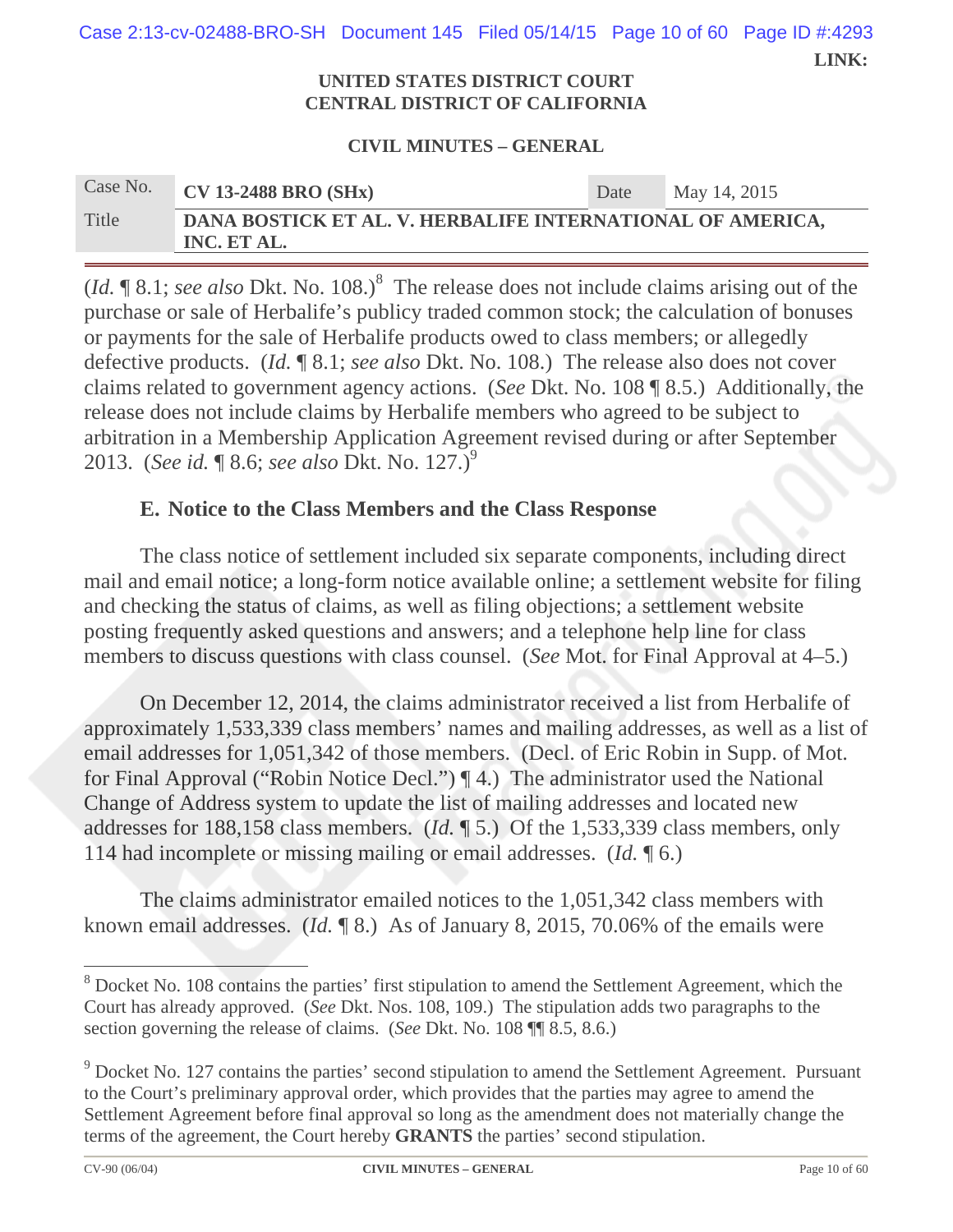**LINK:**  Case 2:13-cv-02488-BRO-SH Document 145 Filed 05/14/15 Page 11 of 60 Page ID #:4294

#### **UNITED STATES DISTRICT COURT CENTRAL DISTRICT OF CALIFORNIA**

#### **CIVIL MINUTES – GENERAL**

# Case No. **CV 13-2488 BRO (SHx)** Date May 14, 2015 Title **DANA BOSTICK ET AL. V. HERBALIFE INTERNATIONAL OF AMERICA, INC. ET AL.**

successfully delivered, and 29.94% were undeliverable. (*Id.*) Of the 314,786 class members whose email notices were undeliverable, the claims administrator had valid physical addresses for 314,711 and accordingly mailed postcard notices to these individuals. (*Id.* ¶ 9.)

The claims administrator also mailed postcard notices to those 481,883 class members for whom only a mailing address was known. (*Id.* ¶ 7.) 1,396 notices were returned with forwarding addresses, and the administrator re-mailed these notices to the forwarding address. (*Id.* ¶ 10.) 121,963 notices were returned without a forwarding address. (*Id.*) The claims administrator has located updated mailing addresses for 71,294 of these members and re-mailed the notices to the proper address. (*Id.*) The combined email and postcard notices have reached approximately 92.91% of the class. (*Id.* ¶ 11.)

In addition to mailing and emailing class settlement notices, the claims administrator also established a telephone system to provide information about the settlement and field requests for notice packets. (*Id.* ¶ 12.) The system received 21,291 calls, and the claims administrator has fulfilled all 3,793 requests for notice packets. (*Id.*) The settlement website includes links to the notice form, claim form, and Settlement Agreement, and class members may submit claims online through the website. (*Id.* ¶ 13.)

## **1. The Number of Claims**

The deadline to submit a monetary claim for relief from the business opportunity fund or product return fund was February 3, 2015. (*Id.* ¶ 20.) As of April 13, 2015, 7,238 class members had filed timely claims forms. (*Id.* ¶ 19.) The parties agreed to permit class members to file late claims through the settlement website until April 30, 2015. (*Id.* ¶ 20.) As of May 12, 2015, 7,457 class members submitted timely claims. (*See* Supplemental Robin Notice Decl. ¶ 4.)

Every Business Opportunity Claimant who could not demonstrate a loss, as well as every claimant who purchased less than \$750 worth of Herbalife product, will receive a \$20 flat rate payment. (Robin Notice Decl. 1 21.) Every Business Opportunity Claimant who could demonstrate a loss and who purchased at least \$750 worth of product will receive the lesser of his or her estimated total loss or 75% of the amount he or she paid for Herbalife products. (*Id.*) Of the Business Opportunity Claimants entitled to a pro rata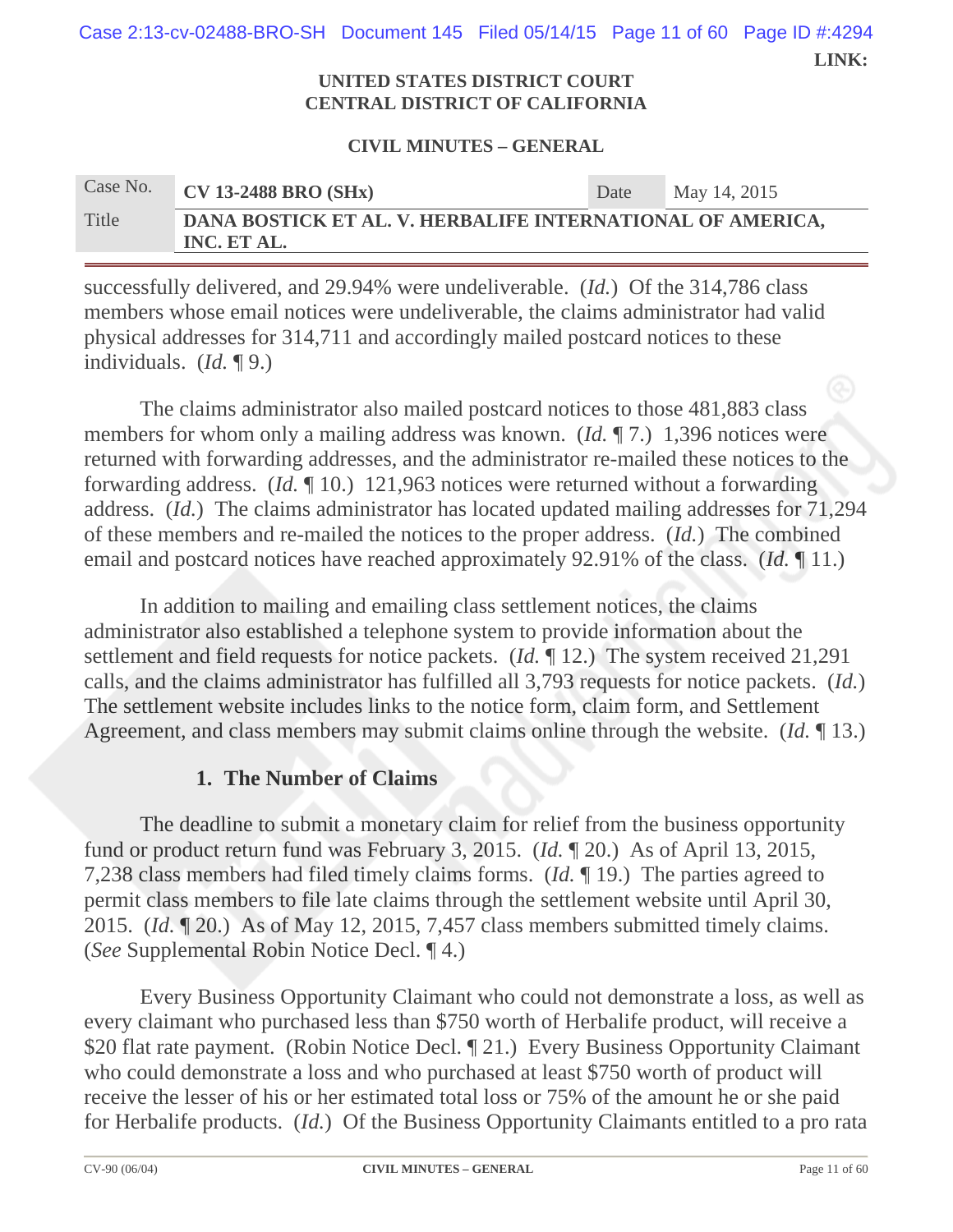**LINK:**  Case 2:13-cv-02488-BRO-SH Document 145 Filed 05/14/15 Page 12 of 60 Page ID #:4295

> **UNITED STATES DISTRICT COURT CENTRAL DISTRICT OF CALIFORNIA**

#### **CIVIL MINUTES – GENERAL**

# Case No. **CV 13-2488 BRO (SHx)** Date May 14, 2015 Title **DANA BOSTICK ET AL. V. HERBALIFE INTERNATIONAL OF AMERICA, INC. ET AL.**

award, 114 will receive payments greater than \$10,000, 329 will receive payments greater than \$5,000, and 1,655 will receive payments in excess of \$1,000. (Supplemental Robin Notice Decl. ¶ 5.) The average payout is \$1,101.48, and the largest award is \$98,588.36. (*Id.*)

As of April 13, 2015, the total value of the business opportunity awards to be paid from the \$15 million business opportunity fund is \$7,396,407.90. (*Id.*) The total value of the product return awards is \$938,280.75. (*Id.* ¶ 6.) The claims administrator has notified each class claimant of the value of his or her business opportunity or product return award. (Robin Notice Decl. ¶ 23.)

## **2. Requests for Exclusion and Objections**

As of April 13, 2015, the claims administrator had received 687 requests for exclusion from the settlement. (*Id.* 14, Ex. E.) The administrator received two objections which were later withdrawn, (*see* Dkt. Nos. 115, 116), as well as eighteen objections which remain, (*see* Robin Notice Decl. ¶ 15).10 Of the eighteen remaining objectors, three have filed claims as Business Opportunity Claimants. The first such objector, Susana Perez ("Ms. Perez"), estimated her total loss to be \$30,000; she will receive a pro rata business opportunity award equal to this claimed loss. (*Id.* ¶ 16.) The second such objector, Eric Rodensky ("Mr. Rodensky") estimated his loss to be \$3,000 and will receive a pro rata award of \$2,983.30. (*Id.* ¶ 17.) The third such objector, Julio Ulloa ("Mr. Ulloa"), estimated his total loss to be \$20,000 and will receive an award of \$14,094.29. (*Id.* ¶ 18.)

### **F. Relevant Procedural History**

The Court issued an order granting preliminary approval of the Settlement Agreement on December 2, 2014. (Dkt. No. 105.) On April 13, 2015, Plaintiffs filed the instant Motion for Final Approval, (Dkt. No. 129), as well as the Motion to Increase

<sup>10</sup> One additional "objection" has been filed by individual Jeff Lokken ("Mr. Lokken"). (*See* Dkt. No. 124.) Mr. Lokken believes Herbalife's business model is sound and only generally objects to the notion that Herbalife should settle this matter. Mr. Lokken has not raised any substantive objections to the terms of the proposed Settlement Agreement.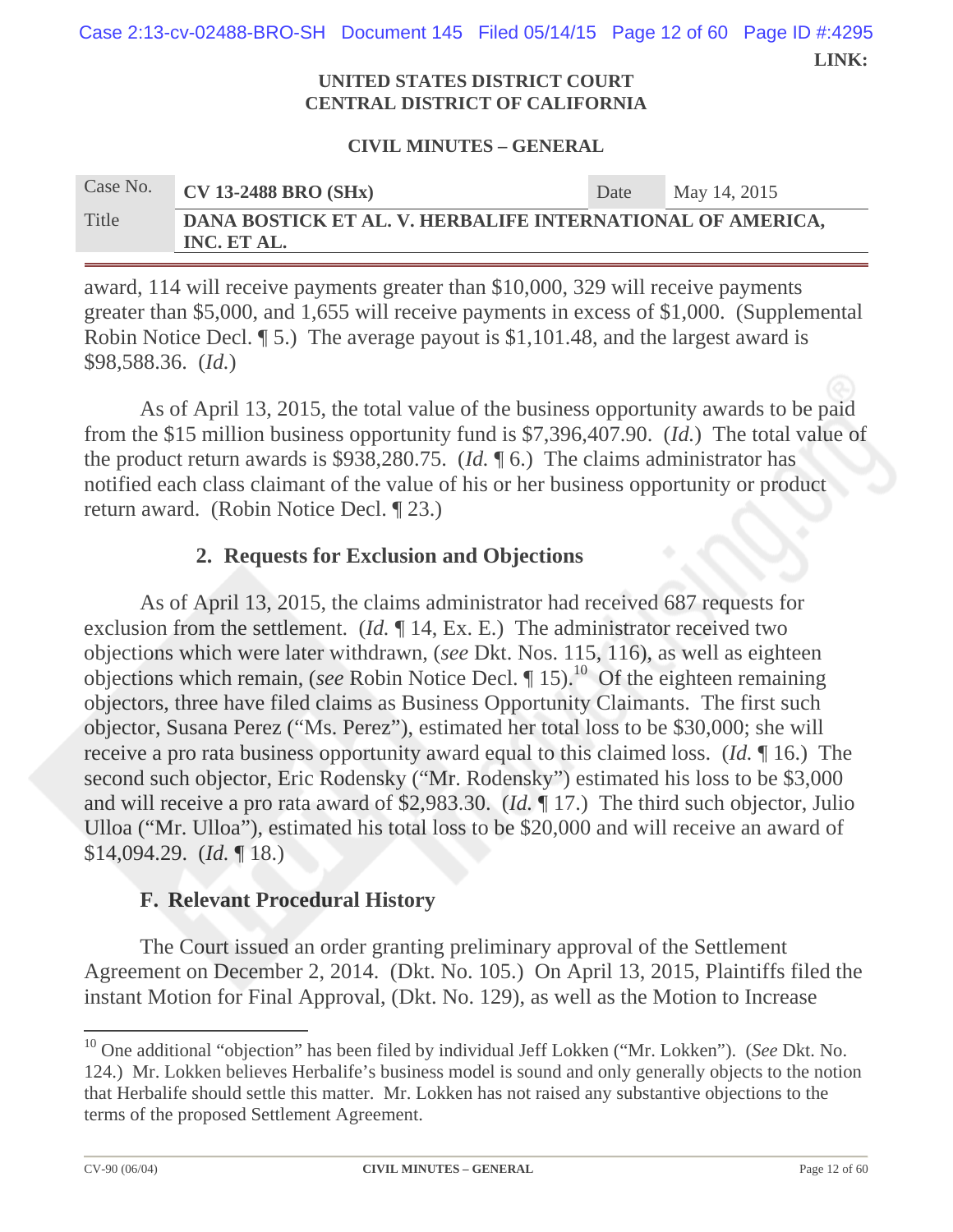**LINK:**  Case 2:13-cv-02488-BRO-SH Document 145 Filed 05/14/15 Page 13 of 60 Page ID #:4296

#### **UNITED STATES DISTRICT COURT CENTRAL DISTRICT OF CALIFORNIA**

#### **CIVIL MINUTES – GENERAL**

# Case No. **CV 13-2488 BRO (SHx)** Date May 14, 2015 Title **DANA BOSTICK ET AL. V. HERBALIFE INTERNATIONAL OF AMERICA, INC. ET AL.**

Awards, (Dkt. No. 125). Herbalife filed a notice of joinder that same day. (Dkt. No. 131.) Previously, two non-parties to this action, Truth In Advertising, Inc. ("TINA.org") and National Consumers League, Inc. ("NCL"), filed Motions for Leave to file amici briefs. (Dkt. Nos. 114, 117.) The eighteen objectors, all of whom are represented by attorney Douglas M. Brooks ("Mr. Brooks"), have filed an opposition to the Motion for Final Approval.11 (*See* Dkt. Nos. 121, 134.) Class counsel has also filed a Motion for Attorneys' Fees. (Dkt. No. 110.)

The Court held a final fairness hearing on these matters on May 11, 2015. Mr. Brooks, along with nine of the eighteen objectors he represents, attended the hearing. Counsel for TINA.org was also present. The Court questioned and heard oral argument from class counsel for Plaintiffs, Herbalife's counsel, and Mr. Brooks. Counsel for TINA.org submitted on the papers.

## **III. LEGAL STANDARD**

There is a strong judicial policy favoring settlement agreements, "particularly where complex class action litigation is concerned." *Class Plaintiffs v. City of Seattle*, 955 F.2d 1268, 1276 (9th Cir. 1992).Nevertheless, when reviewing a proposed class action settlement, district courts "have the responsibility of ensuring fairness to all members of the class." *Staton v. Boeing Co*., 327 F.3d 938, 952 (9th Cir. 2003). This responsibility is especially acute where the parties reach a settlement agreement prior to class certification. *Id.* In such cases, the court's final approval requires ratification of "both the propriety of the certification and the fairness of the settlement." *Id.*

A court's assessment of a proposed class settlement proceeds in two steps. First, the court must determine whether a class properly exists under Federal Rule of Civil Procedure 23. *Id.* Second, the court must consider whether the proposed settlement is fair, adequate, and reasonable to the class. *Id.* at 952–53.

<sup>&</sup>lt;sup>11</sup> These objectors include: Elvia Acosta, Sabas Avila, Miguel Calderon, Felipe Colon, Elizabeth Correa, Maria Cutzal, Juana Estala, Jose G. Garcia, Valentina Leon, Rossina Martinez, Gilberto Melchor Sanchez, Martil Palma Vallecillo, Yader A. Pastran, Susana Perez, Eric Rodensky, Jose Tafoya, Olivia Torres, and Julia Ulloa. (*See* Dkt. No. 134 at 1 n.1.)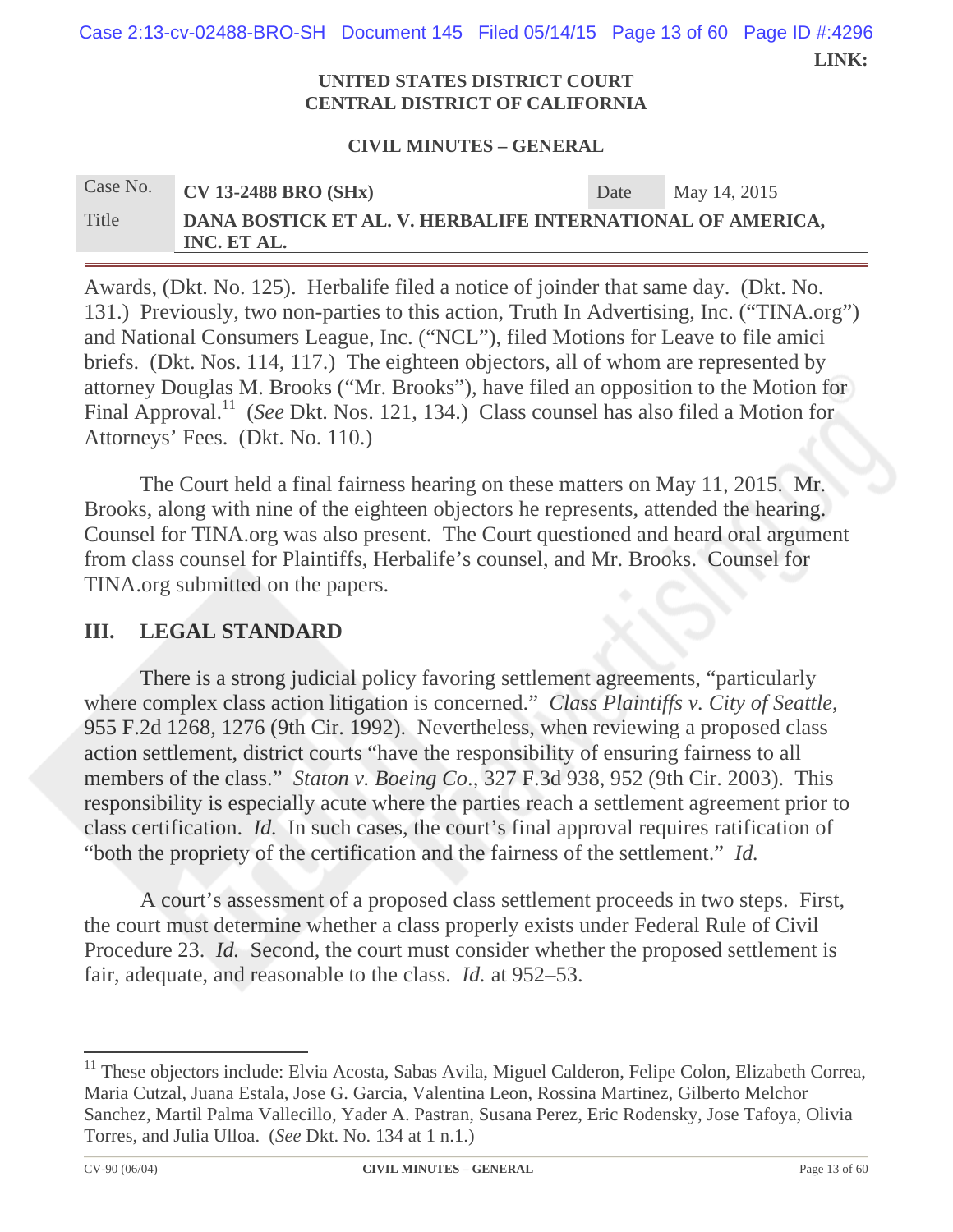**LINK:**  Case 2:13-cv-02488-BRO-SH Document 145 Filed 05/14/15 Page 14 of 60 Page ID #:4297

#### **UNITED STATES DISTRICT COURT CENTRAL DISTRICT OF CALIFORNIA**

#### **CIVIL MINUTES – GENERAL**

| Case No. | <b>CV 13-2488 BRO (SHx)</b>                                               | Date | May 14, 2015 |
|----------|---------------------------------------------------------------------------|------|--------------|
| Title    | DANA BOSTICK ET AL. V. HERBALIFE INTERNATIONAL OF AMERICA,<br>INC. ET AL. |      |              |

### **A. Class Certification Under Rule 23**

A party seeking class certification bears the burden of establishing that the prospective class satisfies Rule 23. *Ellis v. Costco Wholesale Corp.*, 657 F.3d 970, 979– 80 (9th Cir. 2011). Certification under Rule 23 first requires a threshold showing under Rule 23(a). *Id.* Assuming Rule 23(a)'s requirements are met, the party seeking certification must also demonstrate that the proposed class falls into at least one of the categories outlined in Rule 23(b). *See Valentino v. Carter–Wallace*, 97 F.3d 1227, 1234 (9th Cir. 1996).

Under Rule 23(a), the party seeking certification must establish all four of the following: (1) numerosity, (2) commonality, (3) typicality, and (4) adequacy of representation. Fed. R. Civ. P. 23(a). This requires proof that:

(1) the class is so numerous that joinder of all members is impracticable; (2) there are questions of law or fact common to the class; (3) the claims or defenses of the representative parties are typical of the claims or defenses of the class; and (4) the representative parties will fairly and adequately protect the interests of the class.

Fed. R. Civ. P. 23(a); *see also Wal-Mart Stores, Inc. v. Dukes*, 131 S. Ct. 2541, 2548 (2011). Certification should only be granted if, "after a rigorous analysis," the court determines that the prospective class satisfies the requirements of Rule 23(a). *Wal-Mart Stores*, 131 S. Ct. at 2551 (internal quotation marks omitted).

Under Rule 23(b)(3), class certification is appropriate where (1) common questions "predominate over any questions affecting only individual members," and (2) class resolution is "superior to other available methods for the fair and efficient adjudication of the controversy." *Amchem Prods., Inc. v. Windsor*, 521 U.S. 591, 615 (1997) (internal quotation marks omitted). The predominance inquiry "tests whether [the] proposed classes are sufficiently cohesive to warrant adjudication by representation" and "trains on the legal or factual questions that qualify each class member's case as a genuine controversy." *Id.* at 623. The inquiry "focuses on the relationship between the common and individual issues. When common questions present a significant aspect of the case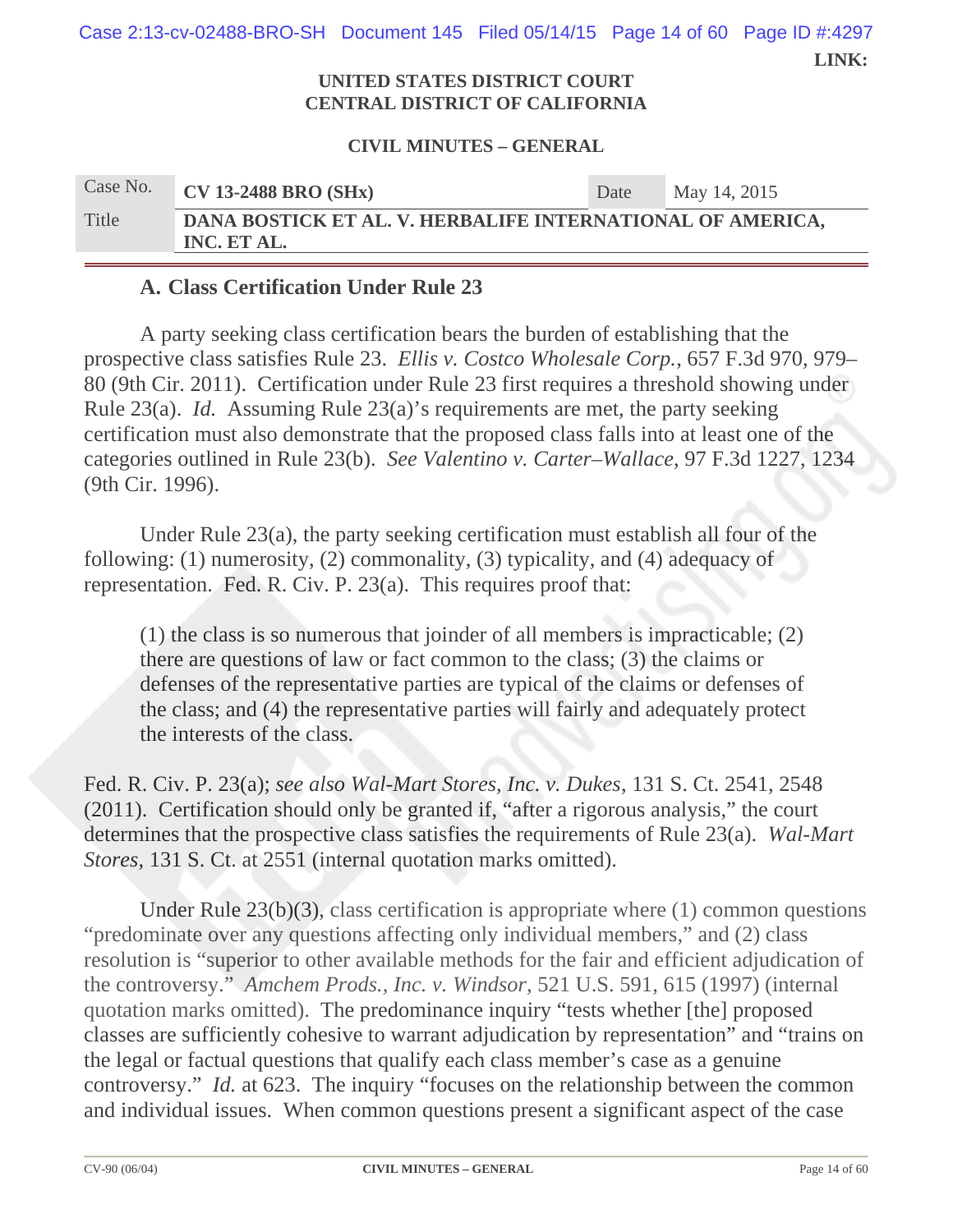**LINK:**  Case 2:13-cv-02488-BRO-SH Document 145 Filed 05/14/15 Page 15 of 60 Page ID #:4298

#### **UNITED STATES DISTRICT COURT CENTRAL DISTRICT OF CALIFORNIA**

#### **CIVIL MINUTES – GENERAL**

# Case No. **CV 13-2488 BRO (SHx)** Date May 14, 2015 Title **DANA BOSTICK ET AL. V. HERBALIFE INTERNATIONAL OF AMERICA, INC. ET AL.**

and they can be resolved for all members of the class in a single adjudication, there is clear justification for handling the dispute on a representative rather than on an individual basis." *Hanlon v. Chrysler Corp.*, 150 F.3d 1011, 1022 (9th Cir. 1998).

A finding of commonality under Rule  $23(a)(2)$  is insufficient by itself to satisfy Rule 23(b)(3). *Id.* ("The predominance] analysis presumes that the existence of common issues of fact or law have been established pursuant to Rule 23(a)(2)."). Nevertheless, predominance does not require that the legal and factual issues be identical across the class. Certification under Rule 23(b)(3) is appropriate where "[a] common nucleus of facts and potential legal remedies dominates [the] litigation." *Id.*

When reviewing a motion for class certification, district courts are generally bound to take the substantive allegations of the complaint as true. *In re Coordinated Pretrial Proceedings in Petroleum Prods. Antitrust Litig.*, 691 F.2d 1335, 1342 (9th Cir. 1982) (citing *Blackie v. Barrack*, 524 F.2d 891, 901 n.7 (9th Cir. 1975)). But "Rule 23 does not set forth a mere pleading standard. A party seeking class certification must affirmatively demonstrate his compliance with the Rule." *Wal-Mart Stores*, 131 S. Ct. at 2551. Thus, "sometimes it may be necessary for the court to probe behind the pleadings before coming to rest on the certification question." *Id.* (internal quotation marks omitted) (quoting *Gen. Tel. Co. of Sw. v. Falcon*, 457 U.S. 147, 161 (1982)). Ultimately, district courts have "broad discretion to determine whether a class should be certified." *United Steel, Paper & Forestry, Rubber, Mfg. Energy, Allied Indus. & Serv. Workers Int'l Union, AFL-CIO, CLC v. ConocoPhillips Co.*, 593 F.3d 802, 810 (9th Cir. 2010).

## **B. Final Approval of a Class Action Settlement Under Rule 23(e)**

Under Rule 23(e), a district court may not finally approve a class settlement unless the court determines that the "proposed settlement is fundamentally fair, adequate, and reasonable." *Staton*, 327 F.3d at 959 (internal quotation marks omitted). The very circumstances of settlement negotiations raise "incentives for the negotiators to pursue their own self-interest and that of certain class members." *Id.* at 960. Thus, a district court must review a proposed class action settlement not only for actual fraud, overreaching, or collusion, but also with an eye to whether the terms are fair, adequate, and reasonable to the class. *Id.*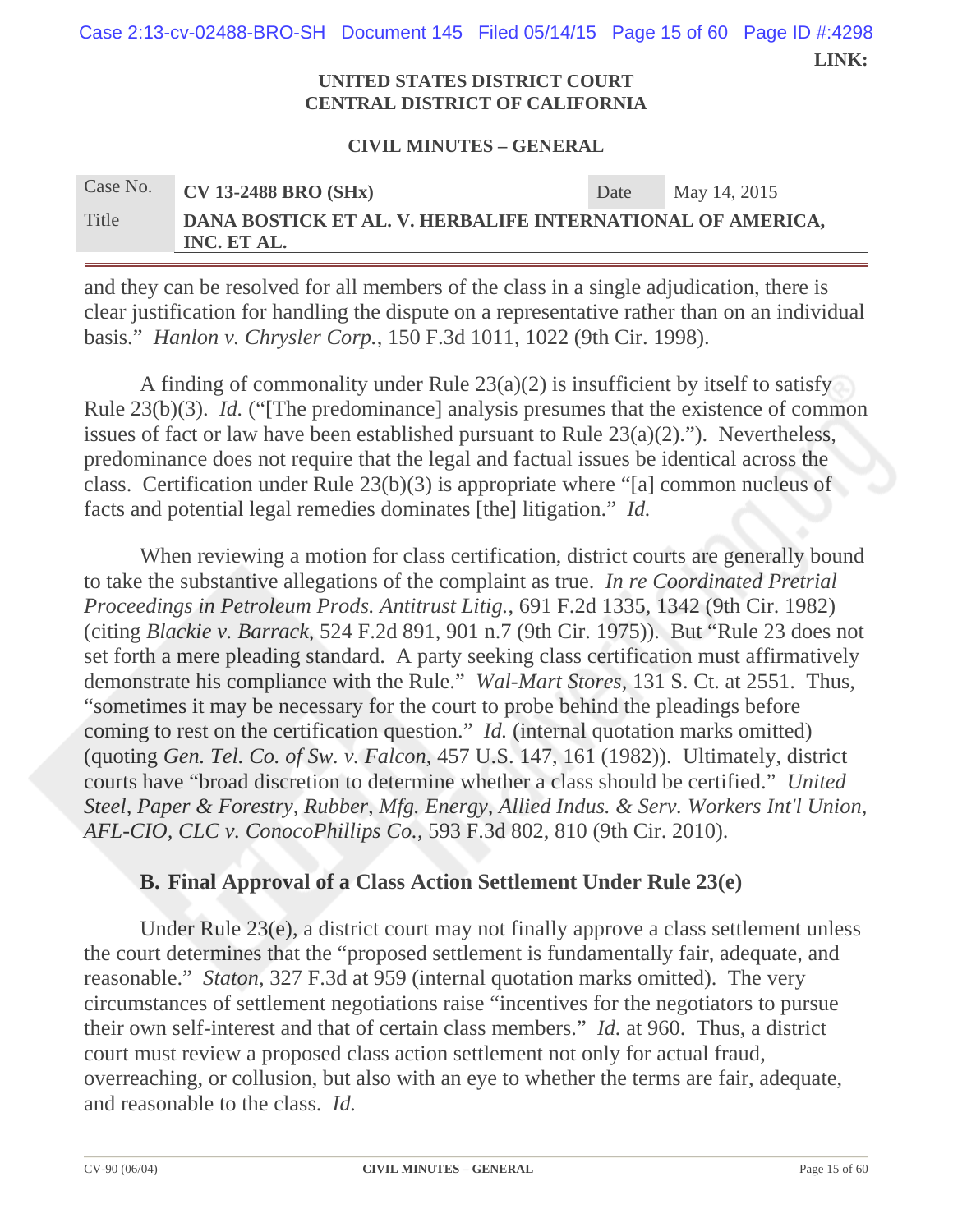**LINK:**  Case 2:13-cv-02488-BRO-SH Document 145 Filed 05/14/15 Page 16 of 60 Page ID #:4299

#### **UNITED STATES DISTRICT COURT CENTRAL DISTRICT OF CALIFORNIA**

#### **CIVIL MINUTES – GENERAL**

| Case No. | $\sqrt{\text{CV} 13\text{-}2488 \text{ BRO} (\text{SHx})}$                | Date | May 14, 2015 |
|----------|---------------------------------------------------------------------------|------|--------------|
| Title    | DANA BOSTICK ET AL. V. HERBALIFE INTERNATIONAL OF AMERICA,<br>INC. ET AL. |      |              |

In determining whether a proposed settlement meets the fundamental standard of fairness, adequacy, and reasonableness, a district court may consider the following factors: (1) "the strength of [the] plaintiffs' case"; (2) "the risk, expense, complexity, and likely duration of further litigation"; (3) "the risk of maintaining class action status throughout the trial"; (4) "the amount offered in settlement"; (5) "the extent of discovery completed, and the stage of the proceedings"; (6) "the experience and views of counsel"; (7) "the presence of a governmental participant"; and (8) "the reaction of the class members to the proposed settlement." *Id.* at 959 (internal quotation marks omitted); *see also Hanlon*, 150 F.3d at 1026. "This list is not exclusive and different factors may predominate in different factual contexts." *Torrisi v. Tuscon Elec. Power Co.*, 8 F.3d 1370, 1376 (9th Cir. 1993). A district court's role in evaluating a proposed settlement is "limited to the extent necessary to reach a reasoned judgment that the agreement is not the product of fraud or overreaching by, or collusion between, the negotiating parties, and that the settlement, taken as a whole, is fair, reasonable[,] and adequate to all concerned." *Officers for Justice v. Civil Serv. Comm'n of City & Cnty. of S.F.*, 688 F.2d 615, 625 (9th Cir. 1982). Accordingly, a district court should neither judge the merits of the claims in dispute, nor compare the proposed settlement "against a hypothetical or speculative measure of what might have been achieved by the negotiators." *Id.* "Ultimately, the district court's determination is nothing more than an amalgam of delicate balancing, gross approximations[,] and rough justice." *Id.* (internal quotation marks omitted).

## **C. Attorneys' Fees Under Rule 23(h)**

In any certified class action, a district court may award reasonable attorneys' fees and nontaxable costs as authorized by law or the parties' agreement. Fed. R. Civ. P. 23(h). Where, as here, a proposed class action settlement contains a fee provision, the provision is subject to the inquiry into whether the settlement is fair, adequate, and reasonable. *Staton*, 327 F.3d at 963 (explaining that "[t]here is no exception in Rule 23(e) for fees provisions contained in proposed class action settlement agreements"). A district court must "carefully assess" the reasonableness of a fee provision. *Id.* The mere fact that the defendant agrees to pay the fees "does not detract from the need to carefully scrutinize the fee award." *Id.* at 964. This is because the allocation between the class award and the attorneys' fees "is of little or no interest to the defense." *Id.* (internal quotation marks omitted).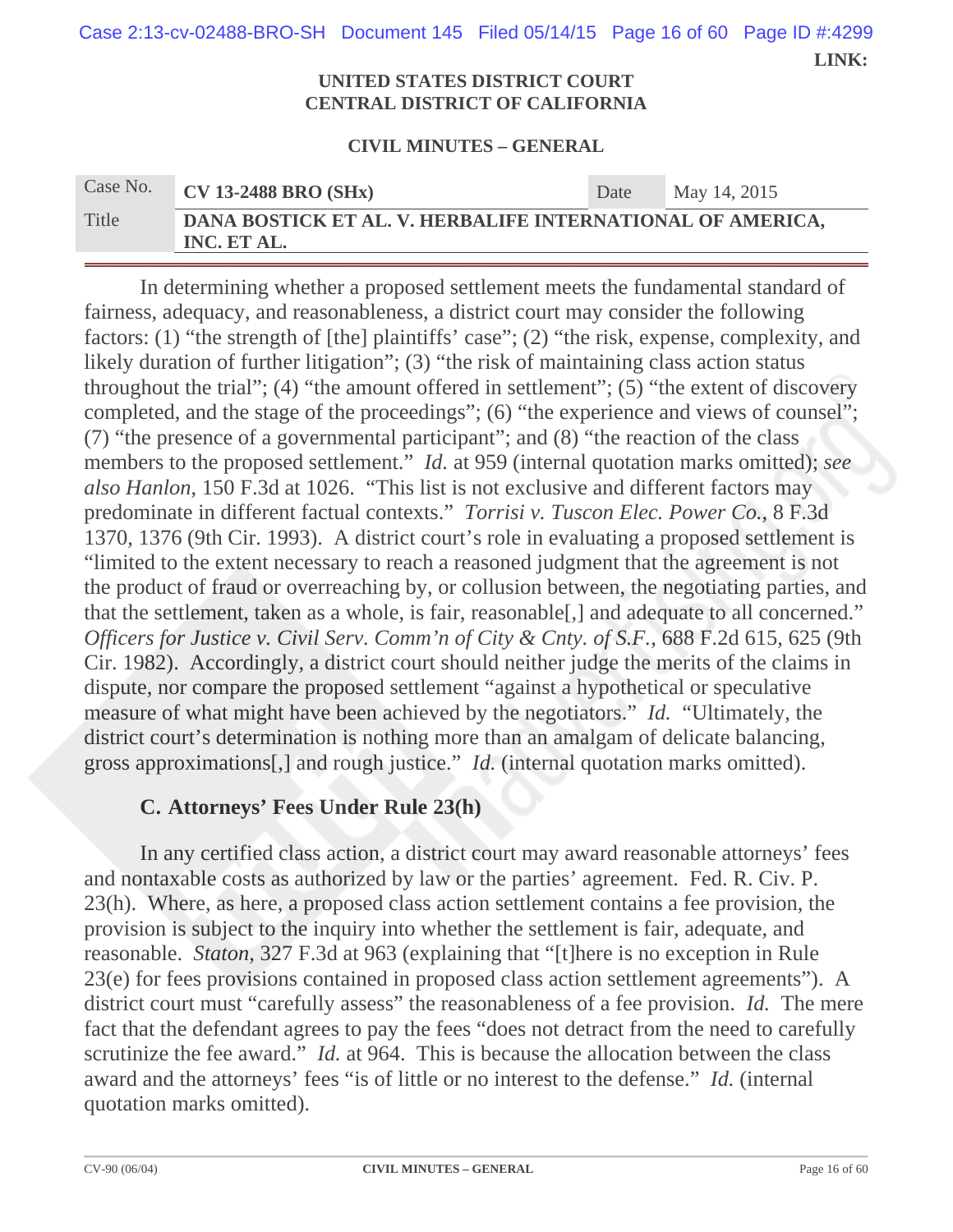**LINK:**  Case 2:13-cv-02488-BRO-SH Document 145 Filed 05/14/15 Page 17 of 60 Page ID #:4300

#### **UNITED STATES DISTRICT COURT CENTRAL DISTRICT OF CALIFORNIA**

#### **CIVIL MINUTES – GENERAL**

| Case No. | $CV$ 13-2488 BRO (SHx)                                                    | Date | May 14, 2015 |
|----------|---------------------------------------------------------------------------|------|--------------|
| Title    | DANA BOSTICK ET AL. V. HERBALIFE INTERNATIONAL OF AMERICA,<br>INC. ET AL. |      |              |

"[A] litigant or a lawyer who recovers a common fund for the benefit of persons other than himself or his client is entitled to a reasonable attorney's fee from the fund as a whole." *Boeing Co. v. Van Gemert*, 444 U.S. 472, 478 (1980). This doctrine is known as the "common fund" doctrine. As the Supreme Court has explained,

The doctrine rests on the perception that persons who obtain the benefit of a lawsuit without contributing to its cost are unjustly enriched at the successful litigant's expense. Jurisdiction over the fund involved in the litigation allows a court to prevent this inequity by assessing attorney's fees against the entire fund, thus spreading fees proportionately among those benefited by the suit.

*Id.* (internal citations omitted). Thus, the common fund doctrine permits a district court to award attorneys' fees from the total monetary fund recovered by the class to ensure that each class member "contributes proportionately to the payment of attorneys' fees." *Staton*, 327 F.3d at 967.

 The Supreme Court has set forth three criteria for obtaining an award of attorneys' fees from a common fund. First, the class of persons benefiting from the fund must be "easily identifiable." *Van Gemert*, 444 U.S. at 478–79. Second, the court must be able to accurately trace the benefits from the fund to the class beneficiaries. *Id.* at 479. Finally, the court must be able to shift the fee from the fund to those benefiting from it "with some exactitude." *Id.* Generally, these three criteria are satisfied "when each member of a certified class has an undisputed and mathematically ascertainable claim to part of a lump-sum judgment recovered on his behalf." *Id.*

In the Ninth Circuit, a district court presiding over a common fund case may award attorneys' fees based on one of two methods: the lodestar method or the percentage method. *Staton*, 327 F.3d at 967–68; *see also Hanlon*, 150 F.3d at 1029. If the court adopts the lodestar method, it may apply a risk multiplier to increase or decrease the fee award based on various factors, including the risk involved and the length of the proceedings. *Staton*, 327 F.3d at 968. If the court adopts the percentage method, "the court simply awards the attorneys a percentage of the fund sufficient to provide class counsel with a reasonable fee." *Hanlon*, 150 F.3d at 1029.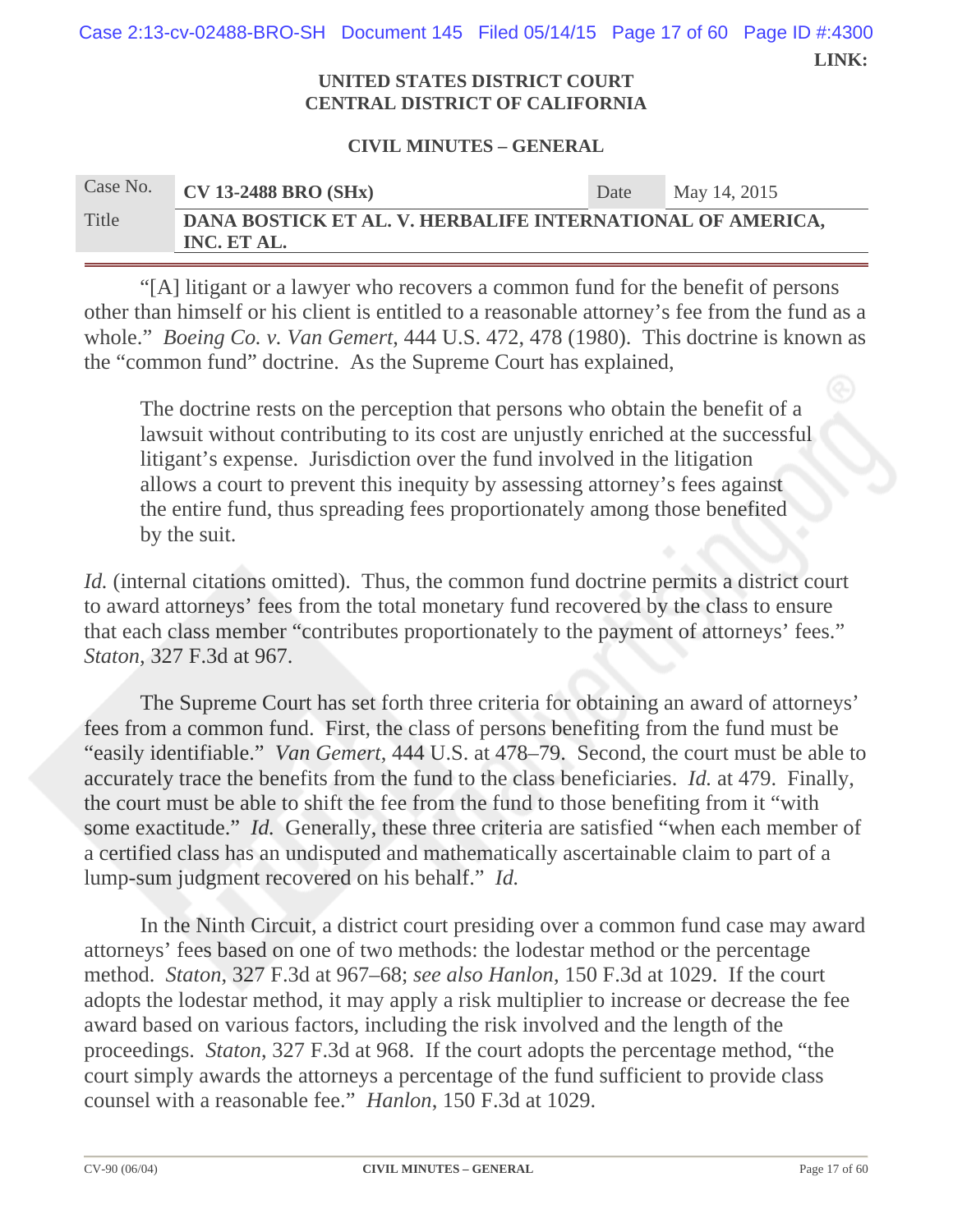**LINK:**  Case 2:13-cv-02488-BRO-SH Document 145 Filed 05/14/15 Page 18 of 60 Page ID #:4301

#### **UNITED STATES DISTRICT COURT CENTRAL DISTRICT OF CALIFORNIA**

#### **CIVIL MINUTES – GENERAL**

| Case No. | <b>CV 13-2488 BRO (SHx)</b>                                               | Date | May 14, 2015 |
|----------|---------------------------------------------------------------------------|------|--------------|
| Title    | DANA BOSTICK ET AL. V. HERBALIFE INTERNATIONAL OF AMERICA,<br>INC. ET AL. |      |              |

Although a court has discretion to apply either method, "use of the percentage method in common fund cases appears to be dominant." *In re Omnivision Techs., Inc.*, 559 F. Supp. 2d 1036, 1046 (N.D. Cal. 2008) (citing *Vizcaino v. Microsoft Corp.*, 290 F.3d 1043, 1047 (9th Cir. 2002); *Six (6) Mexican Workers v. Ariz. Citrus Growers*, 904 F.2d 1301, 1311 (9th Cir. 1990); *Paul, Johnson, Alston, & Hunt v. Graulty*, 886 F.2d 268, 272 (9th Cir. 1989)). In applying the percentage method, the court "must show why [the chosen] percentage and the ultimate award are appropriate based on the facts of the case. *In re Omnivision Techs.*, 559 F. Supp. 2d at 1046 (explaining that the court may not "arbitrarily apply a percentage"). The "benchmark" for percentage method fee awards in the Ninth Circuit is 25% of the common fund. *Hanlon*, 150 F.3d at 1029. Notwithstanding this benchmark, the percentage should be adjusted "when special circumstances indicate that the percentage recovery would be either too small or too large in light of the hours devoted to the case or other relevant factors." *Six (6) Mexican Workers*, 904 F.2d at 1311.

The ultimate goal under either the lodestar method or the percentage method is to "reasonably compensate counsel for their efforts in creating the common fund." *In re Omnivision Techs.*, 559 F. Supp. 2d at 1046 (citing *Paul, Johnson*, 886 F.2d at 271–72). In considering the overall fairness and reasonableness of a fee award, a court should consider the following factors: "(1) the results achieved; (2) the risk of litigation; (3) the skill required and the quality of work; (4) the contingent nature of the fee and the financial burden on class counsel; and (5) awards made in similar cases." *Id.* (citing *Vizcaino*, 290 F.3d at 1048–50).

## **IV. DISCUSSION**

The Court first considers whether Plaintiffs have satisfied the requirements for class certification under Federal Rule of Civil Procedure 23. Finding that they do, the Court then addresses whether the Settlement Agreement comports with Rule 23(e)'s standard of fairness, reasonableness, and adequacy. In doing so, the Court has considered the arguments advanced by Herbalife in their notice of joinder.<sup>12</sup> (*See* Dkt. No. 131.)

<sup>&</sup>lt;sup>12</sup> As these arguments are essentially identical to those expressed in Plaintiffs' Motion for Final Approval, the Court will cite to Plaintiffs' motion only, unless otherwise indicated.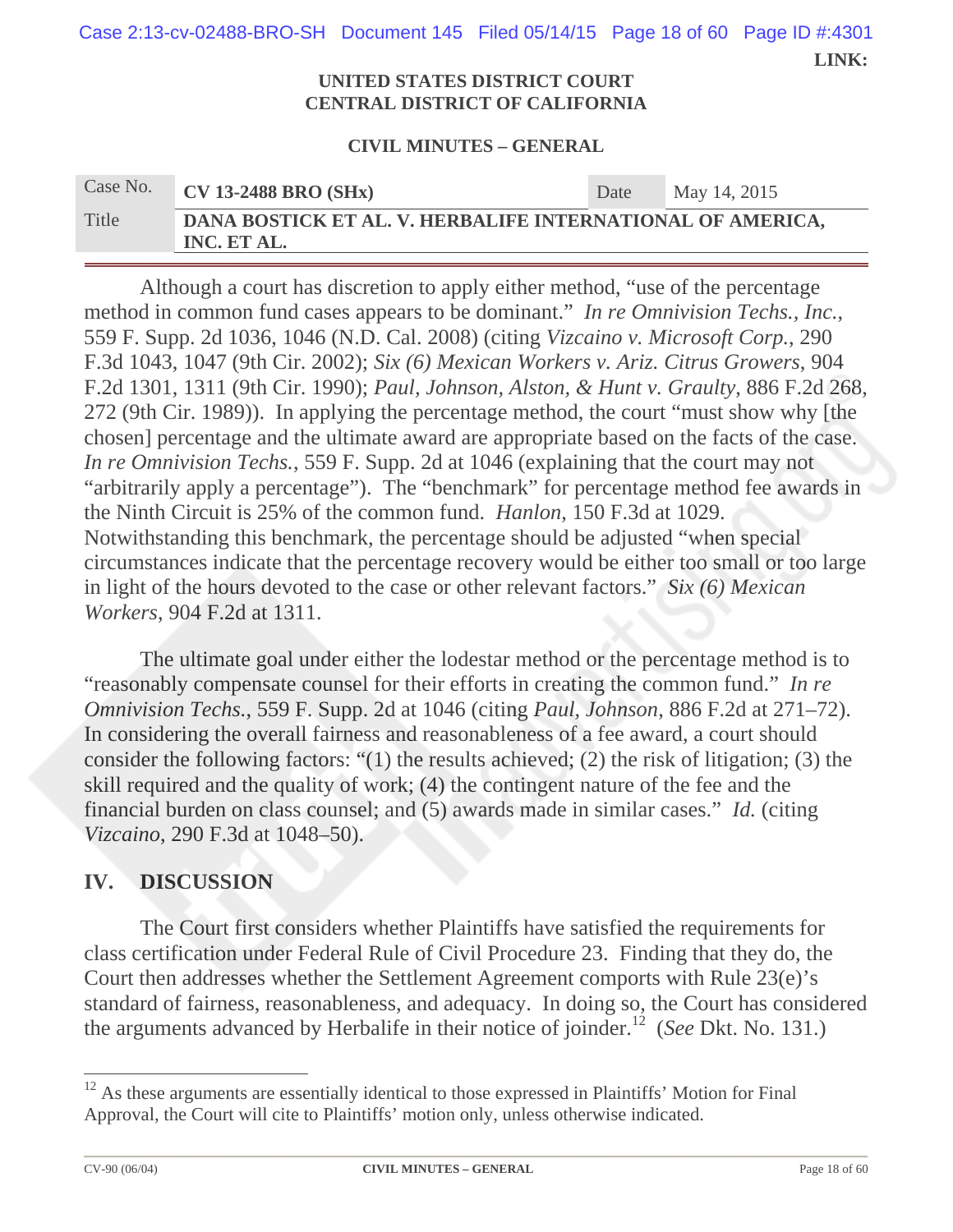**LINK:**  Case 2:13-cv-02488-BRO-SH Document 145 Filed 05/14/15 Page 19 of 60 Page ID #:4302

#### **UNITED STATES DISTRICT COURT CENTRAL DISTRICT OF CALIFORNIA**

#### **CIVIL MINUTES – GENERAL**

| Case No. | <b>CV 13-2488 BRO (SHx)</b>                                               | Date | May 14, 2015 |
|----------|---------------------------------------------------------------------------|------|--------------|
| Title    | DANA BOSTICK ET AL. V. HERBALIFE INTERNATIONAL OF AMERICA,<br>INC. ET AL. |      |              |

The Court has also considered the arguments advanced by TINA.org and NCL in their amici briefs.13 (*See* Dkt. Nos. 114, 117.) Given that the Court finds the Settlement Agreement to be a fair, reasonable, and adequate resolution of this case, the Court will also evaluate Plaintiffs' Motion for Fees.

## **A. Whether Class Certification is Appropriate**

Where, as here, the parties request class certification for the purpose of settlement, a court must give "undiluted, even heightened attention to [the] class certification requirements." *See Hanlon*, 150 F.3d 1011, 1019 (9th Cir. 1998) (internal quotation marks omitted) (quoting *Amchem Prods.*, 521 U.S. at 620). "Such attention is of vital importance, for a court asked to certify a settlement class will lack the opportunity, present when a case is litigated, to adjust the class, informed by the proceedings as they unfold." *Amchem Prods.*, 521 U.S. at 620. After reviewing the parties' joint Motion for Preliminary Approval<sup>14</sup> and the relevant pleadings, documents, and evidence, the Court concludes that certification is appropriate under Rule 23.

  $13$  Although Plaintiffs object to these briefs on the basis that TINA.org and NCL's participation in these proceedings is neither helpful nor useful, (*see* Dkt. No. 126), the Court finds otherwise. Many of the objectors' arguments are similar to those expressed in TINA.org and NCL's amici briefs. (*Compare* Dkt. Nos. 121, 134, *with* Dkt. Nos. 114, 117.) Indeed, the objectors directly reference and incorporate some of these arguments in their opposition. To ensure a full, fair, and objective review of the Settlement Agreement, the Court finds it appropriate to consider the full range of concerns raised by the objecting class members, as well as those expressed by non-parties TINA.org and NCL. *See Ryan v. Commodity Futures Trading Comm'n*, 125 F.3d 1062, 1063 (7th Cir. 1997) ("An amicus brief should normally be allowed when a party is not represented competently or is not represented at all, when the amicus has an interest in some other case that may be affected by the decision in the present case (though not enough affected to entitle the amicus to intervene and become a party in the present case), *or when the amicus has unique information or perspective that can help the court beyond the help that the lawyers for the parties are able to provide*." (emphasis added)).Accordingly, TINA.org and NCL's Motions for Leave to file amici briefs are hereby **GRANTED**.

<sup>&</sup>lt;sup>14</sup> The Motion for Preliminary Approval sets forth the parties' joint arguments regarding the propriety of class certification for purposes of the proposed settlement. Plaintiffs' Motion for Final Approval expressly incorporates these arguments. (*See* Mot. for Final Approval at 9.) The Court will therefore refer to the preliminary approval motion in discussing whether class certification is appropriate.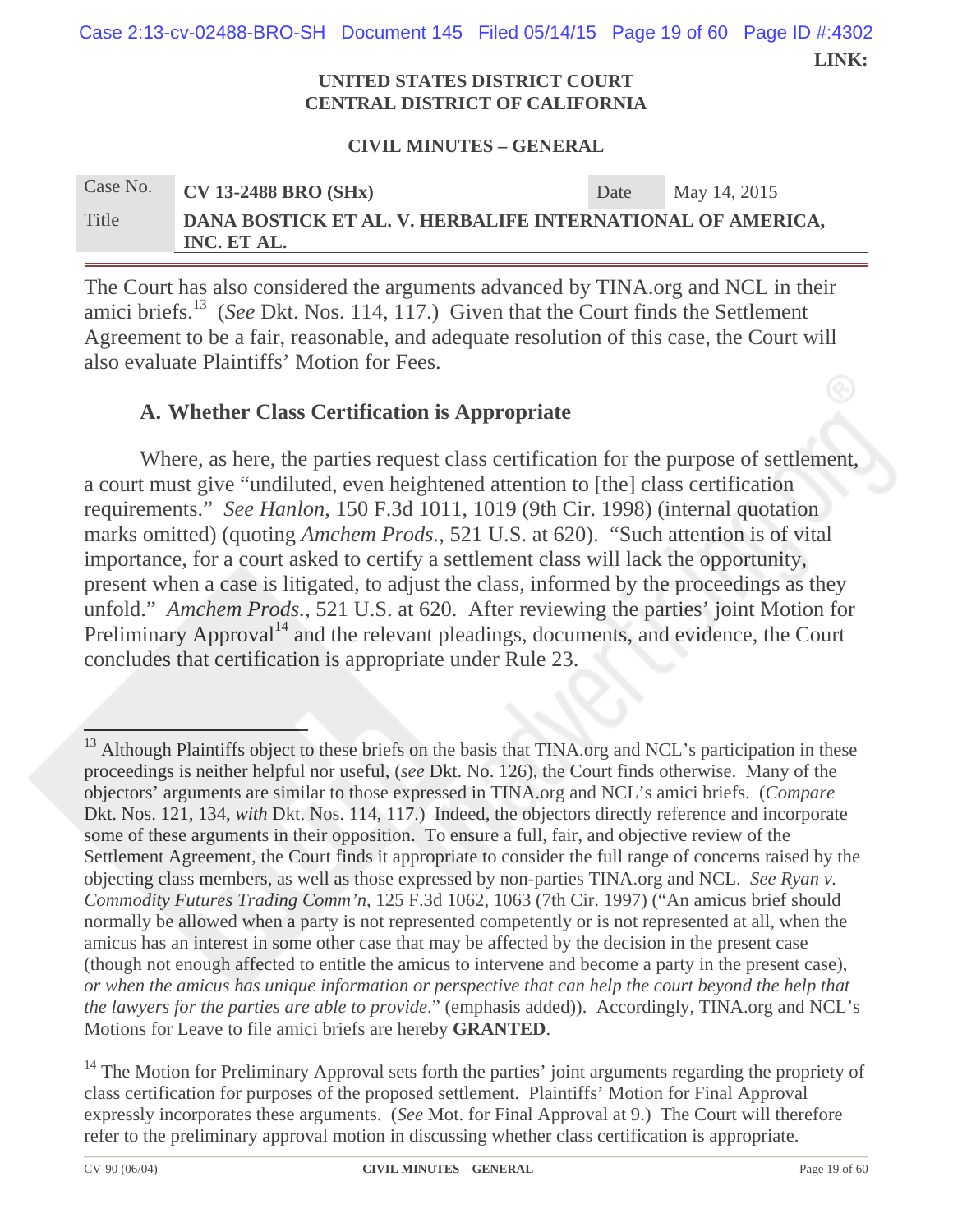**LINK:**  Case 2:13-cv-02488-BRO-SH Document 145 Filed 05/14/15 Page 20 of 60 Page ID #:4303

#### **UNITED STATES DISTRICT COURT CENTRAL DISTRICT OF CALIFORNIA**

#### **CIVIL MINUTES – GENERAL**

| Case No. | <b>CV 13-2488 BRO (SHx)</b>                                               | Date | May 14, 2015 |
|----------|---------------------------------------------------------------------------|------|--------------|
| Title    | DANA BOSTICK ET AL. V. HERBALIFE INTERNATIONAL OF AMERICA,<br>INC. ET AL. |      |              |

### **1. Whether Plaintiffs Have Satisfied Rule 23(a)'s Threshold Requirements**

As discussed above, Plaintiffs bear the burden of satisfying Rule 23(a)'s four threshold requirements for class certification. Plaintiffs seek to certify the following class of persons for purposes of settlement: "all persons who are or were Herbalife members or distributors in the United States at any time during the Class Period." (*See* Mot. for Preliminary Approval at 17; *see also* Settlement Agreement § 1.13.) The "Class Period" is defined as the period beginning on April 1, 2009 and ending on December 2, 2014, the date the Court preliminarily approved the proposed class settlement. (*See*  Settlement Agreement § 1.5.) The class does not include "the Defendants, their employees, family members, and any member who has been a member of Herbalife's President's Team, Founder's Circle, Chairman's Club, Millionaire Team, or GET Team," nor does it include "Herbalife members or distributors who have agreed to be subject to the arbitration provisions of the Arbitration Agreement for Disputes Between Members and Herbalife contained in the Member Application Agreement revised during or after September 2013."15 (*Id.* §§ 1.13.1, 1.13.2.) Also excluded are those individuals who fall within the class definition but who timely and validly opt out. (*Id.* § 1.14.)

#### **a. Numerosity**

Rule 23(a)(1) requires that the class be "so numerous that joinder of all members is impracticable." Fed. R. Civ. P. 23(a) (1). Although the numerosity requirement "is not tied to any fixed numerical threshold" and imposes no absolute limitations, the Ninth Circuit has often found that a class of at least forty members is sufficient. *See Rannis v. Recchia*, 380 F. App'x 646, 651 (9th Cir. 2010). At the time the Court preliminarily approved the Settlement Agreement, the parties estimated that the settlement class consists of approximately 1.3 million individuals. (*See* Mot. for Preliminary Approval at 18–19.) Based upon Herbalife's records and the notices sent to putative class members, it appears that the class in fact exceeds 1.5 million members and distributors. (*See* Robin

<sup>&</sup>lt;sup>15</sup> The original Settlement Agreement excluded members who agreed to the arbitration provisions from only the monetary portion of the settlement. The parties now agree that such members should be excluded from the portion of the settlement providing injunctive relief and have stipulated to an amendment to the Settlement Agreement to reflect the same. (*See* Dkt. No. 127.)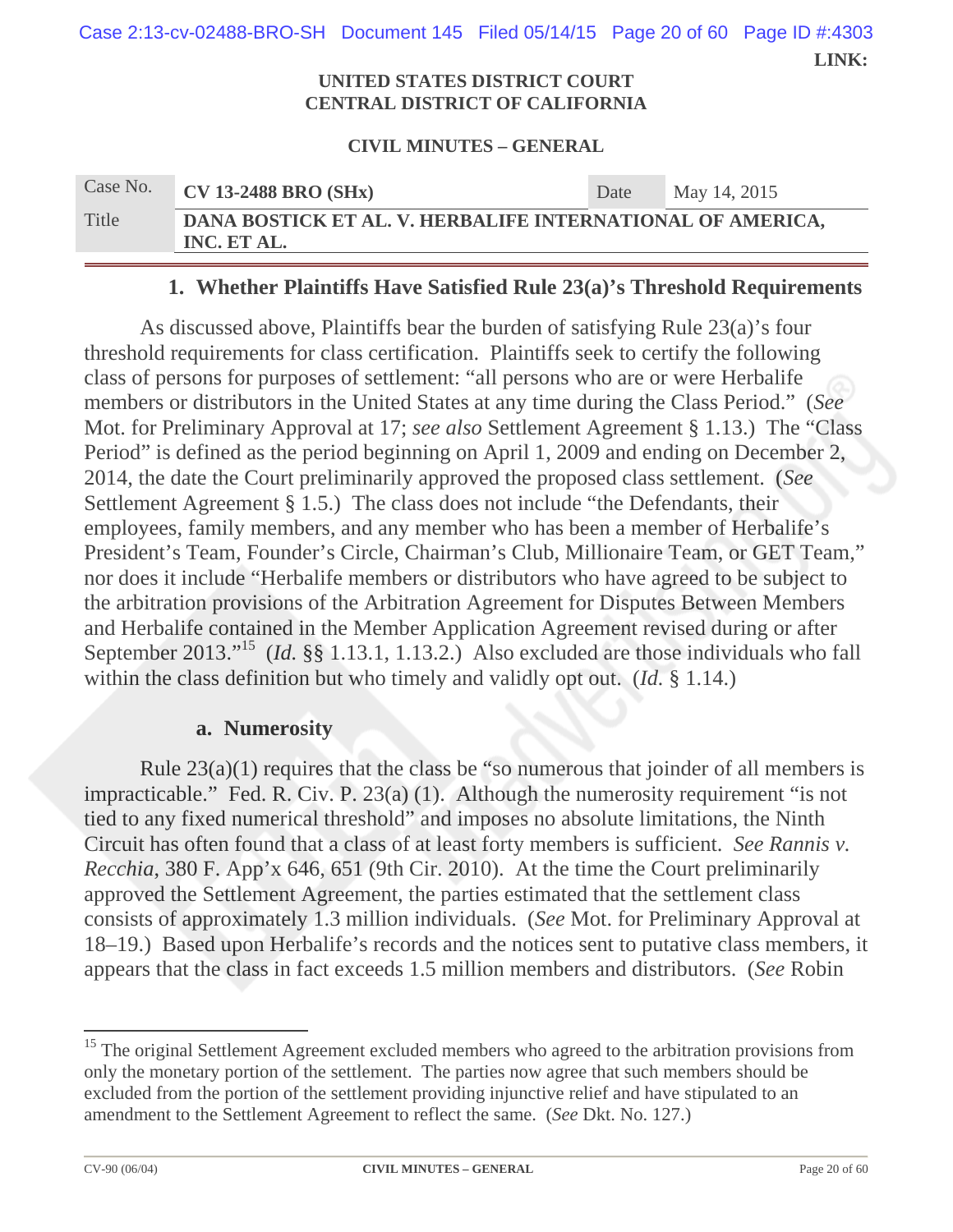**LINK:**  Case 2:13-cv-02488-BRO-SH Document 145 Filed 05/14/15 Page 21 of 60 Page ID #:4304

#### **UNITED STATES DISTRICT COURT CENTRAL DISTRICT OF CALIFORNIA**

#### **CIVIL MINUTES – GENERAL**

| Case No. | $\sqrt{\phantom{a}}$ CV 13-2488 BRO (SHx)                                 | Date | May 14, 2015 |  |  |
|----------|---------------------------------------------------------------------------|------|--------------|--|--|
| Title    | DANA BOSTICK ET AL. V. HERBALIFE INTERNATIONAL OF AMERICA,<br>INC. ET AL. |      |              |  |  |

Notice Decl. ¶ 4.) The class size clearly satisfies Rule 23(a)'s numerosity requirement, as joinder of the approximately  $1,532,652^{16}$  class members would be impracticable.

## **b. Commonality**

To meet the commonality requirement, a plaintiff must demonstrate that "there are questions of law or fact common to the class." Fed. R. Civ. P. 23(a)(2). This requires a showing that "the class members 'have suffered the same injury.'" *Wal-Mart*, 131 S. Ct. at 2551 (quoting *Gen. Tel. Co.*, 457 U.S. at 156). The "same injury" requirement can be misleading. It does not mean that each class member must suffer the same violation of the law; rather, the class members' claims must share a common contention capable of class-wide resolution. *Id.* The commonality requirement under Rule 23(a) is "less rigorous" than the predominance inquiry under Rule 23(b). *See Hanlon*, 150 F.3d at 1019. The inquiry "does not turn on the number of common questions, but on their relevance to the factual and legal issues at the core of the purported class' claims." *Jimenez v. Allstate Ins. Co.,* 765 F.3d 1161, 1165 (9th Cir. 2014). The requirement is met when even a single common question exists, so long as it is "apt to drive the resolution of the litigation." *Id*; *see also Abdullah v. U.S. Sec. Assocs., Inc.*, 731 F.3d 952, 957 (9th Cir. 2013) (quoting *Wal-Mart Stores*, 131 S. Ct. at 2551). Whether a common question will drive the resolution of a case depends on the nature of the underlying legal claim. *Jimenez*, 765 F.3d at 1165.

Common questions will drive the resolution of Plaintiffs' claim for violations of California's Endless Chain Scheme Law. The basic inquiry of whether Herbalife's business and marketing model in fact constitutes an endless chain scheme prohibited by Penal Code section 327 is common among all the class members. This determination depends on other common questions, such as whether Herbalife required members and distributors to pay for the right to sell Herbalife products or receive monetary rewards for recruiting new members. *See* Cal. Penal Code § 327 ("[A]n 'endless chain' means any scheme for the disposal or distribution of property whereby a participant pays a valuable consideration for the chance to receive compensation for introducing one or more additional persons into participation in the scheme or for the chance to receive

 <sup>16</sup> The Court arrived at this figure by deducting the 687 individuals who have validly opted out of the settlement from the 1,533,339 individuals to whom the claims administrator directed notice. (Robin Notice Decl. ¶¶ 4, 14, Ex. E.)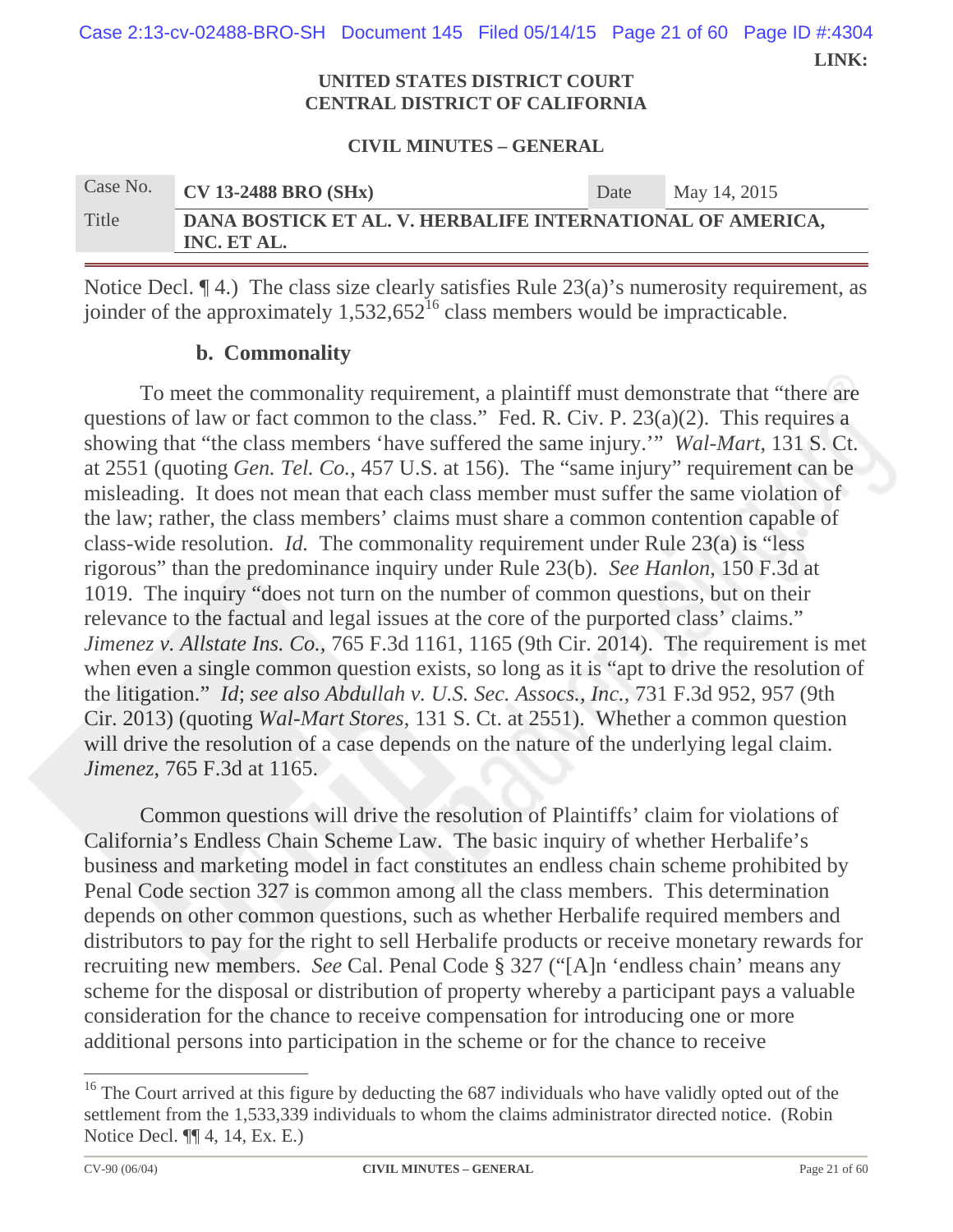**LINK:**  Case 2:13-cv-02488-BRO-SH Document 145 Filed 05/14/15 Page 22 of 60 Page ID #:4305

#### **UNITED STATES DISTRICT COURT CENTRAL DISTRICT OF CALIFORNIA**

#### **CIVIL MINUTES – GENERAL**

| Case No. | <b>CV 13-2488 BRO (SHx)</b>                                               | Date | May 14, 2015 |  |  |
|----------|---------------------------------------------------------------------------|------|--------------|--|--|
| Title    | DANA BOSTICK ET AL. V. HERBALIFE INTERNATIONAL OF AMERICA,<br>INC. ET AL. |      |              |  |  |

compensation when a person introduced by the participant introduces a new participant."). These common questions are sufficient to satisfy Rule 23(a).

Plaintiffs' claims under the UCL and FAL are also likely to generate common answers. These claims depend, for example, upon whether Herbalife's representations regarding the chance of financial success and the legitimacy of membership as a real "business opportunity" constitute unfair or deceptive business practices or false advertising. The resolution of these inquiries may depend upon whether the company's Statements of Average Gross Compensation for the years between 2008 and 2013 in fact contained misrepresentations or omissions, as well as whether the alleged misrepresentations or omissions were material to members' decisions to join Herbalife. These common questions also meet Rule 23(a)'s commonality requirement.

## **c. Typicality**

Typicality under Rule  $23(a)(3)$  requires that the claims or defenses of the representative parties be typical of those of the class. Fed. R. Civ. P.  $23(a)(3)$ . A class representative's claims are typical "if they are reasonably co-extensive with those of absent class members; they need not be substantially identical." *Hanlon*, 150 F.3d at 1020. "The test of typicality is whether [class] members have the same or similar injury [as the named plaintiffs], whether the action is based on conduct which is not unique to the named plaintiffs, and whether other class members have been injured by the same course of conduct." *Hanon v. Dataproducts Corp.*, 976 F.2d 497, 508 (9th Cir. 1992).

The named plaintiffs and class representatives include Mr. Bostick, Ms. Vasko, Ms. Trotter, Ms. Molnar, and Mr. Cote. (*See* FAC ¶¶ 1–10.) Each of these individuals purchased IBPs and signed agreements to become Herbalife distributors. (FAC ¶¶ 2, 6– 10.) Each of these individuals also relied on Herbalife's representations that if they "put in the time, effort, and commitment," they could make money selling Herbalife products and recruiting others to become Herbalife distributors. (FAC ¶ 1.) And each of these individuals failed because of Herbalife's marketing plan that "systematically rewards recruiting distributors over retail sales of product" and "pays millions to those few at the top in recruiting rewards at the expense of the many at the bottom." (FAC ¶ 3.)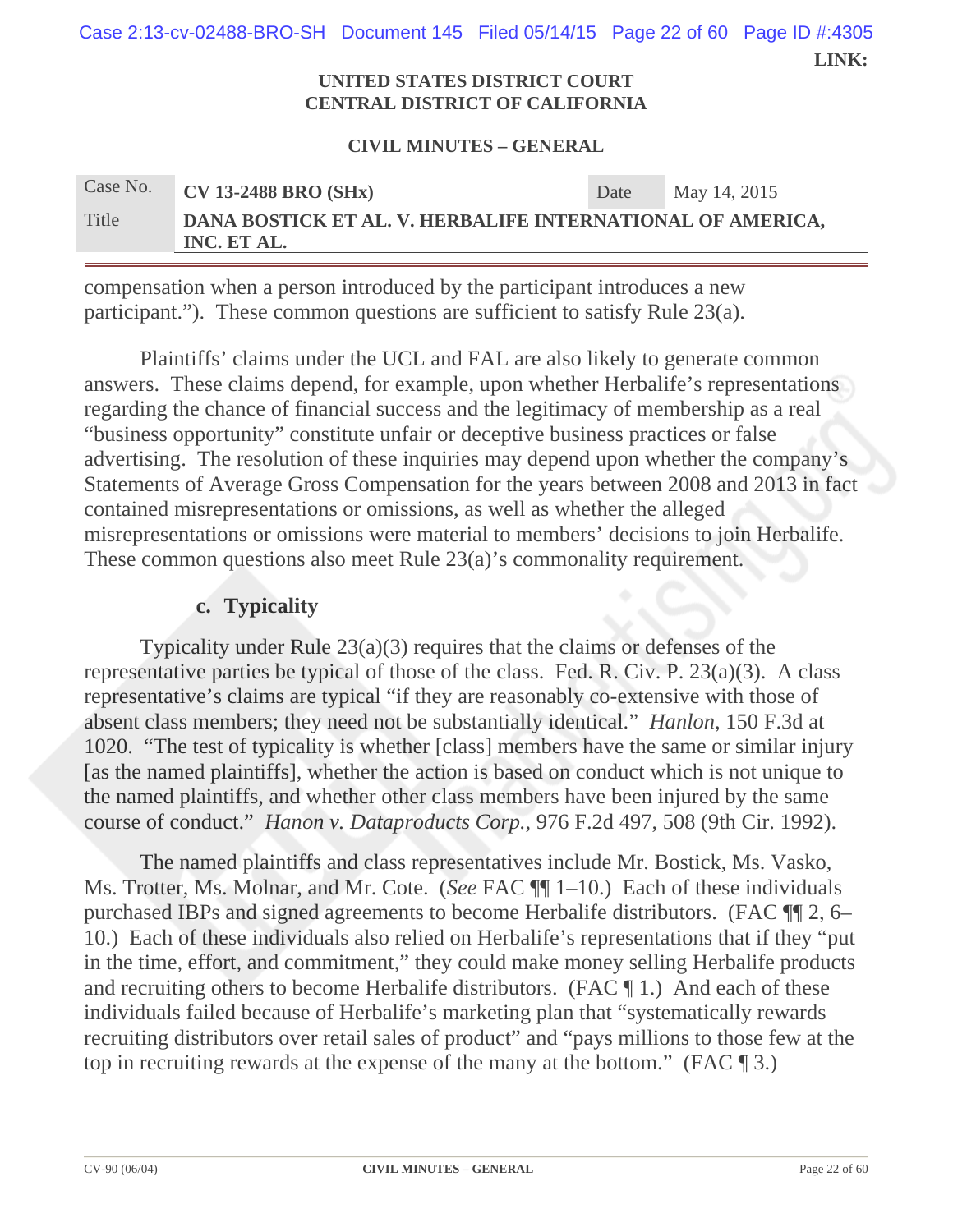**LINK:**  Case 2:13-cv-02488-BRO-SH Document 145 Filed 05/14/15 Page 23 of 60 Page ID #:4306

#### **UNITED STATES DISTRICT COURT CENTRAL DISTRICT OF CALIFORNIA**

#### **CIVIL MINUTES – GENERAL**

| Case No. | $CV$ 13-2488 BRO (SHx)                                                    | Date | May 14, 2015 |
|----------|---------------------------------------------------------------------------|------|--------------|
| Title    | DANA BOSTICK ET AL. V. HERBALIFE INTERNATIONAL OF AMERICA,<br>INC. ET AL. |      |              |

Although the actual experiences of and damages suffered by the named plaintiffs may differ,17 these disparities do not necessarily defeat typicality. *See* 7A Fed. Prac. & Proc. Civ. § 1764 (3d ed.) ("In general, the requirement may be satisfied even though varying fact patterns support the claims or defenses of individual class members or there is a disparity in the damages claimed by the representative parties and the other class members."). Each named plaintiff brings the same three claims for relief as the class, and the basis for the named plaintiffs' claims is the same as the basis for the class's claims that is, Herbalife's allegedly unlawful marketing plan and deceptive and misleading representations. Accordingly, their claims are typical of those of the class.

### **d. Adequacy of Representation**

Rule 23(a)(4) requires "the representative parties [to] fairly and adequately protect the interests of the class." Fed. R. Civ. P. 23(a)(4). The adequacy requirement turns on the resolution of two questions: "(1) do the named plaintiffs and their counsel have any conflicts of interest with other class members and (2) will the named plaintiffs and their counsel prosecute the action vigorously on behalf of the class?" *Hanlon*, 150 F.3d at 1020. The examination of potential conflicts of interest is "especially critical" when the parties have settled prior to class certification. *Id.* Courts must apply "heightened scrutiny" where the class members may have claims of varying strength. *Id.*

Plaintiffs' counsel indicate that they "are not aware of any conflicts of interest between the named Plaintiffs and the Settlement Class." (Mot. for Preliminary Approval at 21.) Given the identity of issues shared by the class and proposed class representatives, the named plaintiffs' interests are sufficiently aligned with those of the class. That differences exist with respect to the amount of products purchased by class members and the named plaintiffs (and therefore the value of relief to which each may be entitled) does not suggest a conflict of interest. *See In re Pet Food Prods. Liab. Litig.*, 629 F.3d 333, 346 (3d Cir. 2010) (rejecting claim of inadequacy and noting that "varied relief among class members with differing claims in class settlements is not unusual"); *see also Petrovic v. Amoco Oil Co.*, 200 F.3d 1140, 1146 (8th Cir. 1999) ("If the objectors mean to maintain that a conflict of interest requiring subdivision is created when some class members receive more than other class members in a settlement, we

 $17$  For example, Ms. Vasko opened a nutrition club and purchased enough products to become a supervisor, (*see* FAC ¶¶ 52–59), whereas Ms. Trotter purchased leads, (*see* FAC ¶¶ 60–68).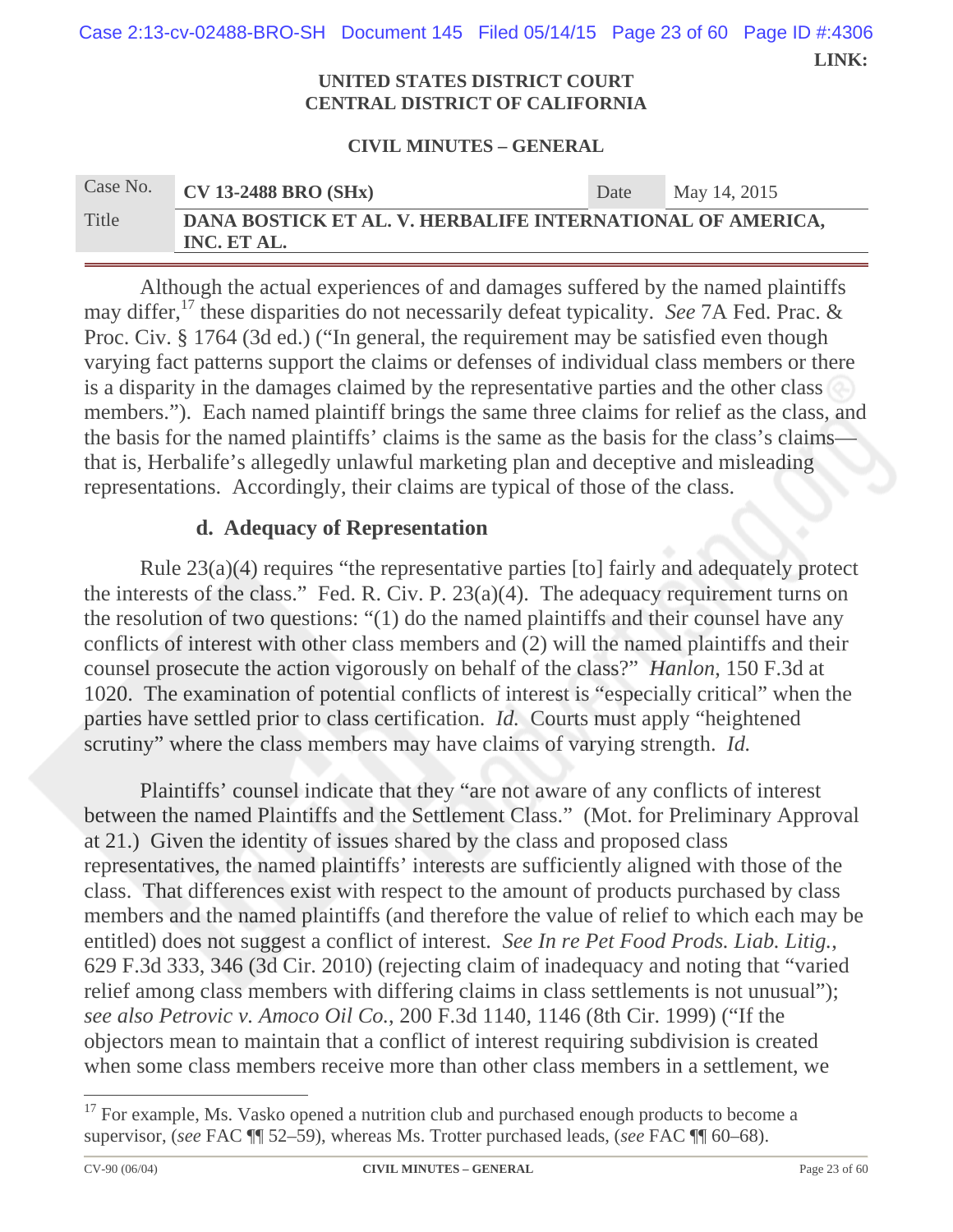**LINK:**  Case 2:13-cv-02488-BRO-SH Document 145 Filed 05/14/15 Page 24 of 60 Page ID #:4307

#### **UNITED STATES DISTRICT COURT CENTRAL DISTRICT OF CALIFORNIA**

#### **CIVIL MINUTES – GENERAL**

| Case No. | $CV$ 13-2488 BRO (SHx)                                                    | Date | May 14, 2015 |
|----------|---------------------------------------------------------------------------|------|--------------|
| Title    | DANA BOSTICK ET AL. V. HERBALIFE INTERNATIONAL OF AMERICA,<br>INC. ET AL. |      |              |

think that the argument is untenable. It seems to us that almost every settlement will involve different awards for various class members."). Additionally, that some of the named plaintiffs are no longer Herbalife distributors does not create a conflict in this case, as the proposed Settlement Agreement does not distinguish between current and former distributors and awards relief to both. (*See* Settlement Agreement § 1.13 (defining settlement class as "all persons who are or were Herbalife members or distributors" during the class period).)

To fully satisfy the adequacy requirement, Plaintiffs and class counsel must also demonstrate that they vigorously prosecuted this action on the class's behalf. "Although there are no fixed standards by which 'vigor' can be assayed, considerations include competency of counsel and, in the context of a settlement-only class, an assessment of the rationale for not pursuing further litigation." *Hanlon*, 150 F.3d at 1021. Here, the named plaintiffs and class counsel conducted extensive discovery and engaged in multiple mediation and negotiation sessions before reaching the proposed Settlement Agreement. The named plaintiffs affirm that they are prepared to fully litigate this case, and that they believe settlement to the most appropriate resolution to ensure full class recovery, as well as immediate compensation and corporate reform. (*See* Joint Decl. in Supp. of Mot. for Preliminary Approval ("Joint Decl.") Exs. B-F.)<sup>18</sup> Additionally, Plaintiffs' counsel invested considerable time in this case and have substantial experience with class action litigation, including pursuing claims involving consumer fraud and violations of the UCL and FAL. (*See id.* ¶¶ 6–10, 15–32.) Like the named plaintiffs, class counsel believe that the proposed settlement represents the best resolution of this case given the inherent risks of trial and the potential viability of Herbalife's factual and legal defenses. (*Id.* ¶¶ 33, 55–63.) The named plaintiffs and class counsel have proceeded throughout this litigation with the class's interests in mind; similarly, they have agreed to the proposed settlement because they believe it will benefit the class more than further litigation. This is sufficient to demonstrate adequacy under Rule 23(a).

## **2. Whether Plaintiffs Have Satisfied Rule 23(b)**

The Settlement Agreement affords both non-monetary and monetary relief. Accordingly, Plaintiffs seek class certification under Rule 23(b)(2) and (b)(3). *See Ellis*,

<sup>&</sup>lt;sup>18</sup> A copy of the Joint Declaration is available at Docket No. 96.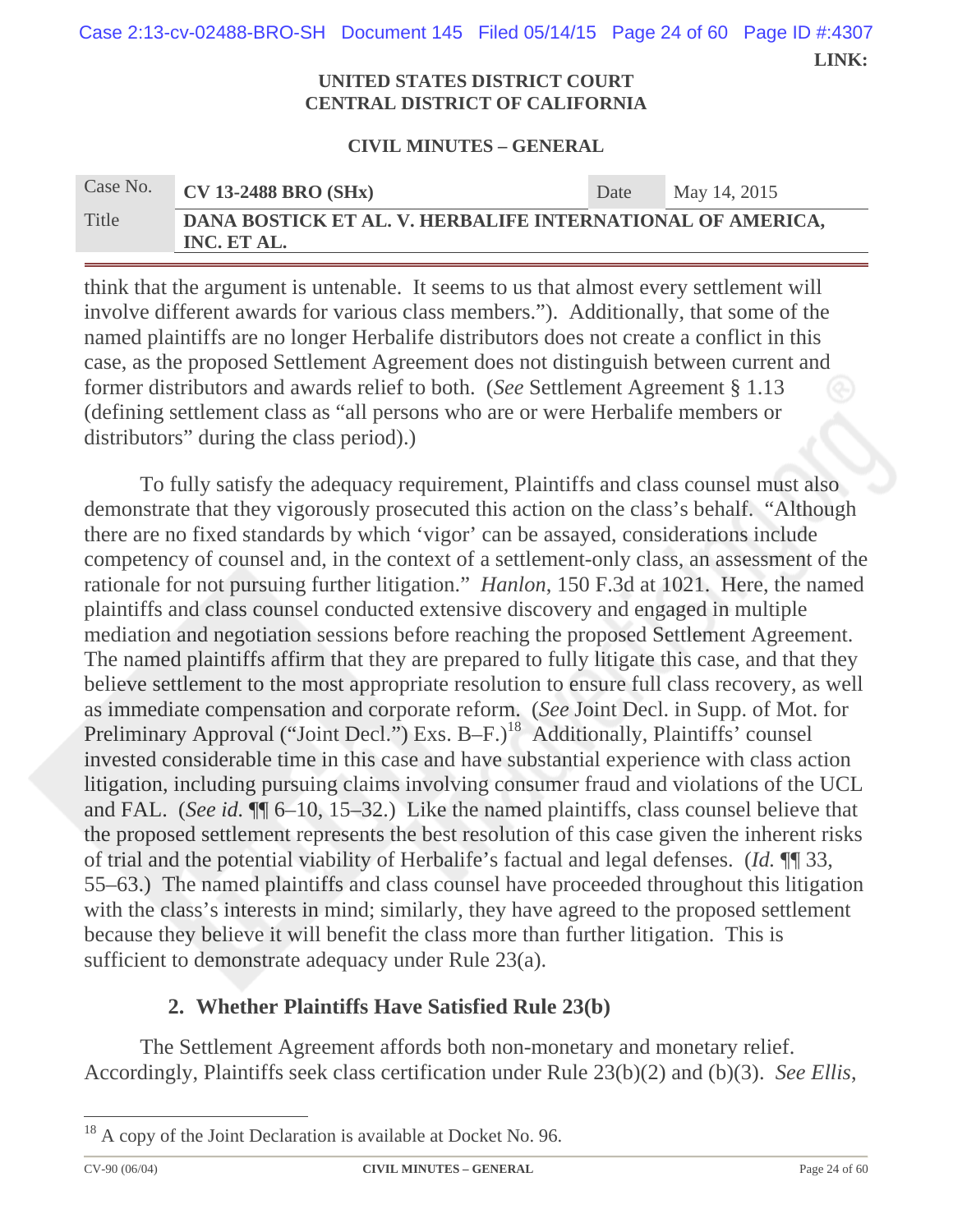**LINK:**  Case 2:13-cv-02488-BRO-SH Document 145 Filed 05/14/15 Page 25 of 60 Page ID #:4308

#### **UNITED STATES DISTRICT COURT CENTRAL DISTRICT OF CALIFORNIA**

#### **CIVIL MINUTES – GENERAL**

| Case No. | <b>CV 13-2488 BRO (SHx)</b>                                               | Date | May 14, 2015 |  |  |
|----------|---------------------------------------------------------------------------|------|--------------|--|--|
| Title    | DANA BOSTICK ET AL. V. HERBALIFE INTERNATIONAL OF AMERICA,<br>INC. ET AL. |      |              |  |  |

657 F.3d at 987 (indicating that a district court may certify a Rule 23(b)(2) class for injunctive relief and a Rule 23(b)(3) class for damages). Certification under Rule  $23(b)(2)$  is appropriate when the defendant's alleged misconduct applies to the class as a whole such that injunctive or declaratory relief is appropriate on a class-wide basis. *See*  Fed. R. Civ. P. 23(b)(2). A class may be certified under Rule 23(b)(3) when the interests of the parties are so aligned that the parties are best served by resolving their differences in a single action. *See* Fed. R. Civ. P. 23(b)(3). Certification under Rule 23(b)(3) requires Plaintiffs to meet the predominance and superiority requirements.

## **a. Whether Injunctive or Declaratory Relief is Appropriate on a Class-Wide Basis**

"Rule 23(b)(2) applies when a single injunction or declaratory judgment would provide relief to each member of the class." *Wang v. Chinese Daily News, Inc.*, 737 F.3d 538, 544 (9th Cir. 2013) (internal quotation marks omitted) (quoting *Wal-Mart Stores*, 131 S. Ct. at 2557). Plaintiffs request injunctive relief in connection with their endless chain scheme claim to prohibit Herbalife from paying distributors recruiting awards that are unrelated to retail sales to ultimate users. Plaintiffs also request an appropriate injunction in connection with their UCL and FAL claims prohibiting Herbalife from engaging in further unfair, unlawful, fraudulent, or deceptive business practices. (*See* FAC Prayer for Relief.) Given that Herbalife's allegedly unlawful conduct relates to its overall marketing and business structure, each member or distributor has suffered a similar harm, and the requested injunctions would accordingly provide relief to each member of the class. As the requests "can be satisfied with 'indivisible' equitable relief that benefits all class members at once," certification comports with Rule 23(b)(2). *Ries v. Ariz. Beverages USA LLC*, 287 F.R.D. 523, 541 (N.D. Cal. 2012).

Although the eighteen objectors do not formally oppose class certification in connection with the proposed settlement, they do assert that the named plaintiffs lack standing to pursue injunctive relief. (*See* Dkt. No. 121 at 38–41; *see also* Dkt. No. 134 at 13–16.) Objectors contend that all of the named plaintiffs are no longer Herbalife distributors and that, accordingly, no named plaintiff has standing to enforce the thirteen proposed corporate reforms. The facts, however, do not support this contention. As recently as April 27, 2015, Ms. Molnar affirmed that she currently remains an Herbalife distributor or member. (*See* Dkt. No. 138-2, ¶ 4.) Additionally, Ms. Vasko declared on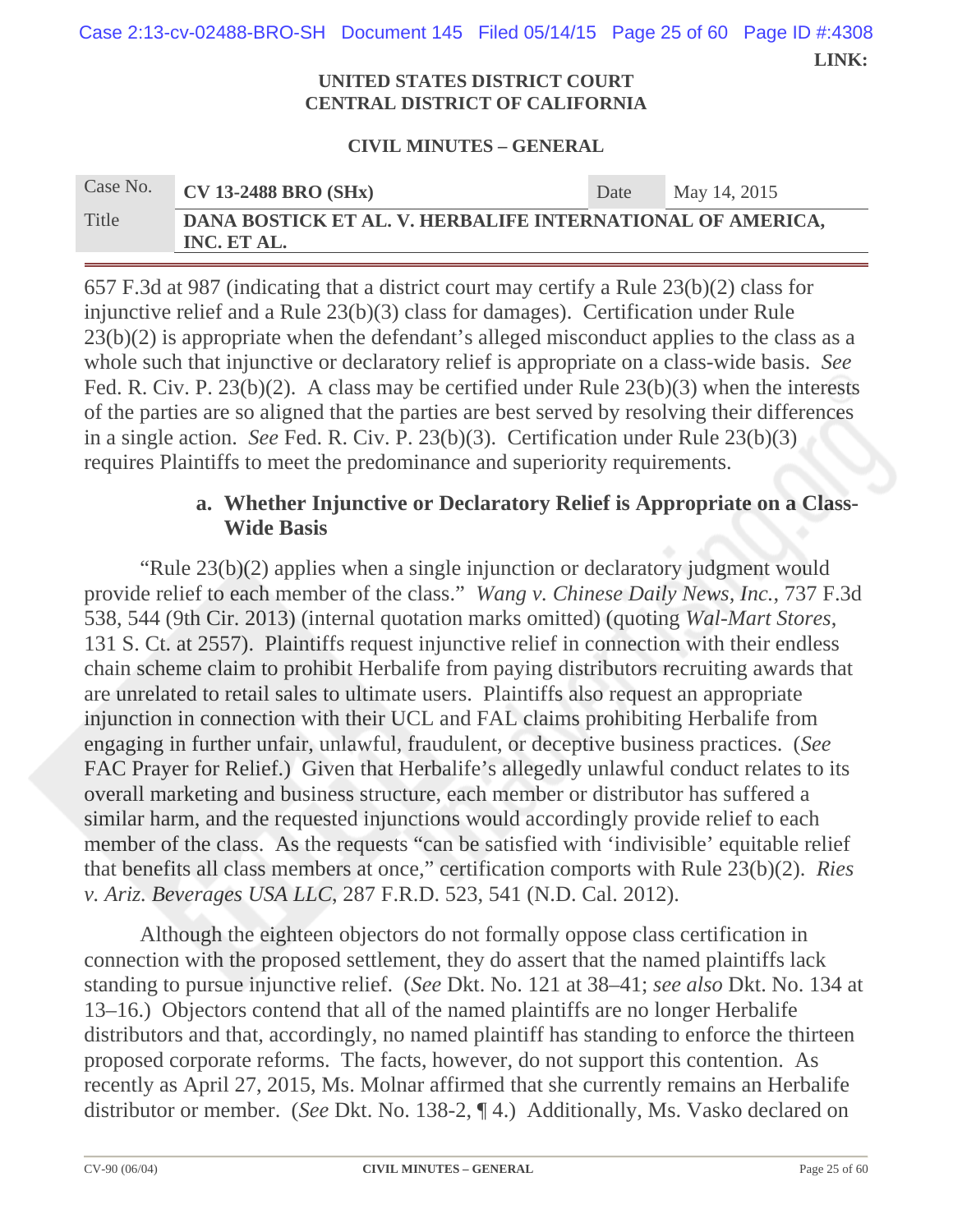**LINK:**  Case 2:13-cv-02488-BRO-SH Document 145 Filed 05/14/15 Page 26 of 60 Page ID #:4309

#### **UNITED STATES DISTRICT COURT CENTRAL DISTRICT OF CALIFORNIA**

#### **CIVIL MINUTES – GENERAL**

| Case No. | <b>CV 13-2488 BRO (SHx)</b>                                               | Date | May 14, 2015 |  |  |
|----------|---------------------------------------------------------------------------|------|--------------|--|--|
| Title    | DANA BOSTICK ET AL. V. HERBALIFE INTERNATIONAL OF AMERICA,<br>INC. ET AL. |      |              |  |  |

April 25, 2015 that since she joined Herbalife in September 2012, she has "remained continuously" a distributor of Herbalife products. (*See* Dkt. No. 138-1.) Accordingly, the standing objections lack merit, and certification under Rule 23(b)(2) is appropriate.

## **b. Whether Common Questions Predominate Over Individualized Inquiries**

Predominance under Rule 23(b)(3) regards whether the proposed class is sufficiently cohesive to warrant class treatment. *Hanlon*, 150 F.3d at 1022. Whereas Rule 23(a)'s commonality requirement focuses on the presence of common legal questions, Rule 23(b)(3)'s predominance requirement focuses on the balance between the common and individual issues. *Id.* "Implicit in the satisfaction of the predominance test is the notion that the adjudication of common issues will help achieve judicial economy." *Valentino*, 97 F.3d at 1234. "Whether judicial economy will be served in a particular case turns on close scrutiny of 'the relationship between the common and individual issues.'" *In re Wells Fargo Home Mortg. Overtime Pay Litig.*, 571 F.3d 953, 958 (9th Cir. 2009) (quoting *Hanlon*, 150 F.3d at 1022).

As discussed above in connection with Rule 23(a), the Court finds that common questions exist with respect to each of Plaintiffs' claims. The relevant inquiry under Rule 23(b) is whether these common questions predominate. Plaintiffs' own counsel recognize that the litigation involves certain individual issues. For example, during discovery Herbalife produced surveys indicating that 73% of its distributors joined the company to obtain a discount on products they purchased for personal consumption and not to pursue a business opportunity. (*See* Mot. for Final Approval at 14–15.)

Although the reason why class members chose to become Herbalife distributors may be highly individualized, this does not necessarily mean that the issue will disrupt judicial economy or result in numerous mini-trials. The ultimate issue driving Plaintiffs' endless chain scheme claim is whether distributors paid money for: (1) the right to sell a product and (2) the right to receive rewards for recruiting other distributors, which were unrelated to the sale of products to ultimate users. *See Webster v. Omnitrition Int'l, Inc.*, 79 F.3d 776, 781–82 (9th Cir. 1996) (adopting the Federal Trade Commission's standard for determining what constitutes a pyramid scheme). This inquiry may be resolved on a class-wide basis without resorting to an individual inquiry into each member's reason for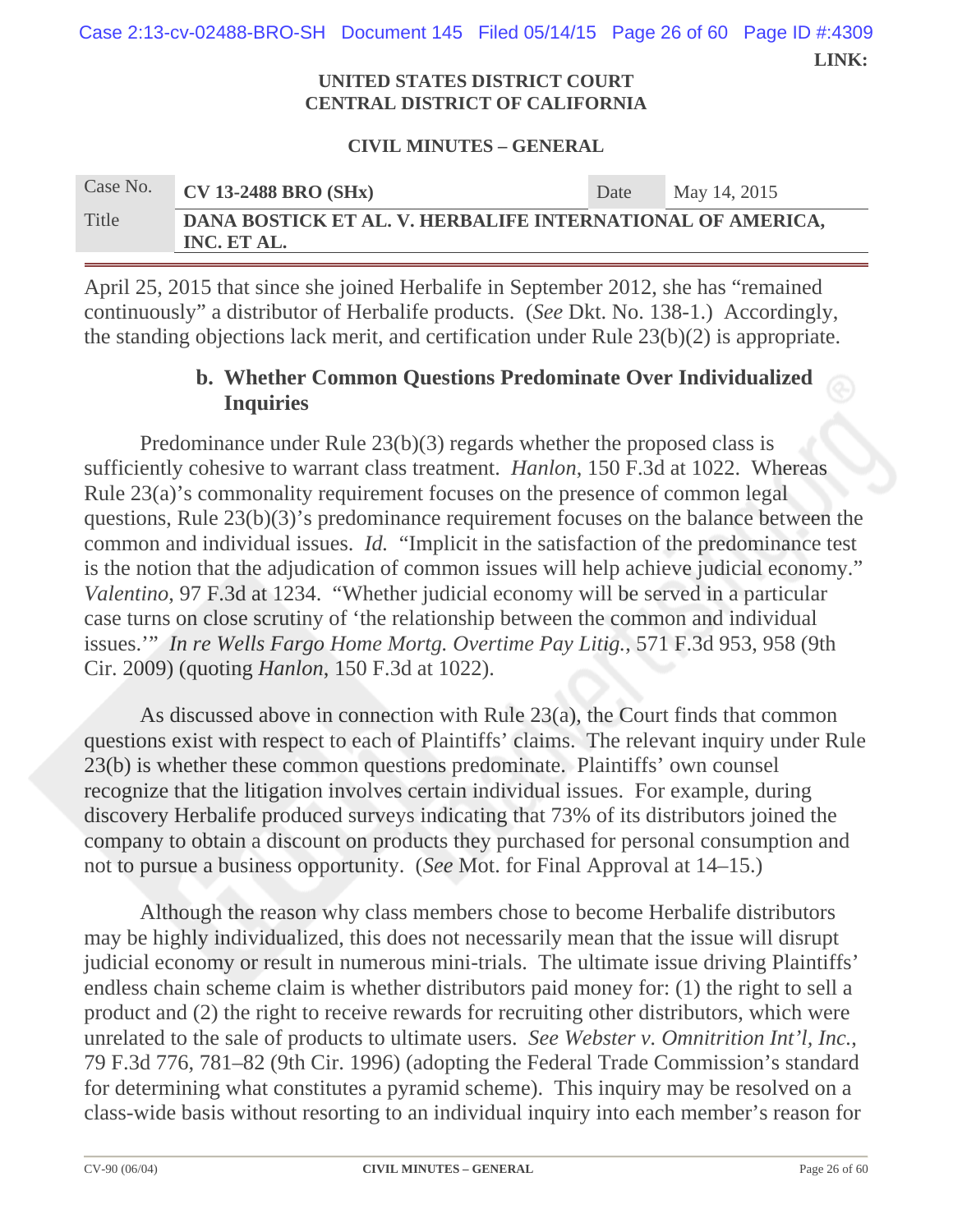**LINK:**  Case 2:13-cv-02488-BRO-SH Document 145 Filed 05/14/15 Page 27 of 60 Page ID #:4310

#### **UNITED STATES DISTRICT COURT CENTRAL DISTRICT OF CALIFORNIA**

#### **CIVIL MINUTES – GENERAL**

| Case No. | $\overline{\text{CV}}$ 13-2488 BRO (SHx)                                  | Date | May 14, 2015 |
|----------|---------------------------------------------------------------------------|------|--------------|
| Title    | DANA BOSTICK ET AL. V. HERBALIFE INTERNATIONAL OF AMERICA,<br>INC. ET AL. |      |              |

joining the company. If the surveys are credible and in fact most distributors joined Herbalife for personal consumption purposes, this finding could undermine Plaintiffs' claim that the company operates as an illegal pyramid scheme, as the distributors could be determined to be the "ultimate users" of products purchased for their own consumption. *See F.T.C. v. BurnLounge, Inc.*, 753 F.3d 878, 887 (9th Cir. 2014) ("BurnLounge is correct that when participants bought packages in part for internal consumption . . . the participants were the 'ultimate users' of the merchandise and that this internal sale alone does not make BurnLounge a pyramid scheme."). Nevertheless, the overriding inquiry is whether distributors received rewards "primarily in return for selling the right to participate in the money-making venture"—that is, in return for recruiting new Herbalife distributors. *See id.* at 887–88. The resolution of this inquiry does not depend on the reason why a distributor joined Herbalife. Accordingly, the differences between distributors' motivations do not defeat predominance in this case.

Plaintiffs' counsel also recognize that damages may present an obstacle to predominance and class certification. (Mot. for Final Approval at 15.) In connection with their UCL and FAL claims, Plaintiffs seek disgorgement and injunctive relief only. (*See* FAC ¶¶ 314–15, 324–27.) Assuming Plaintiffs prevail on these claims, these remedies may be readily fashioned on a class-wide basis and do not require individual proof, as the disgorgement remedy depends upon Herbalife's own profits and the equitable relief depends upon what conduct and representations are found to be unfair, deceptive, false, or otherwise unlawful.

Plaintiffs seek rescission, restitution, and compensatory and consequential damages (where not inconsistent with rescission or restitution) in connection with their claim under the Endless Chain Scheme Law. (*See* FAC ¶ 258.) Plaintiffs aver that under the law of the case, class members are limited to rescission as the sole remedy for this claim. (*See* Mot. for Final Approval at 15–16 (citing Dkt. No. 40 at 10–11.).) Contrary to Plaintiffs' assertion, however, the Court did not previously hold that rescission is the only available remedy for an endless chain scheme claim. Rather, in ruling on Herbalife's motion to dismiss the original Complaint, the Court merely noted that the only remedy Mr. Bostick sought was rescission, and the Court then found that he would be entitled to rescission to the extent he could return products he purchased from Herbalife. (*See* Dkt. No. 40 at 10–11 ("The only remedy which Plaintiff seeks for his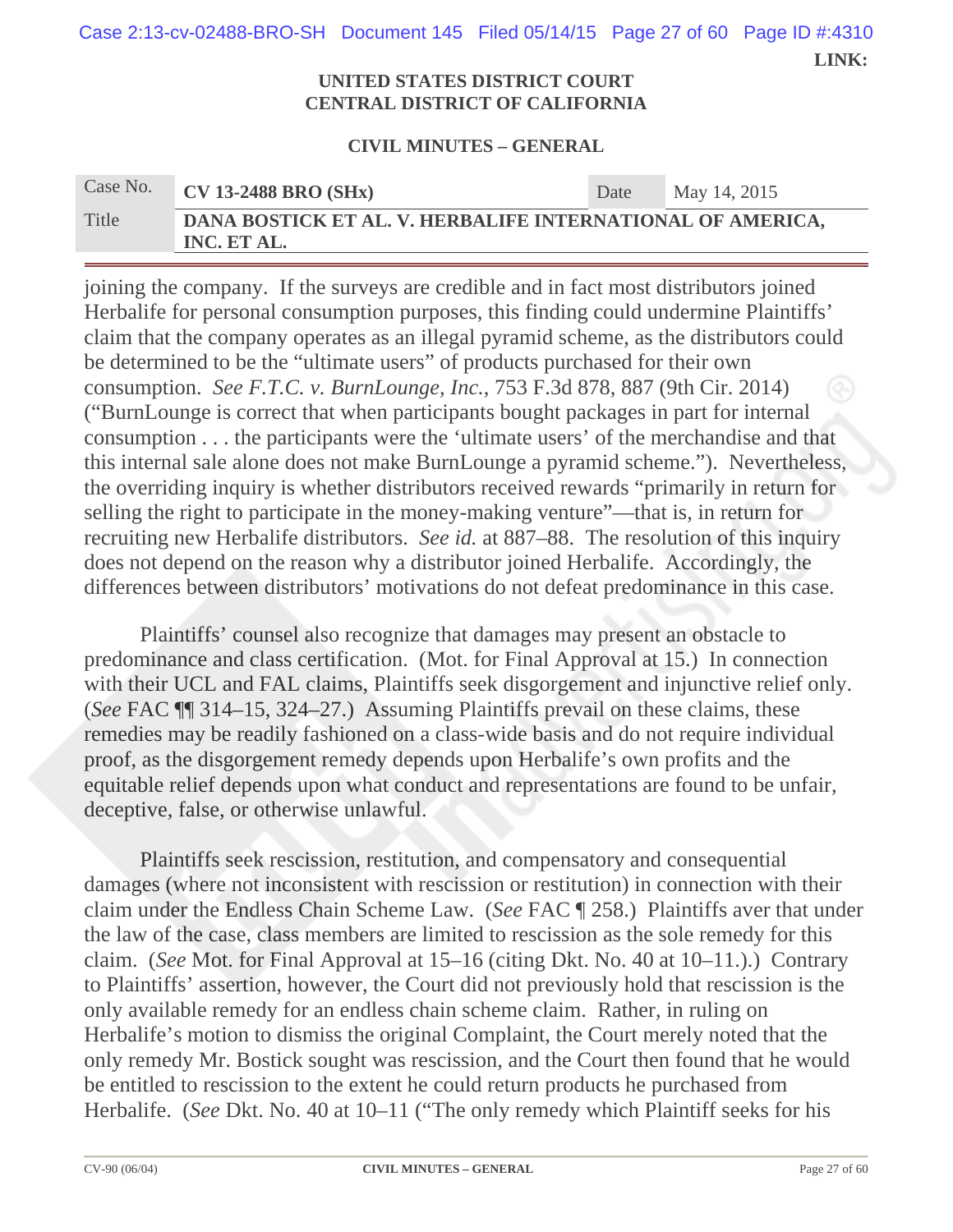**LINK:**  Case 2:13-cv-02488-BRO-SH Document 145 Filed 05/14/15 Page 28 of 60 Page ID #:4311

#### **UNITED STATES DISTRICT COURT CENTRAL DISTRICT OF CALIFORNIA**

#### **CIVIL MINUTES – GENERAL**

| Case No. | $\overline{\text{CV}}$ 13-2488 BRO (SHx)                                  | Date | May 14, 2015 |
|----------|---------------------------------------------------------------------------|------|--------------|
| Title    | DANA BOSTICK ET AL. V. HERBALIFE INTERNATIONAL OF AMERICA,<br>INC. ET AL. |      |              |

Endless Chain Scheme claim is rescission. . . . Plaintiff can still return the International Business Pack that he purchased. . . . Therefore, if Plaintiff prevails in this action, he will be entitled to \$95.95 in rescission, and the first cause of action cannot be dismissed on the ground that no remedy is available.").)<sup>19</sup>

California statutory law permits participants in an endless chain scheme to "rescind the contract upon which the scheme is based" and "recover all consideration paid pursuant to the scheme, less any amounts paid or consideration provided to the participant pursuant to the scheme." Cal. Civ. Code § 1689.2. The Court is not aware of any binding authority discussing whether the statute permits the recovery of consequential damages. Assuming Plaintiffs prevailed on their endless chain scheme claim, the Court would have to consider whether they are entitled to consequential damages under section 1689.2. This determination involves a question of law and is clearly capable of class-wide resolution. The Court is mindful that assessing consequential damages could result in numerous individualized inquiries. But given the legal uncertainty as to whether consequential damages are recoverable, the Court does not find the possibility that damages will differ sufficient to swing the balance in favor of individual litigation. Accordingly, the Court finds that sufficient common questions predominate so as to warrant class treatment under Rule 23(b).

## **c. Whether A Class Action is the Superior Method of Adjudication**

Rule 23(b)(3) also requires a class action to be superior to other methods of adjudication. The superiority inquiry "requires [a] determination of whether the objectives of the particular class action procedure will be achieved in the particular case." *Hanlon*, 150 F.3d at 1023. This determination is guided by consideration of four nonexclusive factors listed in Rule 23(b)(3). *See* Fed. R. Civ. P. 23(b)(3)(A–D).

<sup>&</sup>lt;sup>19</sup> Indeed, Herbalife's motion to dismiss argued only that Mr. Bostick was not entitled to rescission in connection with his endless chain scheme claim. (*See* Dkt. No. 22 at 18–19.) Although Mr. Bostick argued in his opposition that he should not be limited to rescission, and that California Civil Code section 1692 permits the recovery of restitution and consequential damages on this claim, (*see* Dkt. No. 27 at 18–19), the Court only addressed the limited argument advanced by Herbalife—that is, whether Mr. Bostick was entitled to rescission.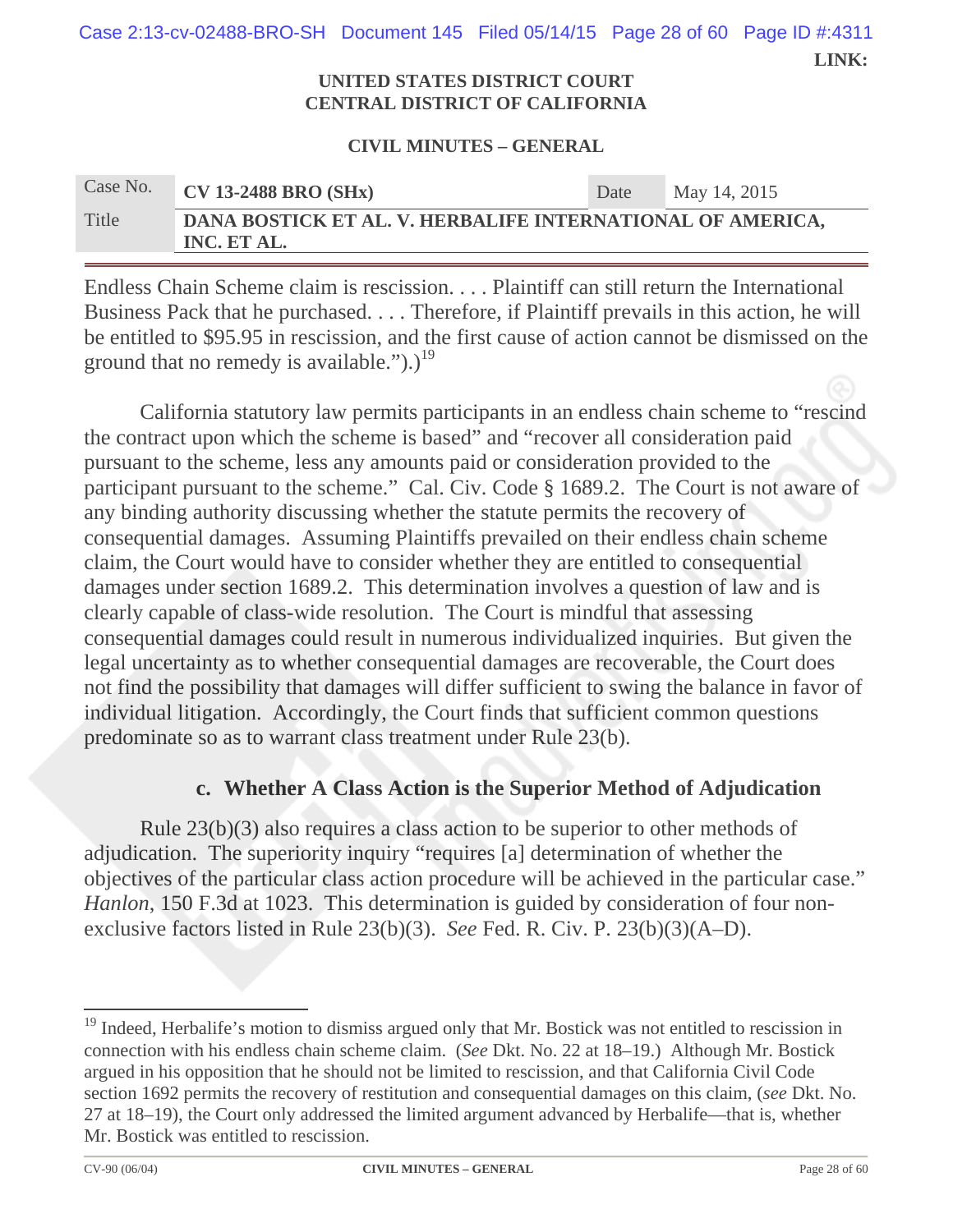**LINK:**  Case 2:13-cv-02488-BRO-SH Document 145 Filed 05/14/15 Page 29 of 60 Page ID #:4312

#### **UNITED STATES DISTRICT COURT CENTRAL DISTRICT OF CALIFORNIA**

#### **CIVIL MINUTES – GENERAL**

| Case No. | $\overline{\text{CV}}$ 13-2488 BRO (SHx)                                  | Date | May 14, 2015 |  |  |
|----------|---------------------------------------------------------------------------|------|--------------|--|--|
| Title    | DANA BOSTICK ET AL. V. HERBALIFE INTERNATIONAL OF AMERICA,<br>INC. ET AL. |      |              |  |  |

 The first Rule 23(b)(3) factor considers the individual interests at stake. Fed. R. Civ. P. 23(b)(3)(A). Where the individual class members have suffered only slight damages, this factor weighs in favor of finding superiority and certifying a class action. *Zinser v. Accufix Research Inst., Inc.*, 253 F.3d 1180, 1190 (9th Cir. 2001). Indeed, in cases with the potential for only small individual recovery, class certification may be the only feasible method of adjudicating a claim. *Leyva v. Medline Indus. Inc.*, 716 F.3d 510, 515 (9th Cir. 2013). This case involves a large class of over 1.5 million individuals. Many of the individuals stand to recover only small sums of money. The practical unlikelihood that such class members will pursue individual lawsuits against Herbalife weighs in favor of a finding of superiority. Although some putative class members no doubt invested heavily in Herbalife and may be entitled to a large monetary recovery for the company's alleged wrongdoing, these individuals may opt out of the proposed settlement if they believe that an individual lawsuit will better resolve their injury.

 The second Rule 23(b)(3) factor considers "the extent and nature of any litigation concerning the controversy already begun by or against class members." Fed. R. Civ. P.  $23(b)(3)(B)$ . This factor is intended to ensure judicial economy by reducing the possibility of multiple lawsuits. *Zinser*, 253 F.3d at 1191. Plaintiffs' counsel have indicated that they have no knowledge of any pending state or federal litigation against Herbalife involving the claims released by the proposed settlement. (*See* Mot. for Preliminary Approval at 26.) Plaintiffs' counsel communicated with Herbalife and conducted independent legal research in coming to this conclusion. (*Id.*; *see also* Joint Decl.  $\llbracket$  73.) Thus, this factor also favors superiority.

 The third and fourth factors under Rule 23(b)(3) are also aimed at efficient litigation. *See Zinser* 253 F.3d at 1191–92. The third factor looks to "the desireability or undesireability of concentrating the litigation of the claims in the particular forum." Fed. R. Civ. P. 23(b)(3)(C). Given that this Court is familiar with the facts and claims involved in this litigation, this factor favors superiority. The fourth factor considers "the likely difficulties in managing a class action." Fed. R. Civ. P. 23(b)(3)(D). Where a district court certifies a class for the purpose of settlement, it is unnecessary to assess this factor. *See Amchem Prods.*, 521 U.S. at 620 (explaining that where the parties seek class certification in connection with a settlement, the court need not inquire whether the case, if tried, would present manageability problems). Accordingly, the final superiority factor carries little weight.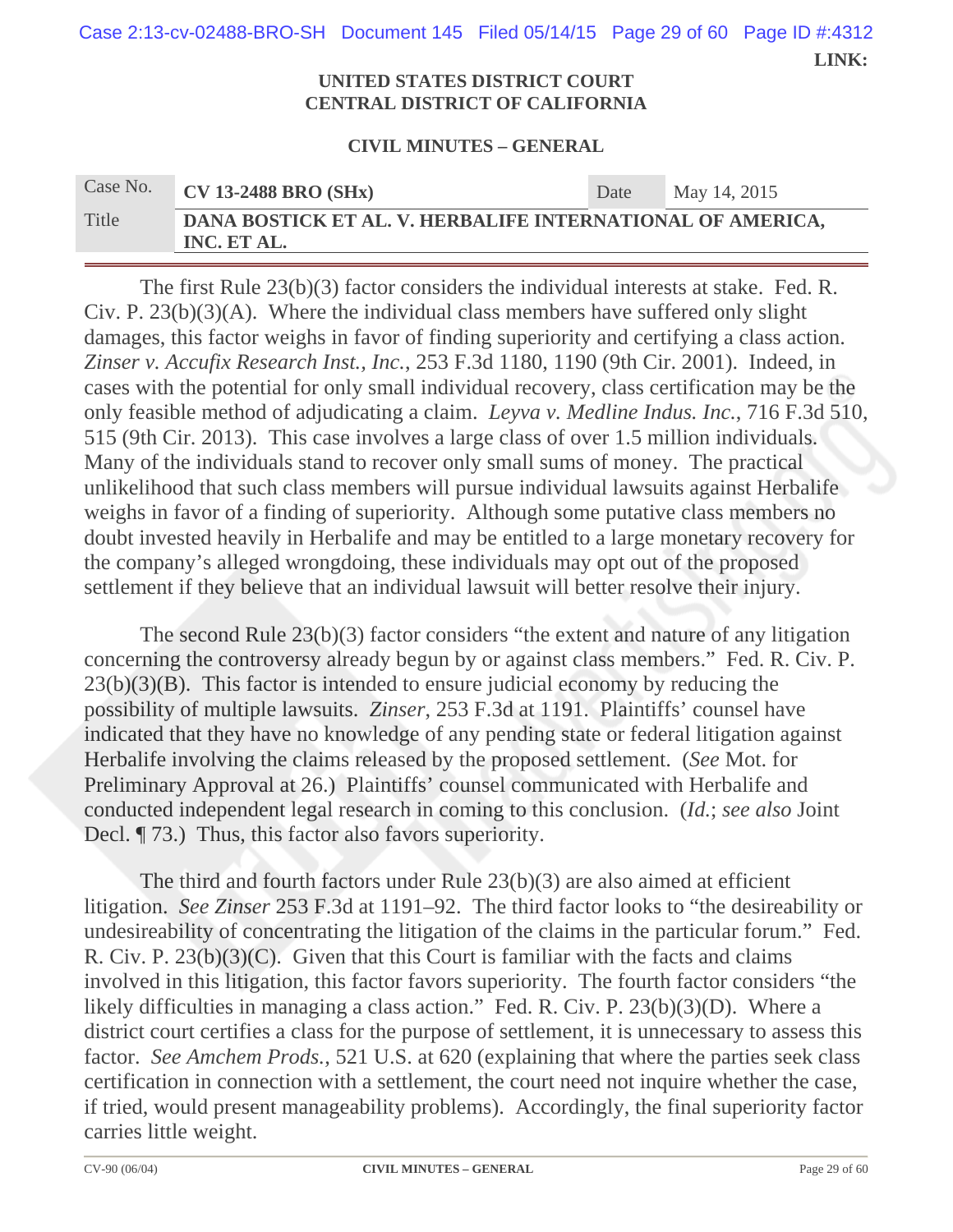**LINK:**  Case 2:13-cv-02488-BRO-SH Document 145 Filed 05/14/15 Page 30 of 60 Page ID #:4313

#### **UNITED STATES DISTRICT COURT CENTRAL DISTRICT OF CALIFORNIA**

#### **CIVIL MINUTES – GENERAL**

| Case No. | $CV$ 13-2488 BRO (SHx)                                                    | Date | May 14, 2015 |  |  |
|----------|---------------------------------------------------------------------------|------|--------------|--|--|
| Title    | DANA BOSTICK ET AL. V. HERBALIFE INTERNATIONAL OF AMERICA,<br>INC. ET AL. |      |              |  |  |

 In sum, Plaintiffs have satisfied the requirements for class certification under Rule 23. The proposed class meets the four threshold requirements for certification under Rule 23(a), and sufficient common questions predominate so as to warrant class treatment and ensure that the class action is the superior method of adjudication under Rule 23(b). The Court therefore **GRANTS** Plaintiffs' request for class certification in accordance with the class definition set forth in this Order and the parties' proposed Settlement Agreement.

## **B. Plaintiffs' Motion for Final Approval of Class Action Settlement**

As detailed above, a district court may only approve a class settlement after a hearing and upon a finding that the settlement is fair, adequate, and reasonable. Fed. R. Civ. P. 23(e)(2). After considering the papers filed in connection with Plaintiffs' Motion for Final Approval, the arguments advanced at the final fairness hearing, and the relevant factors, the Court concludes that the Settlement Agreement comports with Rule 23(e). Accordingly, Plaintiffs' Motion for Final Approval is **GRANTED**.

## **1. The Strength of Plaintiffs' Case**

The first fairness factor considers the strength of the plaintiffs' case. *See Staton*, 327 F.3d at 959. In assessing the strength of the case, a district court need not "reach any ultimate conclusions on the contested issues of fact and law which underlie the merits of the dispute, for it is the very uncertainty of outcome in litigation and avoidance of wasteful and expensive litigation that induce consensual settlements." *Officers for Justice*, 688 F.2d at 625. The Court first considers the strength of Plaintiffs' endless chain scheme claim. The Court then considers Plaintiffs' UCL and FAL claims.

## **a. Endless Chain Scheme Claim**

Plaintiffs' primary claim alleges that Herbalife's business and marketing model constitutes an unlawful pyramid scheme in violation of California Penal Code section 327. As indicated above, this claim ultimately depends upon whether distributors paid money for both: (1) the right to sell a product and (2) the right to receive rewards for recruiting other distributors unrelated to the sale of products to ultimate users. *See Omnitrition*, 79 F.3d at 781–82. Herbalife presented survey statistics during discovery estimating that approximately 73% of its members and distributors joined Herbalife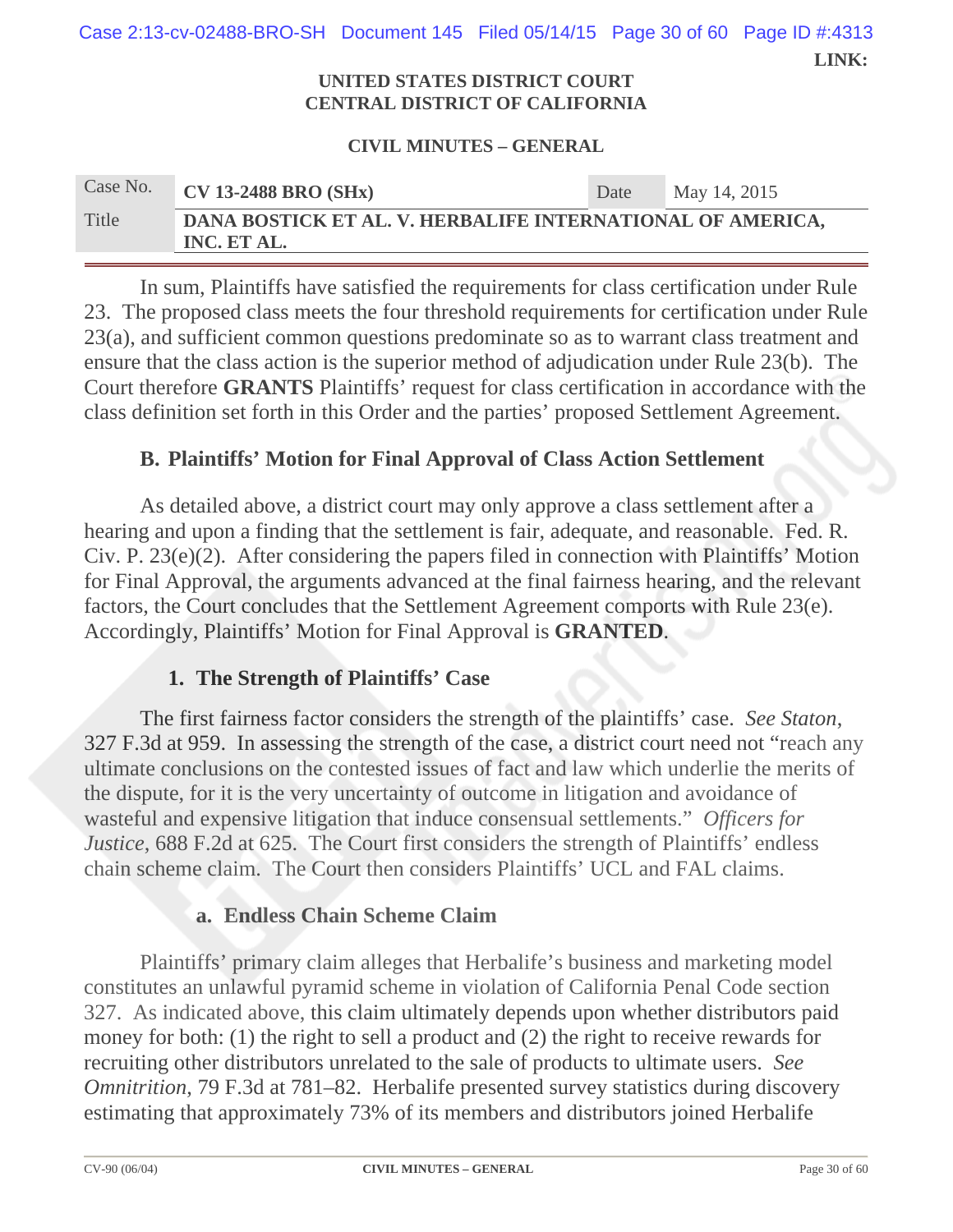| Case 2:13-cv-02488-BRO-SH Document 145 Filed 05/14/15 Page 31 of 60 Page ID #:4314 |  |       |
|------------------------------------------------------------------------------------|--|-------|
|                                                                                    |  | LINK: |

#### **UNITED STATES DISTRICT COURT CENTRAL DISTRICT OF CALIFORNIA**

#### **CIVIL MINUTES – GENERAL**

| Case No. | $CV$ 13-2488 BRO (SHx)                                                    | Date | May 14, 2015 |
|----------|---------------------------------------------------------------------------|------|--------------|
| Title    | DANA BOSTICK ET AL. V. HERBALIFE INTERNATIONAL OF AMERICA,<br>INC. ET AL. |      |              |

primarily for self-consumption purposes and not to pursue a business opportunity. (*See* Joint Decl. ¶ 56.) This evidence seriously undermines Plaintiffs' endless chain scheme claim, as it suggests most members did not join "for the chance to receive compensation" for recruiting new members. *See* Cal. Penal Code § 327. Although Plaintiffs' counsel question the survey's efficacy, they also reviewed a second survey, which indicated that over half of Herbalife's members joined for self-consumption purposes only. (*Id.* ¶ 57.) Based on this survey evidence, a reasonable fact finder could conclude Herbalife does not operate as an illegal pyramid scheme. (*Id.* ¶ 60.)

The eighteen objectors point to additional surveys suggesting that the 73% figure overestimates the number of Herbalife members and distributors who joined to purchase products at a discount rather than to pursue a business opportunity. (*See* Dkt. No. 121 at 14–17.) One of these is an industry-wide survey, which found that 29% of former direct sellers began their direct selling career for the purpose of obtaining product discounts. (*Id.* at 15–16.) Given that this survey is not limited to Herbalife members or distributors, its probative value is minimal. A second survey conducted by Herbalife in January 2013 found that "most former distributors joined Herbalife to supplement their income."20 (*Id.* at 16.) Although this finding suggests that the risks associated with Plaintiffs' endless chain scheme claim may not be as high as Plaintiffs anticipate, it does not dispel the risks entirely.<sup>21</sup> The Court is also mindful of its limited role in assessing the merits once the parties have reached a settlement agreement and will not make credibility determinations regarding the persuasiveness of one survey's results over those of another. Plaintiffs and class counsel weighed the efficacy of the 73% figure and the results of these other surveys in concluding that the endless chain scheme claim presented real litigation risks. (*See* Decl. of Thomas G. Foley in Supp. of Mot. for Final Approval ("Foley Decl.") ¶¶ 5,

 $\overline{\phantom{a}}$  . The contract of  $\overline{\phantom{a}}$ 

 $20$  According to the survey, 44% of Herbalife's members joined to supplement their income, 13% joined to gain a primary source of income, 10% believed their membership could raise their income, and 10% sought self-employment. Only 17% joined to receive a product discount.

 $^{21}$  Plaintiffs also contest the efficacy of this survey, as it had only forty-eight respondents, all of whom were supervisors. (*See* Decl. of Thomas G. Foley in Supp. of Mot. for Final Approval ("Foley Decl.") ¶ 8.) Plaintiffs note that to become a supervisor, distributors must regularly purchase a specific quantity of Herbalife products. (*Id.*) Thus, the respondents were more likely to have joined Herbalife for a business opportunity rather than for personal consumption purposes. (*Id.*)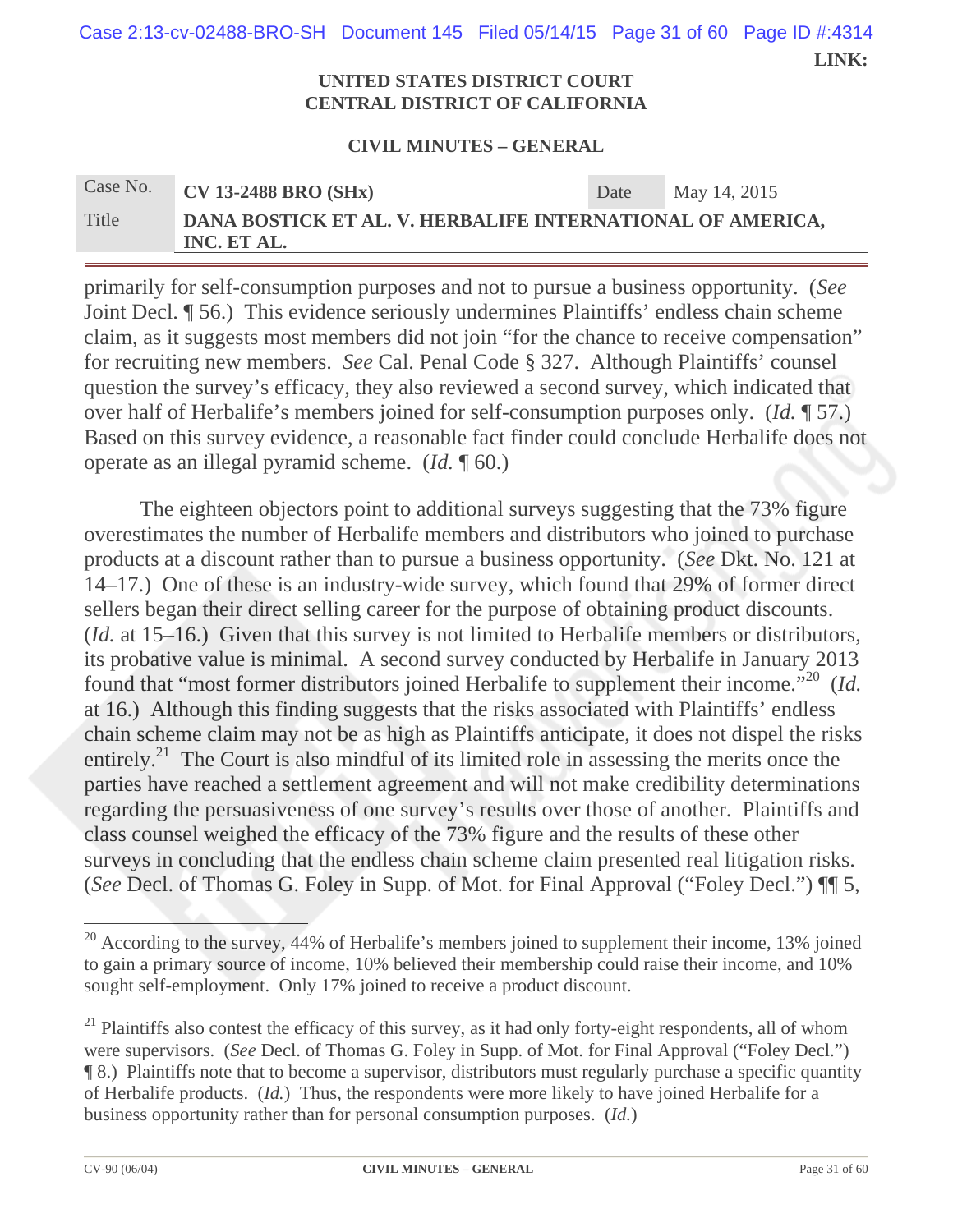**LINK:**  Case 2:13-cv-02488-BRO-SH Document 145 Filed 05/14/15 Page 32 of 60 Page ID #:4315

#### **UNITED STATES DISTRICT COURT CENTRAL DISTRICT OF CALIFORNIA**

#### **CIVIL MINUTES – GENERAL**

| Case No. | $CV$ 13-2488 BRO (SHx)                                                    | Date | May 14, 2015 |
|----------|---------------------------------------------------------------------------|------|--------------|
| Title    | DANA BOSTICK ET AL. V. HERBALIFE INTERNATIONAL OF AMERICA,<br>INC. ET AL. |      |              |

9 (affirming that class counsel reviewed and considered the surveys referenced by the objectors in connection with the settlement negotiations and found the survey with the 73% figure most credible).) This suggests that the settlement is fair and not the product of collusion or overreaching.

## **b. UCL and FAL Claims**

Significant evidentiary risks accompany Plaintiffs' claims for violations of the UCL and FAL. One basis for these claims is Plaintiffs' belief that Herbalife's Statements of Average Gross Compensation from April 2009 to February 2013 were deceptive and misleading. (*See* FAC ¶¶ 19–27, 81, 179–92, 261, 274–79, 318, Ex. A.) During the course of discovery, Herbalife disclosed evidence that after it adopted a more comprehensive disclosure statement in its marketing materials in February 2013 showing the number of members and distributors who earn no income by participating in the program, the number of members and distributors who joined Herbalife actually increased. (*See* Mot. for Final Approval at 13.) This evidence would support Herbalife's argument that the alleged misrepresentations and omissions in the earlier Statements of Average Gross Compensation were not material and did not impact members or distributors' decisions to join Herbalife. $^{22}$ 

A second basis for Plaintiffs' UCL and FAL claims are the allegedly false, misleading, and deceptive packaging and handling and freight fees charged by Herbalife before April 14, 2013. (*See* FAC ¶¶ 262, 280–98, 319, 322–23.) Plaintiffs allege that the 7% packaging and handling fee charged for each product order was based upon the total suggested retail price of the products, which far exceeded the actual packaging and handling fees Herbalife incurred in distributing orders and thereby amounted to a "secret profit generator[]." (FAC ¶¶ 280–84.) Plaintiffs also allege that Herbalife represented that the freight fee charged for product orders was a direct pass through charge, when in fact Herbalife paid far less than the fee to ship and deliver its goods. (FAC ¶¶ 285–98.)

 $^{22}$  The Court is mindful that a claim for fraud under the UCL is distinct from a common law fraud claim, as the relevant inquiry is not whether deception in fact occurred, but whether the public is likely to be deceived. *See Searle v. Wyndham Int'l., Inc.*, 102 Cal. App. 4th 1327, 1335 (Cal. Ct. App. 2002) (citing *S. Bay Chevrolet v. Gen. Motors Acceptance Corp.*, 72 Cal. App. 4th 861, 888 (Cal. Ct. App. 1999)). Nevertheless, the evidence would lend support to Herbalife's argument that its earlier disclosures were not likely to deceive any potential members or distributors.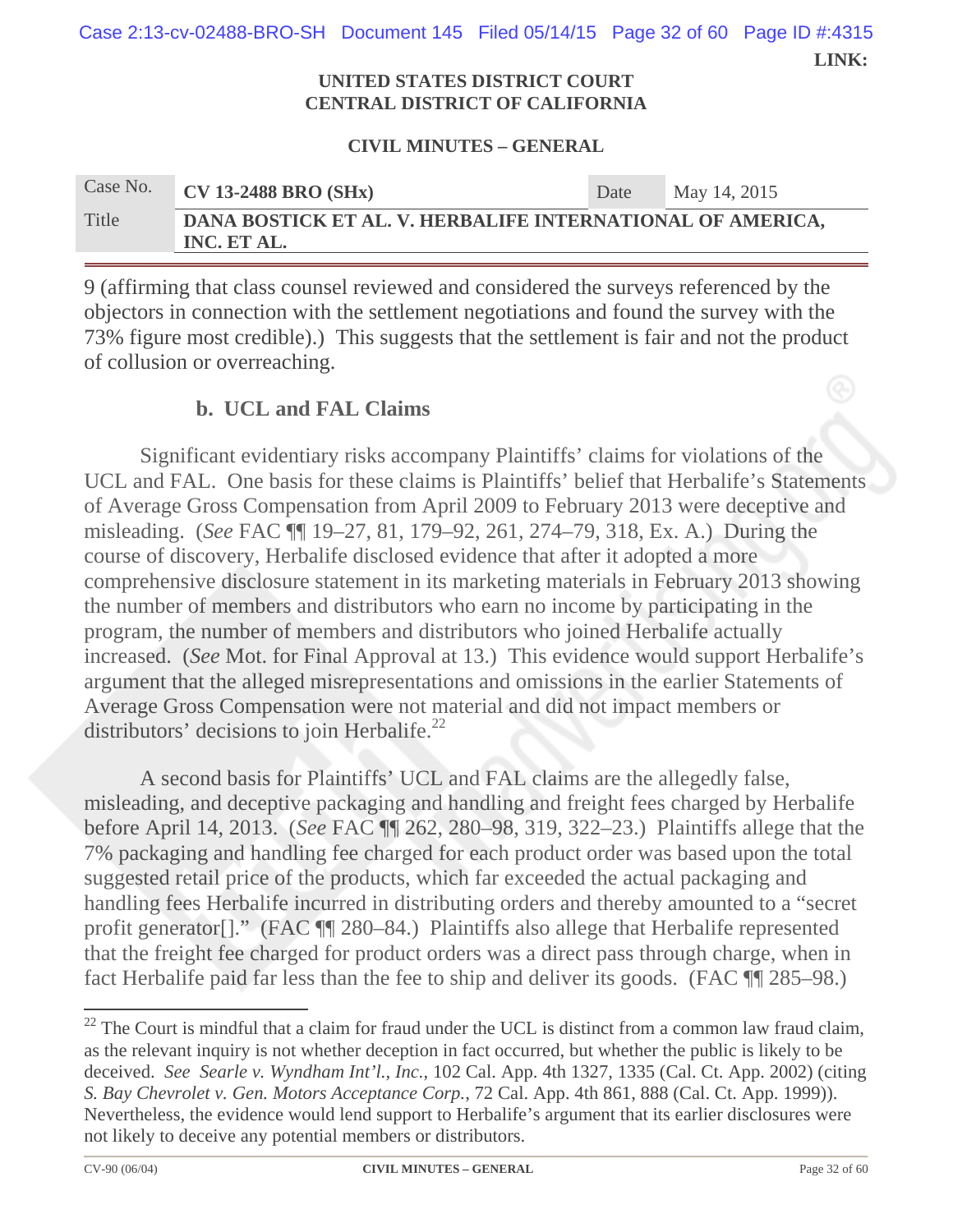**LINK:**  Case 2:13-cv-02488-BRO-SH Document 145 Filed 05/14/15 Page 33 of 60 Page ID #:4316

#### **UNITED STATES DISTRICT COURT CENTRAL DISTRICT OF CALIFORNIA**

#### **CIVIL MINUTES – GENERAL**

| Case No. | $\sqrt{\text{CV} 13\text{-}2488 \text{ BRO} (\text{SHx})}$                | Date | May 14, 2015 |
|----------|---------------------------------------------------------------------------|------|--------------|
| Title    | DANA BOSTICK ET AL. V. HERBALIFE INTERNATIONAL OF AMERICA,<br>INC. ET AL. |      |              |

Plaintiffs maintain that these theories of liability are uncertain, as evidence disclosed during discovery suggested that some distributors successfully resold Herbalife products at the full suggested retail price, including all costs of shipping and handling, such that these distributors suffered no loss from the alleged misrepresentations. (*See*  Mot. for Final Approval at 13; *see also* Reply at 8.) Plaintiffs also cite to *Searle v. Wyndam International, Inc.*, 102 Cal. App. 4th 1237 (Cal. Ct. App. 2002), as adverse legal authority which they would have had difficulty overcoming in pursuing these statutory claims. In *Searle*, the California Court of Appeal rejected the notion that a hotel's 17% service charge, which the hotel failed to disclose was paid to its servers, amounted to a fraudulent business practice or false advertising under the UCL or FAL. 102 Cal. App. 4th at 1335. The court reasoned that the hotel's patrons had no right to know how much the hotel pays its servers, and that the hotel had "no obligation to advise consumers about what it does with the revenue it receives from them." *Id.* Although the Court does not agree that *Searle* would necessarily have been dispositive of these claims, its reasoning does suggest that Herbalife members and distributors have no real interest in whether Herbalife in fact profited from packaging and handling or freight fees, so long as the company clearly disclosed the fact and amount of the fees.

The eighteen objectors, however, maintain that these theories of liability are stronger than Plaintiffs estimate. The objectors cite to *Ehret v. Uber Technologies, Inc.*, No. CV 14-00113 EMC, 2014 WL 4640170, at \*2 (N.D. Cal. Sept. 17, 2014), as support. *Ehret* involved a UCL claim related to a 20% mandatory "gratuity" charge that Uber represented was paid to the driver when the company allegedly retained a portion of the charge itself. The court distinguished *Searle* on the ground that the hotel in that case "made no representation about the nature of the service charge or where the funds collected would be distributed." *Id.* at 9. In contrast, the plaintiff in *Ehret* alleged that Uber actually misrepresented the purpose of the 20% "gratuity" charge. On that basis, the *Ehret* court found that *Searle* was not controlling. *Id.*

*Ehret* appears more readily analogous here, at least with respect to the freight charge theory of liability, as Plaintiffs allege that "all of Herbalife's disclosures implied a direct pass through of third party FedEx charges." (FAC ¶ 291.) If Herbalife in fact retained a portion of the charge itself, this misrepresentation could be actionable regardless of the California Court of Appeals' statements in *Searles*. Plaintiffs appear to concede as much, but nevertheless believe that the claim could still prove problematic, as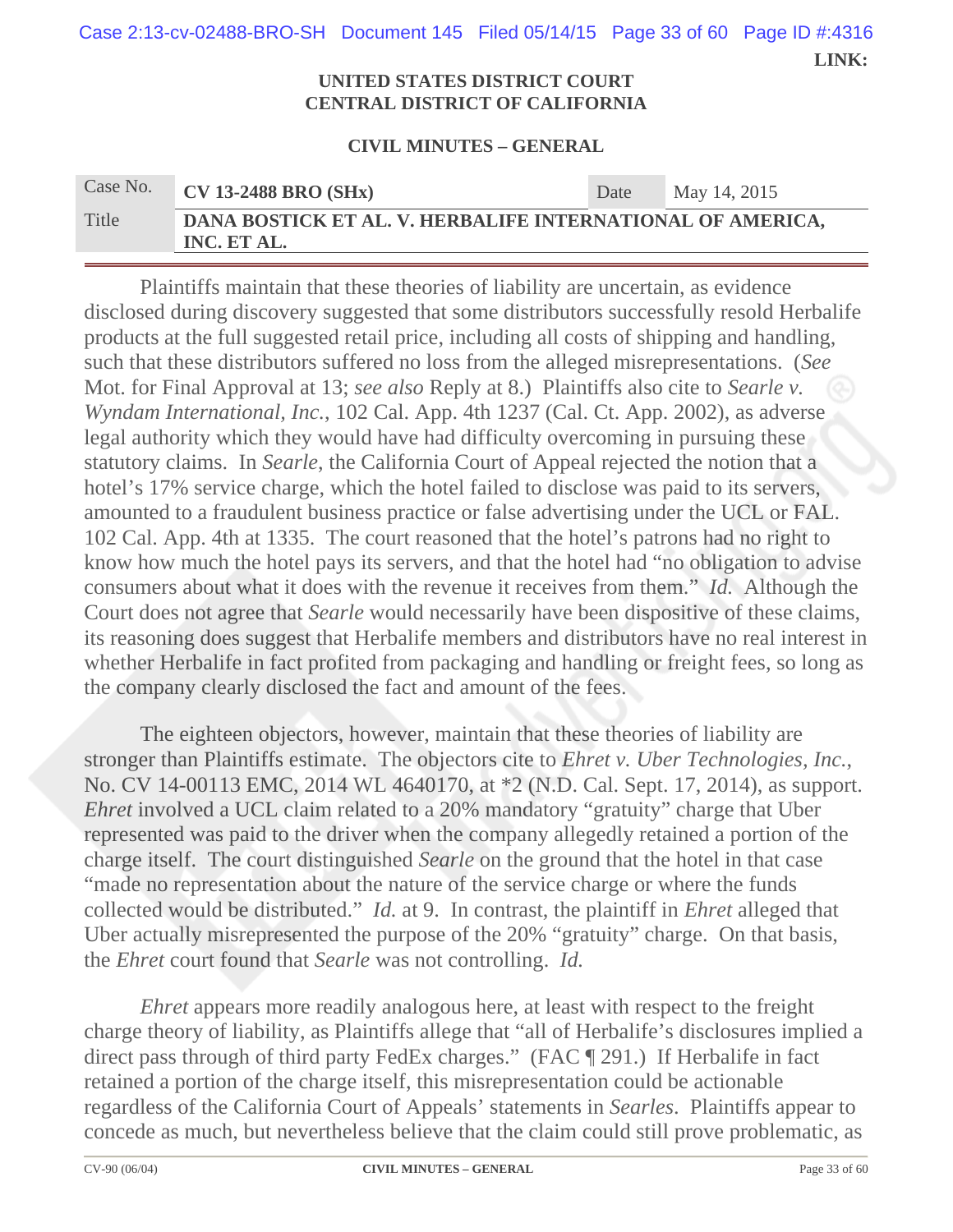**LINK:**  Case 2:13-cv-02488-BRO-SH Document 145 Filed 05/14/15 Page 34 of 60 Page ID #:4317

#### **UNITED STATES DISTRICT COURT CENTRAL DISTRICT OF CALIFORNIA**

#### **CIVIL MINUTES – GENERAL**

| Case No. | $\overline{\text{CV}}$ 13-2488 BRO (SHx)                                  | Date | May 14, 2015 |
|----------|---------------------------------------------------------------------------|------|--------------|
| Title    | DANA BOSTICK ET AL. V. HERBALIFE INTERNATIONAL OF AMERICA,<br>INC. ET AL. |      |              |

Herbalife could argue that it lost money on the freight charges, depending on the weight and distance of the products shipped. (*See* Reply at 9.)

Plaintiffs' counsel believe the packaging and handling fee theory falls somewhere in between *Searle* and *Ehret*. They also believe that, to the extent *Searle* does not foreclose the theory entirely, the claim could still present litigation challenges, particularly with respect to calculating restitution damages on a class-wide basis. To that end, Plaintiffs point to evidence that some Herbalife members and distributors recouped the packaging and handling fee on resale, as well as the reality that the aggregate sums spent by each class member on packaging and handling costs would require individual proof. (*See* Reply at 10.)

 Based on the foregoing, it appears that Plaintiffs and their counsel adequately accounted for the strengths and weaknesses of their case and reasonably projected the potential risks of further litigation. This suggests that the settlement is fair and reasonable. Although the objectors assert that the Settlement Agreement unfairly deprives class members of monetary relief for these claims, (*see* Dkt. No. 121 at 24–25), this objection is somewhat misguided. Business Opportunity Claimants may include the allegedly deceptive packaging and handling fees, as well as freight charges, in their estimated losses, and Product Return Claimants will also receive compensation for these costs.23 (*See* Reply at 11; *see also* Settlement Agreement ¶¶ 4.3.1, 4.4.5.) Accordingly, although there is no separate, independently named fund for compensating class members for allegedly unlawful packaging and handling and freight fees, class members will still recover for these losses.

## **2. The Risk, Expense, Complexity, and Likely Duration of Further Litigation**

The second factor considers the risk, expense, complexity, and likely duration of further litigation. "In most situations, unless the settlement is clearly inadequate, its acceptance and approval are preferable to lengthy and expensive litigation with uncertain results." *Nat'l Rural Telecomms. Coop. v. DIRECTV, Inc.*, 221 F.R.D. 523, 526 (2004) (internal quotation marks omitted). Here, Plaintiffs assert that the litigation burdens are

 $^{23}$  At the hearing on May 11, 2015, class counsel affirmed that these costs and expenses could be recovered in business opportunity and product return awards.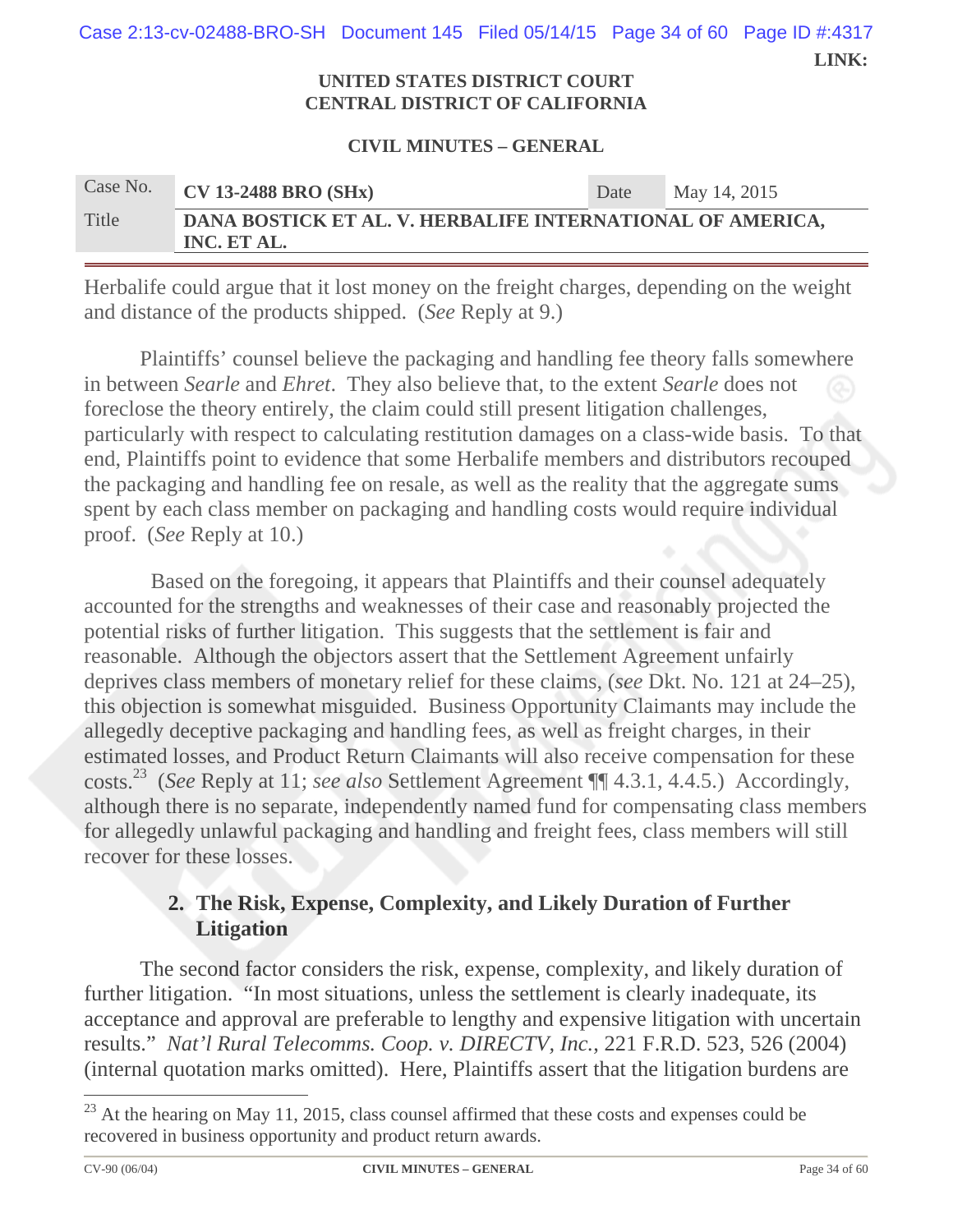**LINK:**  Case 2:13-cv-02488-BRO-SH Document 145 Filed 05/14/15 Page 35 of 60 Page ID #:4318

#### **UNITED STATES DISTRICT COURT CENTRAL DISTRICT OF CALIFORNIA**

#### **CIVIL MINUTES – GENERAL**

| Case No. | $CV$ 13-2488 BRO (SHx)                                                    | Date | May 14, 2015 |
|----------|---------------------------------------------------------------------------|------|--------------|
| Title    | DANA BOSTICK ET AL. V. HERBALIFE INTERNATIONAL OF AMERICA,<br>INC. ET AL. |      |              |

"monumental." (Mot. for Final Approval at 14.) Both parties have already expended significant time, effort, and resources in conducting discovery and reaching the proposed Settlement Agreement. (*See* Joint Decl. ¶¶ 15–32.) Assuming Plaintiffs prevailed at the class certification and summary judgment stages, a trial on the merits would require even further discovery, and would no doubt prove to be expensive and time-consuming for the parties, the class, and the Court. The likelihood of an appeal of both the class certification order and a judgment on the merits suggests that this matter would not reach a final resolution in the near future. In contrast, the proposed Settlement Agreement affords immediate class relief without the attendant risks and costs of trial. This factor therefore favors approval.

## **3. The Risk of Maintaining Class Action Status Throughout the Trial**

The third factor considers the risk of maintaining class action status. In this case, the parties did not litigate the issue of class certification before reaching the Settlement Agreement. Although the Court has found certification to be appropriate for purposes of the proposed settlement, the issue has not been fully and contentiously briefed, as Herbalife agreed not to oppose settlement certification. Nevertheless, Herbalife reserves the right to challenge certification if the Court does not grant final settlement approval. (*See* Mot. for Final Approval at 14; *see also* Decl. of Daniel H. Weinstein in Supp. of Mot. for Preliminary Approval ("Weinstein Decl.") ¶ 11.)

Plaintiffs believe that certification of the proposed class is appropriate and that they would prevail on such a motion if the Court does not approve the proposed settlement. Nevertheless, Plaintiffs recognize that the issue is not certain. To that end, Plaintiffs considered the advice of Judge James Larson, a former magistrate judge with the United States District Court for the Northern District of California. (Decl. of James Larson in Supp. of Mot. for Preliminary Approval ("Larson Decl.")  $\P 2.$ <sup>24</sup> Judge Larson conducted an independent neutral evaluation of the range of reasonable values of Plaintiffs' case. (*Id.* ¶¶ 4–7.) With respect to the issue of certification, Judge Larson concluded that the sheer size of the proposed class "creates problems with respect to all of the factors in Rule 23(b), including standing, predominance, damages, and manageability." (*Id.* ¶ 7.)

 $^{24}$  A copy of Judge Larson's declaration is available at Docket No. 96-1.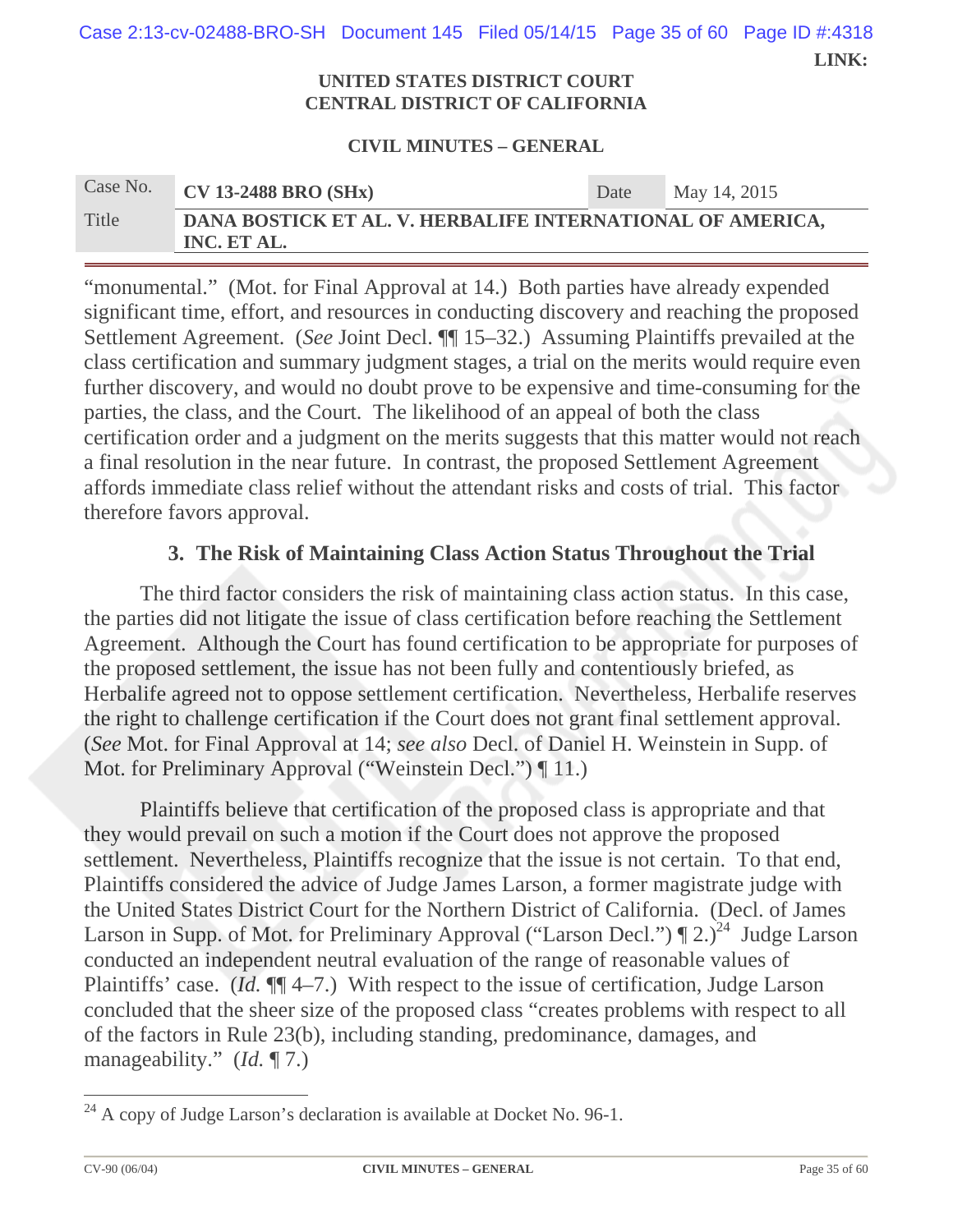**LINK:**  Case 2:13-cv-02488-BRO-SH Document 145 Filed 05/14/15 Page 36 of 60 Page ID #:4319

#### **UNITED STATES DISTRICT COURT CENTRAL DISTRICT OF CALIFORNIA**

#### **CIVIL MINUTES – GENERAL**

| Case No. | $CV$ 13-2488 BRO (SHx)                                                    | Date | May 14, 2015 |
|----------|---------------------------------------------------------------------------|------|--------------|
| Title    | DANA BOSTICK ET AL. V. HERBALIFE INTERNATIONAL OF AMERICA,<br>INC. ET AL. |      |              |

Plaintiffs considered at least two potential predominance-defeating issues, including the primary reason why members and distributors joined Herbalife, as well as damages. Based on the limited briefing on the certification question, the Court does not believe that the disparate motivations of members and distributors necessarily defeats predominance. But the Court recognizes that the issue of damages would introduce uncertainty and complexity and, upon full briefing, could demonstrate that relief on a class-wide basis is impractical and requires highly individualized inquiries.<sup>25</sup> Given Herbalife's expressed intent to oppose certification absent settlement, the size of the proposed class, and the uncertainty regarding whether consequential damages could be measured on a class-wide basis, it is far from clear that Plaintiffs would prevail after a full briefing of the certification question. This factor therefore favors approval.

## **4. The Amount Offered in Settlement and the Method of Distribution**

The fourth factor considers the amount offered in settlement. In considering the overall fairness of a settlement, a court should view "the complete package taken as a whole, rather than the individual component parts." *Officers for Justice*, 688 F.2d at 628. A proposed settlement may be fair, adequate, and reasonable even though greater recovery might be available to the class members at trial. *See Linney v. Cellular Alaska P'ship*, 151 F.3d 1234, 1242 (9th Cir. 1998); *Officers for Justice*, 688 F.2d at 628 ("It is well-settled law that a cash settlement amounting to only a fraction of the potential recovery will not per se render the settlement inadequate or unfair."). Further, the Ninth Circuit has long deferred to the parties' private, consensual decisions. *See Hanlon*, 150 F.3d at 1027. A district court must also find that a proposed settlement's plan for allocation among the class members is fair and reasonable before granting final approval. *See Class Plaintiffs*, 955 F.2d at 1284–85.

 $^{25}$  As the Court has noted, it has not yet considered or ruled on whether Plaintiffs are entitled to consequential damages for their endless chain scheme claim. Assuming such damages are recoverable, it is not clear that the calculation or distribution of such damages is readily susceptible to class treatment. Plaintiffs concede as much and have not offered any method for measuring such damages on a class-wide basis. (*See generally* Mot. for Final Approval.) Although the Ninth Circuit has stated that damages calculations alone cannot defeat certification, *see Leyva*, 716 F.3d at 513, the Supreme Court has made clear that damages must still be capable of measurement on a class-wide basis to demonstrate predominance under Rule 23(b)(3), *see Comcast Corp. v. Behrend*, 133 S. Ct. 1426, 1432–33 (2013).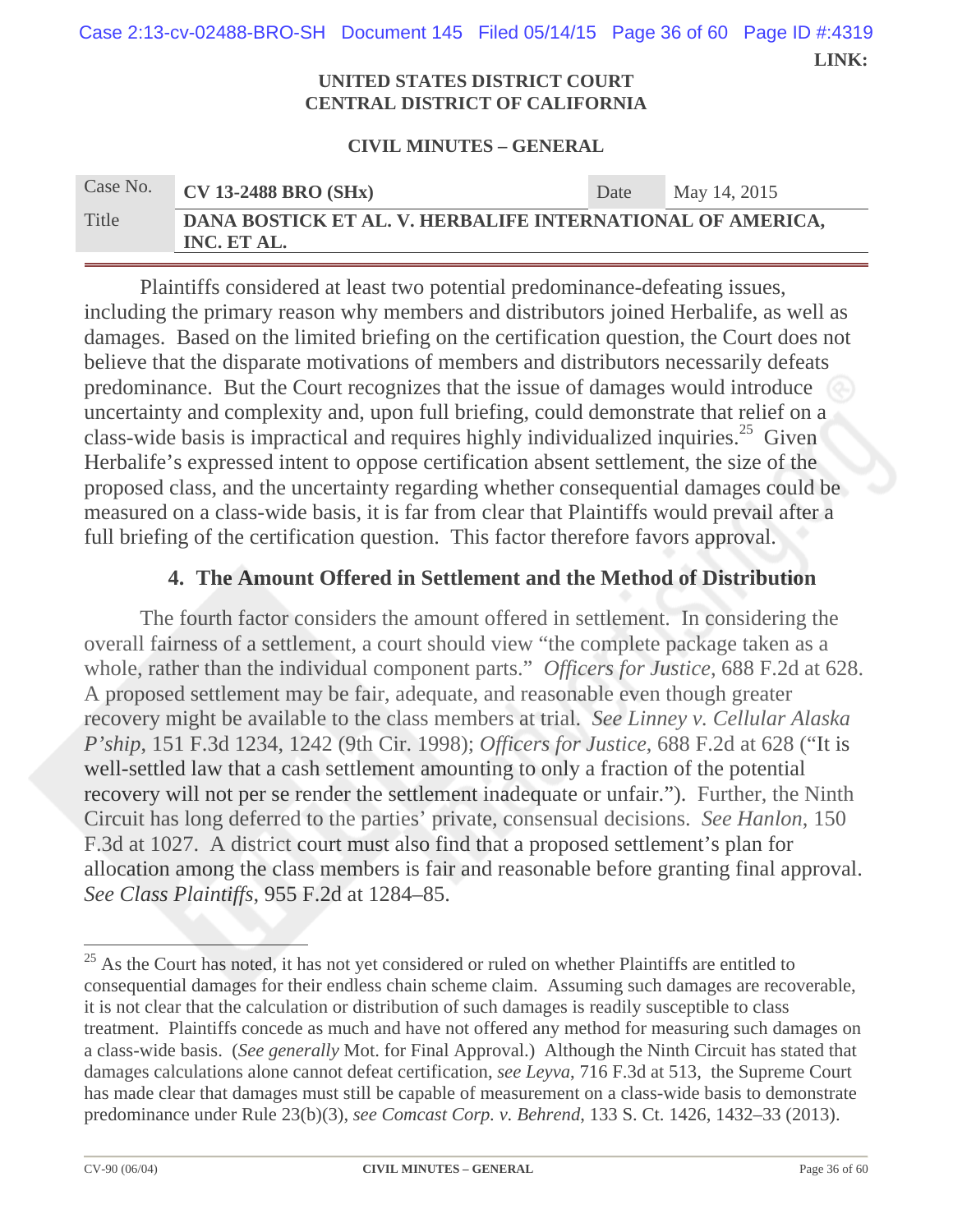**LINK:**  Case 2:13-cv-02488-BRO-SH Document 145 Filed 05/14/15 Page 37 of 60 Page ID #:4320

#### **UNITED STATES DISTRICT COURT CENTRAL DISTRICT OF CALIFORNIA**

#### **CIVIL MINUTES – GENERAL**

| Case No. | $CV$ 13-2488 BRO (SHx)                                                    | Date | May 14, 2015 |
|----------|---------------------------------------------------------------------------|------|--------------|
| Title    | DANA BOSTICK ET AL. V. HERBALIFE INTERNATIONAL OF AMERICA,<br>INC. ET AL. |      |              |

### **a. The Monetary Relief**

The Settlement Agreement provides for two separate monetary funds, including \$15 million to compensate Business Opportunity Claimants and \$2.5 million to reimburse Herbalife members and distributors for unopened and unused products. (*See* Settlement Agreement ¶ 4.) As of May 12, 2015, the aggregate value of the awards to Business Opportunity Claimants is \$7,396,407.90. (*See* Supplemental Robin Notice Decl. ¶ 5.) Among those claimants who purchased at least \$750 worth of Herbalife products, the average award is \$1,101.48; the largest award is \$98,588.36. (*Id.*) At least 114 of these claimants will receive payments greater than \$10,000, and at least 329 will be entitled to an award of more than \$5,000. (*Id.*) Claimants who did not purchase at least \$750 in Herbalife products will receive a flat award of \$20. (*Id.*)

 The objectors contend that the \$15 million business opportunity fund will not provide fair or adequate class compensation. (*See* Dkt. No. 121 at 7–24.) They first attack Plaintiffs' estimation of the case's total value, asserting that Plaintiffs have offered no evidence of the potential range of recovery. This objection is somewhat misguided, however, as Plaintiffs have provided declarations from the mediator who helped resolve this case, retired Judge Daniel Weinstein, as well as the independent evaluator, Judge Larson. Both affirm that the proposed settlement represents a reasonable recovery in light of the facts and the parties' claims and defenses. (*See* Weinstein Decl. ¶¶ 3, 12, 14, 18; *see also* Larson Decl. ¶ 11 (noting that the proposed settlement is within the range he suggested).) Although Plaintiffs' failure to provide the Court with other documentary evidence prevents the Court from arriving at its own independent estimate of the value of Plaintiffs' case, the Court does not find this failure to be fatal given the objective thirdparty evaluations supporting the settlement's fairness and reasonableness.

The objectors also assert that Plaintiffs seriously undervalued the endless chain scheme claim. Using their own methodology, the objectors value this claim between approximately \$700 million and \$1.2 billion. (*See* Dkt. No. 121 at 14–24.) The methodology, however, assumes that 77% of the class joined Herbalife to pursue a business opportunity and would be entitled to an award as a Business Opportunity Claimant. (*See id.* at 17.) The objectors arrived at the 77% figure based upon three surveys other than the one Plaintiffs relied upon in reaching the proposed settlement, which estimated that only 27% of the class joined Herbalife for purposes other than self-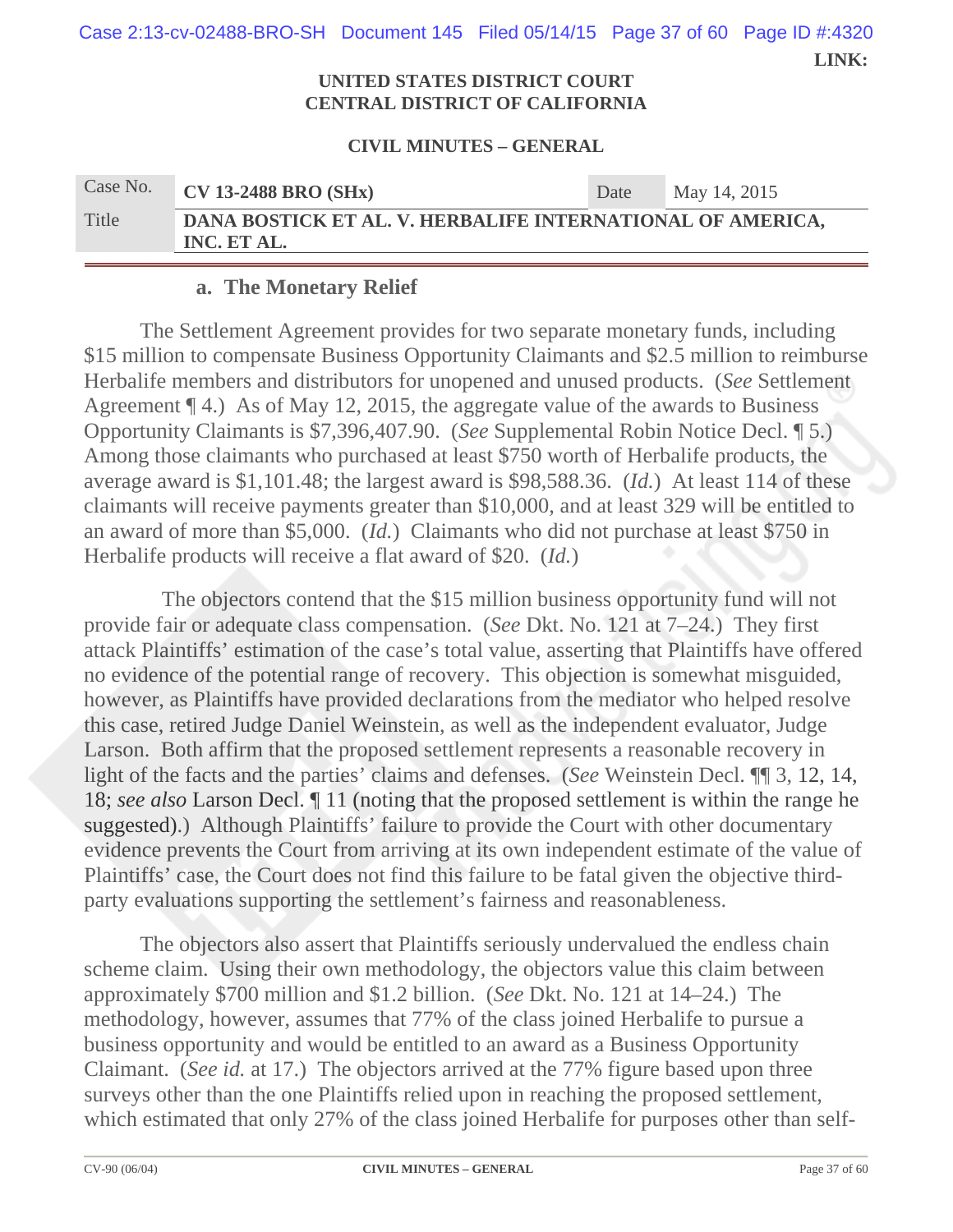**LINK:**  Case 2:13-cv-02488-BRO-SH Document 145 Filed 05/14/15 Page 38 of 60 Page ID #:4321

#### **UNITED STATES DISTRICT COURT CENTRAL DISTRICT OF CALIFORNIA**

#### **CIVIL MINUTES – GENERAL**

| Case No. | $\overline{\text{CV}}$ 13-2488 BRO (SHx)                                  | Date | May 14, 2015 |
|----------|---------------------------------------------------------------------------|------|--------------|
| Title    | DANA BOSTICK ET AL. V. HERBALIFE INTERNATIONAL OF AMERICA,<br>INC. ET AL. |      |              |

consumption. As noted above, it is not clear to the Court that these surveys are reliable. One is an industry-wide survey of direct sellers, which reveals nothing specific to Herbalife's members or distributors. And another had only forty-eight respondents, all of whom were Herbalife supervisors and therefore likely to have invested in the company for a business purpose. But even assuming the objectors' methodology is sound, it does not take into account the risk that Plaintiffs might not prevail on this claim at trial. Given that Plaintiffs and their counsel considered these other surveys, found them to be incredible, and evaluated the endless chain scheme claim in light of its factual and legal weaknesses, the Court finds the \$15 million business opportunity fund sufficient to provide fair and adequate compensation to those class members who suffered harm investing in Herbalife as an entrepreneurial venture.<sup>26</sup>

Finally, the objectors contend that the settlement fails to adequately compensate class members for losses incurred on packaging and handling and freight fees. (*See* Dkt. No. 121 at 24–28.) They estimate that these losses exceed at least \$260 million. (*Id.* at 25.) This estimate is based upon what they believe to be a reasonable markup of 100%. (*Id.*) The Court has already discussed some of the litigation risks associated with this theory of recovery, particularly the fact that discovery revealed many Herbalife members and distributors resold purchased products at the full suggested retail value, thereby recouping the cost of packaging and handling and freight fees. These class members suffered no monetary loss and cannot be included in the estimated value of the claim. Additionally, the Settlement Agreement provides compensation to those Business Opportunity Claimants who in fact lost money investing in Herbalife products, as these claimants are entitled to the lesser of 100% of their estimated total losses (including losses incurred in connection with packaging and handling and freight fees) or 75% of the total value of the products they purchased. And class members submitting claims to the product return fund will be compensated for the costs of packaging and handling and freight fees, as they will receive a full refund for any unused, unopened products they return to Herbalife. Thus, objectors' contention that the settlement unfairly deprives class members of compensation for these losses is somewhat speculative and does not accord with a plain reading of the Settlement Agreement.

<sup>&</sup>lt;sup>26</sup> That each Business Opportunity Claimant will be entitled to the full value of his or her claim and will not be subject to a pro rata deduction supports this conclusion.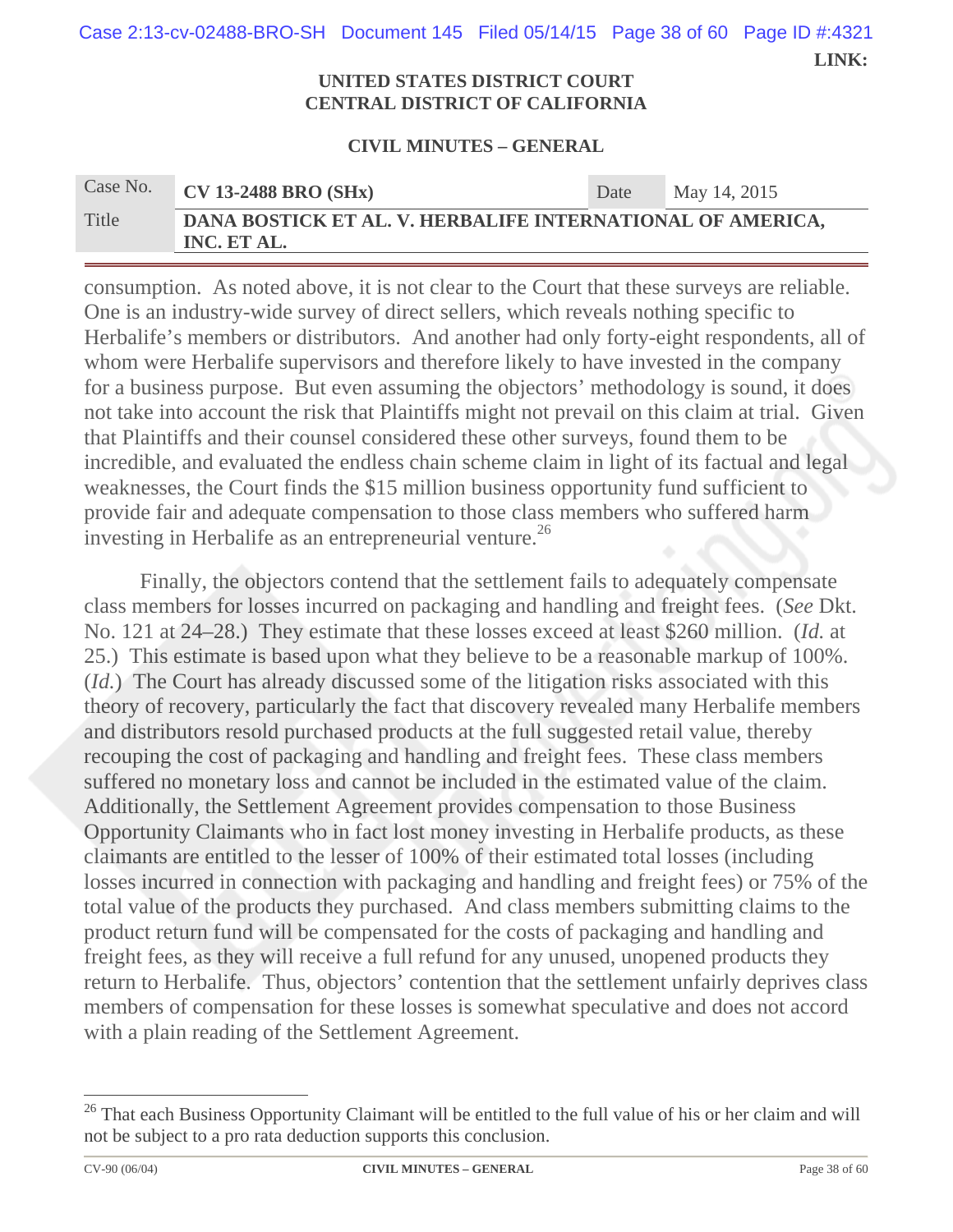| Case 2:13-cv-02488-BRO-SH Document 145 Filed 05/14/15 Page 39 of 60 Page ID #:4322 |  |       |
|------------------------------------------------------------------------------------|--|-------|
|                                                                                    |  | LINK: |

#### **UNITED STATES DISTRICT COURT CENTRAL DISTRICT OF CALIFORNIA**

#### **CIVIL MINUTES – GENERAL**

| Case No. | $\overline{\text{CV}}$ 13-2488 BRO (SHx)                                  | Date | May 14, 2015 |
|----------|---------------------------------------------------------------------------|------|--------------|
| Title    | DANA BOSTICK ET AL. V. HERBALIFE INTERNATIONAL OF AMERICA,<br>INC. ET AL. |      |              |

In sum, the Court finds that the monetary component of the proposed Settlement Agreement is sufficient to fairly and adequately compensate the class. Although a larger award is theoretically possible, "the very essence of a settlement is compromise, a yielding of absolutes and an abandoning of highest hopes." *Officers for Justice*, 688 F.2d at 624 (internal quotation marks omitted). In light of the risks and expense associated with proceeding to trial, the Settlement Agreement will provide class members with significant and immediate relief.

### **b. The Corporate Reforms**

In addition to providing monetary relief, the Settlement Agreement also requires Herbalife to maintain thirteen corporate reforms aimed at ensuring Herbalife does not engage in unfair, deceptive, or misleading business practices for a period of three years. (*See* Settlement Agreement ¶ 5.) The objectors contend that the proposed injunctive relief falls short of that sought in the First Amended Complaint, as the settlement does not prohibit Herbalife from rewarding members and distributors for their recruiting efforts. (*See* Dkt. No. 121 at 44.) The Court has already found, however, that Plaintiffs' endless chain scheme claim was far from certain. Accordingly, a fair and reasonable settlement agreement need not require Herbalife to entirely upend its business model.

The objectors also contest the lack of an enforcement mechanism for ensuring that Herbalife in fact abides by the reforms. (*See id.* at 45.) The Court does not find this argument to be persuasive. The Settlement Agreement vests the Court with continuing jurisdiction to enforce its terms. (*See* Settlement Agreement ¶ 8.4) Additionally, Plaintiffs' counsel represent that they will oversee the reforms even though they have not requested any fees for their potential future efforts.<sup>27</sup> (Mot. for Final Approval at 40.) And as to any alleged "judicial imprimatur," (*see* Dkt. No. 121 at 44), the Court notes that its approval and enforcement of the proposed Settlement Agreement does not bear on the ultimate merits of Plaintiffs' claims and allegations, nor amount to an endorsement of the thirteen corporate reforms' comprehensiveness. The Court's role at this stage is

 $27$  Plaintiffs' counsel affirmed as much at the hearing.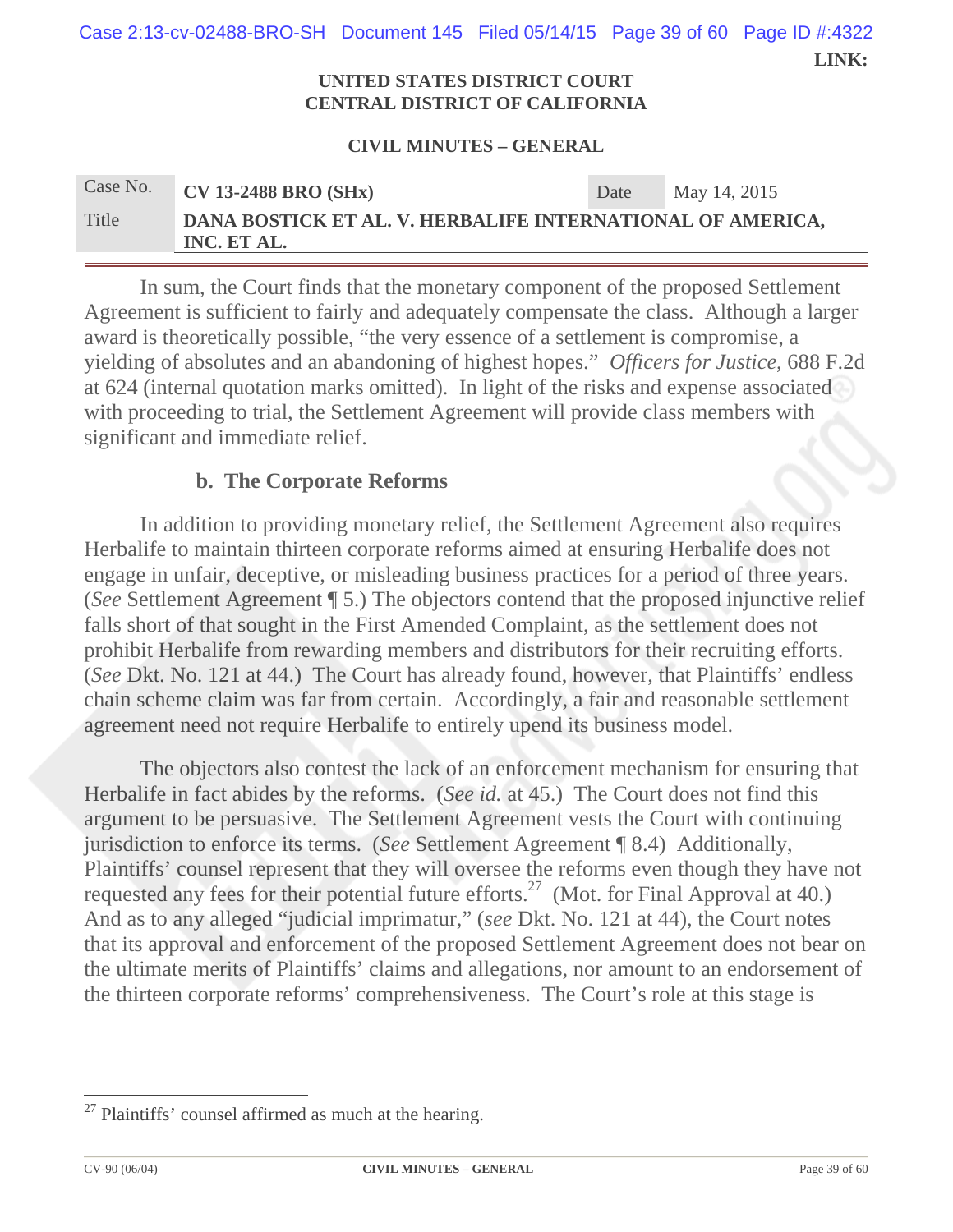**LINK:**  Case 2:13-cv-02488-BRO-SH Document 145 Filed 05/14/15 Page 40 of 60 Page ID #:4323

#### **UNITED STATES DISTRICT COURT CENTRAL DISTRICT OF CALIFORNIA**

#### **CIVIL MINUTES – GENERAL**

| Case No. | $CV$ 13-2488 BRO (SHx)                                                    | Date | May 14, 2015 |
|----------|---------------------------------------------------------------------------|------|--------------|
| Title    | DANA BOSTICK ET AL. V. HERBALIFE INTERNATIONAL OF AMERICA,<br>INC. ET AL. |      |              |

limited to assessing whether the proposed settlement represents a fair, reasonable, and adequate resolution of this case free from collusion, fraud, or overreaching.<sup>28</sup>

Although the objectors attack the substance of the proposed reforms, the Court finds them to be fair and reasonable. The settlement requires Herbalife to include its Statement of Average Gross Compensation in the membership application, ensure that new members acknowledge receipt and review of the statement, and disclose in the statement the total number and percentage of its members who receive no compensation. (*See* Settlement Agreement ¶¶ 5.1.11–5.1.13.) These reforms adequately address Plaintiffs' allegation that Herbalife failed to disclose the fact that many members and distributors generated no income from their participation in the program. The agreement also requires Herbalife to prohibit both: (1) current members from requiring new recruits to purchase Herbalife products as a condition to membership, and (2) current members from selling leads to other members or purchasing leads from any source. (*See id.*  $\P$  5.1.8, 5.1.9.) These requirements go to the core of Plaintiffs' endless chain scheme claim and help ensure that current members do not take advantage of other members or new recruits. Additionally, the agreement provides for several broad-based reforms aimed at mitigating the losses members may incur in investing in Herbalife as a business venture. To that end, the settlement requires Herbalife to: (1) discourage members from incurring debt, (2) require members to serve a minimum time and receive training before opening a nutrition club, and (3) maintain procedures for enforcing its internal rules and regulations. (*See id.* ¶¶ 5.1.5, 5.1.7, 5.1.10.)

The objectors assert that these reforms are inadequate, as Herbalife has already initiated some in response to the filing of this lawsuit. The objectors also contend that the limited duration of the reforms renders them unreasonable and inadequate. That Herbalife instituted some of the reforms before the parties reached the proposed Settlement Agreement does not render the relief illusive or incomplete. Pursuant to the

 $\overline{\phantom{a}}$  . The contract of  $\overline{\phantom{a}}$  $28$  Additionally, as Plaintiffs' counsel argued at the hearing, the objectors' concerns regarding the substantive adequacy of the proposed corporate reforms are internally inconsistent. On the one hand, the objectors assert that the reforms do not require meaningful change and will not provide real class relief. At the same time, however, the objectors argue that the Court should not approve the reforms because doing so may discourage government regulators from investigating Herbalife. The notion that the reforms are meaningless, and yet at the same time substantial enough to halt investigations into Herbalife's business practices, is purely speculative and lacks a logical basis.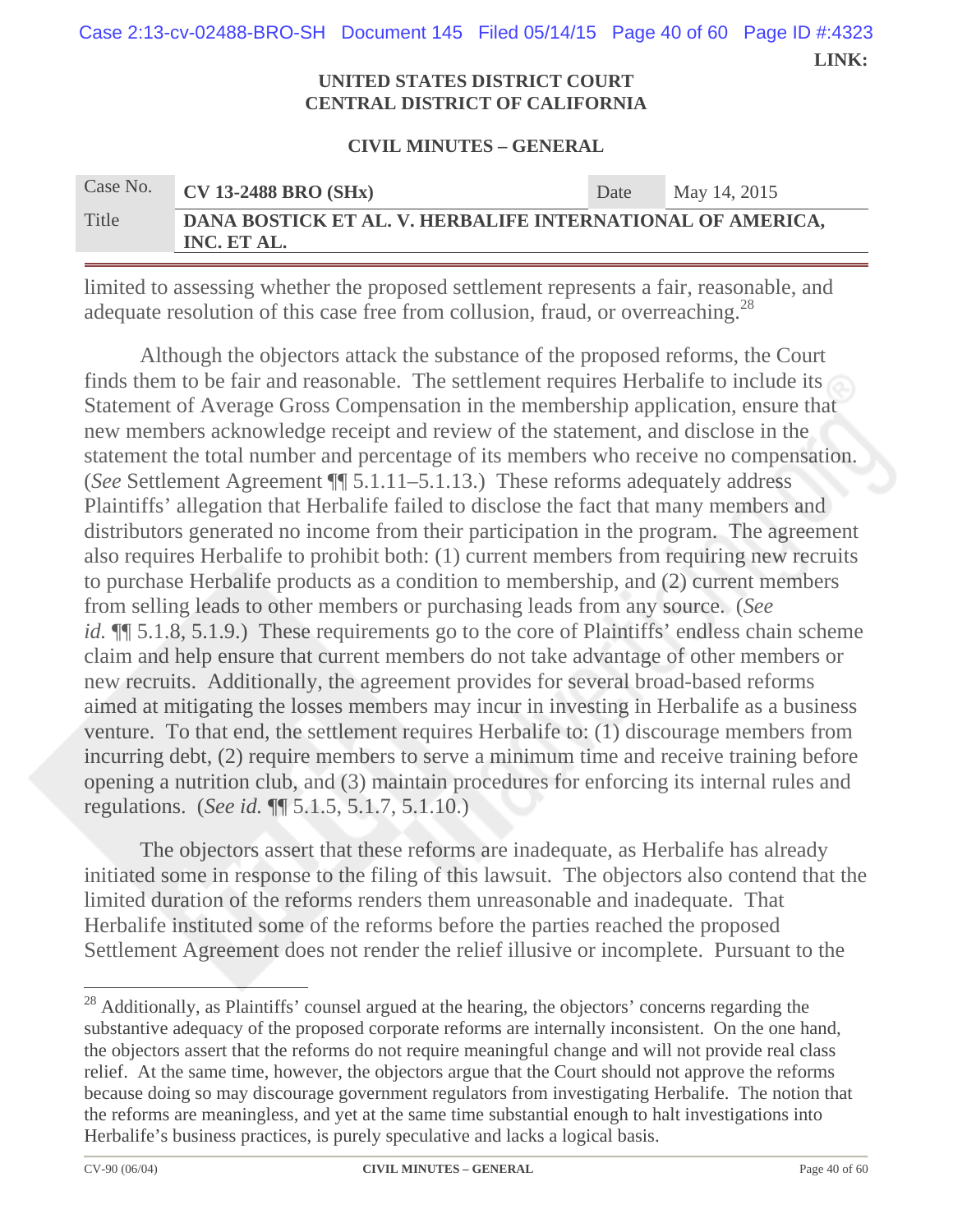**LINK:**  Case 2:13-cv-02488-BRO-SH Document 145 Filed 05/14/15 Page 41 of 60 Page ID #:4324

#### **UNITED STATES DISTRICT COURT CENTRAL DISTRICT OF CALIFORNIA**

#### **CIVIL MINUTES – GENERAL**

| Case No. | $\overline{\text{CV}}$ 13-2488 BRO (SHx)                                  | Date | May 14, 2015 |
|----------|---------------------------------------------------------------------------|------|--------------|
| Title    | DANA BOSTICK ET AL. V. HERBALIFE INTERNATIONAL OF AMERICA,<br>INC. ET AL. |      |              |

settlement, Herbalife will be required to maintain the reforms for a period of three years. Absent a judicially-enforceable settlement agreement, Herbalife would be free to revert to its old policies, practices, and procedures. Accordingly, the Court is satisfied that the proposed injunctive relief will confer a real benefit on the class as a whole.

### **c. The Method of Distribution**

In assessing the overall fairness and reasonableness of the amount offered in settlement, the Court must also consider the method of distribution. "A plan of allocation that reimburses class members based on the type and extent of their injuries is generally reasonable." *See In re Citric Acid Antitrust Litig.*, 145 F. Supp. 2d 1152, 1154 (N.D. Cal. 2001). The proposed method of distribution here will fairly compensate class members according to their injuries.

Class members who joined Herbalife to pursue a business opportunity are entitled to monetary compensation from the \$15 million business opportunity fund. Those claimants who purchased at least \$750 in Herbalife products will receive a pro rata award equal to the lesser of 100% of his or her total losses or 75% of the total value of the products he or she purchased. Those claimants who purchased less than this threshold amount will receive a flat \$20 award. Although the objectors and amici aver that this system unfairly favors claimants who purchased greater values and quantities of Herbalife products, the differential treatment appears reasonable in light of the facts and circumstances of this case. Survey evidence suggests that a majority of all Herbalife members and distributors joined to obtain a product discount and not to pursue a business opportunity. Given the product purchase requirements for becoming a supervisor, members who purchased less than \$750 worth of Herbalife product in one year are likely to be among those who joined primarily for self-consumption purposes and who suffered no loss. To the extent these individuals affirm that they did join for a business purpose, however, they are still entitled to \$20, as well as full relief from the product return fund. Conversely, those members who purchased at least \$750 worth of product in one year are likely to have joined Herbalife to pursue a business opportunity. And these individuals will be compensated for the full value of their estimated loss, or 75% of the value of the products they purchased. Thus, although it is possible some class members qualifying for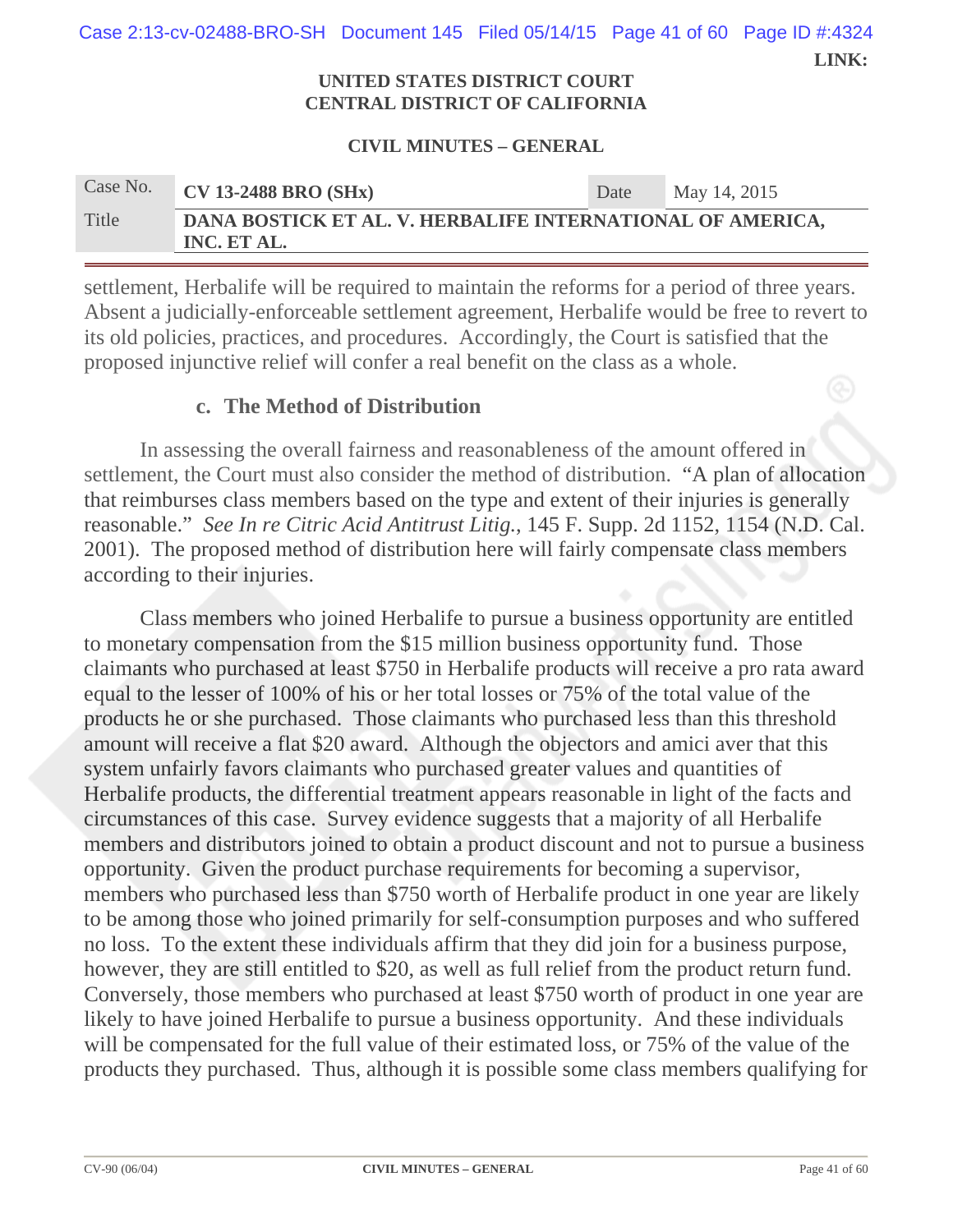**LINK:**  Case 2:13-cv-02488-BRO-SH Document 145 Filed 05/14/15 Page 42 of 60 Page ID #:4325

#### **UNITED STATES DISTRICT COURT CENTRAL DISTRICT OF CALIFORNIA**

#### **CIVIL MINUTES – GENERAL**

| Case No. | $CV$ 13-2488 BRO (SHx)                                                    | Date | May 14, 2015 |
|----------|---------------------------------------------------------------------------|------|--------------|
| Title    | DANA BOSTICK ET AL. V. HERBALIFE INTERNATIONAL OF AMERICA,<br>INC. ET AL. |      |              |

only a flat rate award would have been entitled to greater compensation if they qualified for a pro rata award, the likelihood of this occurrence is low.29

Class members who did not join Herbalife to pursue a business opportunity cannot obtain monetary relief from the \$15 million business opportunity fund, but they may seek compensation from the product return fund. To do so, they need only return unopened, unused products to the company; they will receive a refund for the full retail value of the products and will not be charged for return shipping. Although the Settlement Agreement limits refund awards to products purchased over one year ago, this limitation is reasonable in light of Herbalife's policy permitting members to return unopened, unused products within one year of purchase.

Given that the reason why an individual joined Herbalife impacts whether or not he or she is likely to have suffered any damages, the Settlement Agreement's distinction between Business Opportunity and non-Business Opportunity Claimants is reasonable. Further, the distinction between pro rata and flat rate Business Opportunity Claimants is based upon reasonable assumptions regarding the likelihood and scope of their potential losses. Finally, the method of distribution among the pro rata claimants is logically tied to each claimant's loss or investment. Overall, these parameters ensure that the business opportunity awards are fair and reasonable. That every class member, regardless of his or her reason for joining or level of investment in Herbalife, may return unused, unopened products for a full refund and stands to benefit from the corporate reforms provides additional relief to which the class members would not otherwise be entitled. Based on the forgoing, the Court finds the plan of allocation fair, adequate, and reasonable.

## **5. The Extent of Discovery Completed and the Stage of the Proceedings**

The fifth factor looks to the extent of discovery and the stage of the proceedings. These considerations may reflect the parties' knowledge of the case and are therefore relevant to the overall fairness of a settlement. *Nat'l Rural Telecomms. Coop.*, 221 F.R.D. at 527. Where the parties have conducted extensive discovery, this factor favors final approval "because it suggests that the parties arrived at a compromise based on a full understanding of the legal and factual issues surrounding the case." *Id.* (internal quotation marks omitted). "A settlement following sufficient discovery and genuine

<sup>&</sup>lt;sup>29</sup> Indeed, none of the eighteen objectors claim to have been prejudiced in this manner.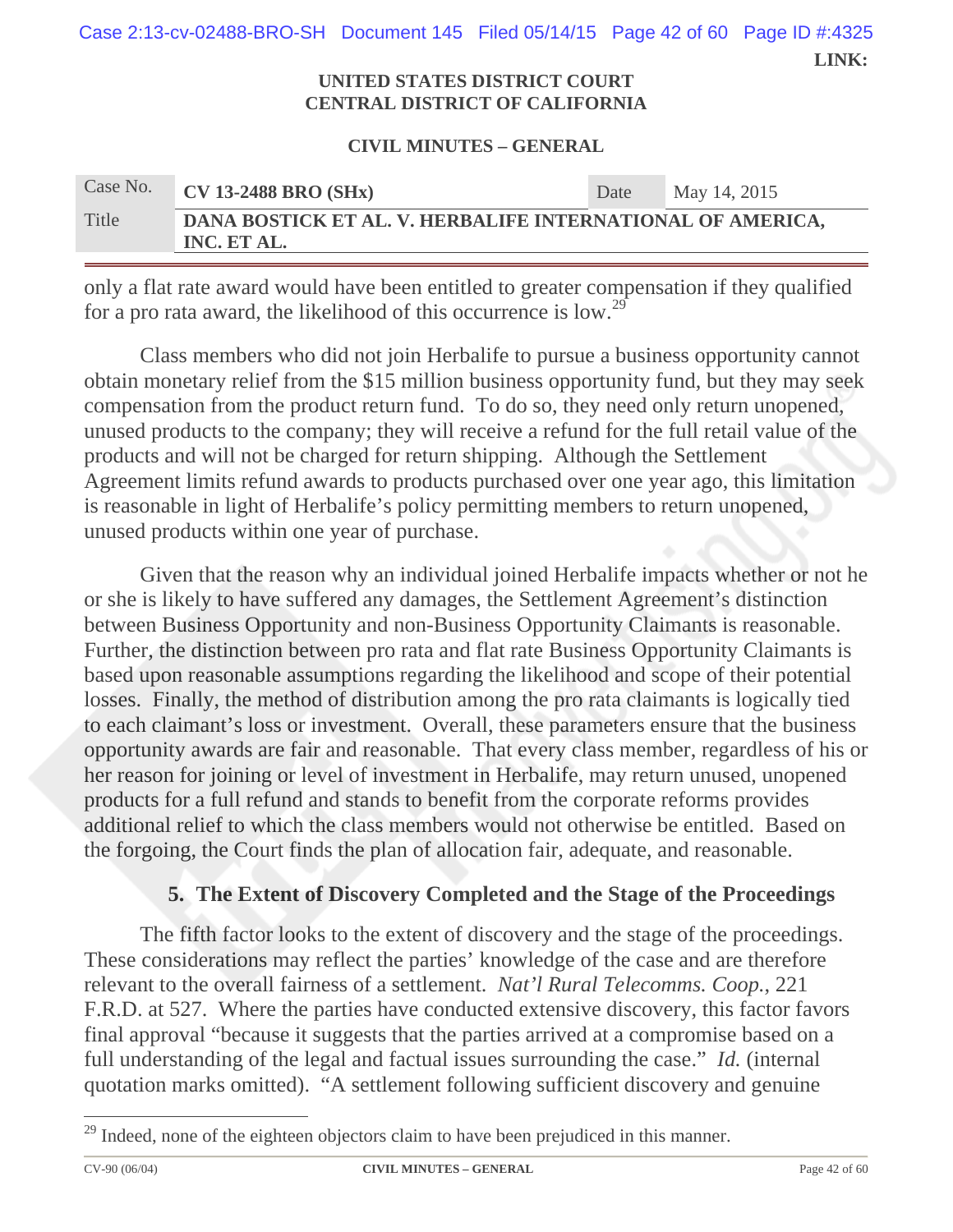**LINK:**  Case 2:13-cv-02488-BRO-SH Document 145 Filed 05/14/15 Page 43 of 60 Page ID #:4326

#### **UNITED STATES DISTRICT COURT CENTRAL DISTRICT OF CALIFORNIA**

#### **CIVIL MINUTES – GENERAL**

# Case No. **CV 13-2488 BRO (SHx)** Date May 14, 2015 Title **DANA BOSTICK ET AL. V. HERBALIFE INTERNATIONAL OF AMERICA, INC. ET AL.**

arms-length negotiation is presumed fair." *Id.*; *see also In re Mego Fin. Corp. Sec. Litig.*, 213 F.3d 454, 459 (9th Cir. 2000), as amended (June 19, 2000) (noting that a court may consider both formal and informal methods of discovery, investigation, and research).

The parties began conducting formal discovery soon after Mr. Bostick filed the original Complaint. In late 2013, the parties exchanged initial disclosures and served requests for production. (*See* Joint Decl. ¶ 15.) The parties resolved a discovery dispute regarding Herbalife's refusal to produce certain documents, pursuant to which Herbalife agreed to produce over 18,500 physical documents totaling over 148,000 pages, as well as 2.4 million pages of electronic text files. (*Id.* ¶¶ 16–17.) These documents contained information regarding, among other matters, distributor and member levels as well as purchase information. (*Id.* ¶ 18.) Plaintiffs reviewed and analyzed the documents with the aid of a documents expert. (*Id.*) Both parties conducted numerous depositions and served interrogatories, requests for admissions, and further requests for production. (*Id.* ¶ 19.) Plaintiffs also investigated Herbalife nutrition clubs and fit camps; interviewed current and former Herbalife members, distributors, and consumers; sampled Herbalife products; interviewed Herbalife senior executives and managers; and inspected the company's quality control facilities, research and development offices, and corporate headquarters. (*Id.* ¶¶ 20–21.)

In addition to these discovery and investigatory efforts, Plaintiffs also conducted extensive legal research and consulted with experts regarding the question of class certification. (*Id.* ¶ 22.) Beginning in February 2014 and continuing through August 2014, the parties engaged in extensive negotiations, including attending six formal mediation sessions before Judge Weinstein and his co-mediator. (*Id.* ¶ 26.) The parties also conducted direct settlement negotiations, and Plaintiffs retained an independent evaluator to value the case in light of the claims, facts, and Herbalife's factual and legal defenses. (*Id.* ¶¶ 27, 31–32; *see also* Larson Decl.)

 Based on the foregoing, it is clear that both parties have a comprehensive understanding of the underlying facts, the strengths and weaknesses of their case, and the risks of further litigation. The information known to the parties was sufficient to permit a competent and informed decision regarding the propriety of the proposed settlement. Additionally, although the objectors disagree with class counsel's ultimate evaluation of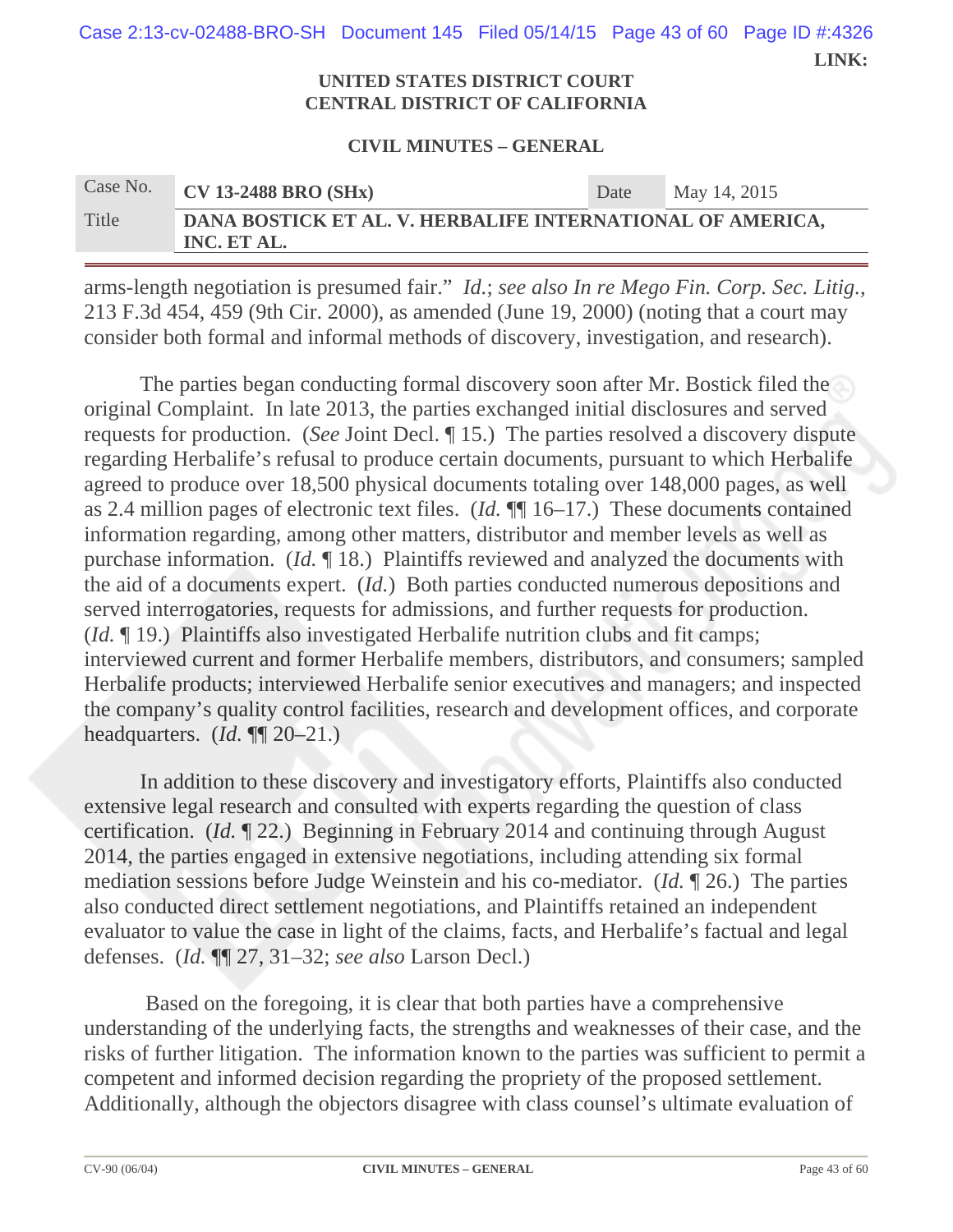**LINK:**  Case 2:13-cv-02488-BRO-SH Document 145 Filed 05/14/15 Page 44 of 60 Page ID #:4327

#### **UNITED STATES DISTRICT COURT CENTRAL DISTRICT OF CALIFORNIA**

#### **CIVIL MINUTES – GENERAL**

| Case No. | $CV$ 13-2488 BRO (SHx)                                                    | Date | May 14, 2015 |
|----------|---------------------------------------------------------------------------|------|--------------|
| Title    | DANA BOSTICK ET AL. V. HERBALIFE INTERNATIONAL OF AMERICA,<br>INC. ET AL. |      |              |

the strength of Plaintiffs' case, they do not appear to attack class counsel's knowledge of the facts and legal issues presented. This factor thus strongly favors final approval.

## **6. The Experience and Views of Class Counsel**

A district court should also consider the experience and views of class counsel, as "[p]arties represented by competent counsel are better positioned than courts to produce a settlement that fairly reflects each party's expected outcome in the litigation." *In re Pac. Enters. Sec. Litig.*, 47 F.3d 373, 378 (9th Cir. 1995). Here, the record clearly reflects Plaintiffs' counsel's competency and experience. (*See* Joint Decl. ¶¶ 1–10.) Together, Plaintiffs' counsel have over fifty-nine years of representative experience. (*Id.* ¶¶ 5, 8.) Mr. Foley has significant class action litigation experience and has served as lead or colead in at least thirteen class actions, including cases involving alleged consumer fraud and Ponzi schemes. (*Id.* ¶ 6.) Mr. Petersen has prosecuted class actions involving unfair business practices and consumer fraud under the UCL and FAL. (*Id.* ¶ 9.)

Based on this experience and their knowledge of the facts and issues involved in this case, class counsel believe that the Settlement Agreement represents a fair, adequate, and reasonable resolution that is preferable to what is sure to be lengthy, contentious, and uncertain litigation. (*Id.* ¶ 33.) Judge Weinstein, the mediator who helped the parties resolve this dispute, agrees that the proposed settlement "represents a well-reasoned and sound resolution of this complex and highly uncertain litigation." (Weinstein Decl. 1 3.) Both Judge Weinstein and the independent evaluator Plaintiffs' hired to value their case believe that the settlement's monetary and non-monetary components reasonably reflect the parties' factual, legal, and damages positions. (*Id.* ¶¶ 12, 14, 18; *see also* Larson Decl.  $\parallel$  11 (noting that the proposed settlement is within the range he suggested).) Thus, this factor also favors approval.

## **7. The Presence of a Governmental Participant**

Although no government entities or agencies are a party to this action, Plaintiffs complied with the notice requirement of the Class Action Fairness Act ("CAFA"), 28 U.S.C. § 1715, by providing notice to the requisite state and federal government officials. The Court has not received any objections from state or federal entities in connection with these proceedings. Nevertheless, Plaintiffs' counsel represent that the parties met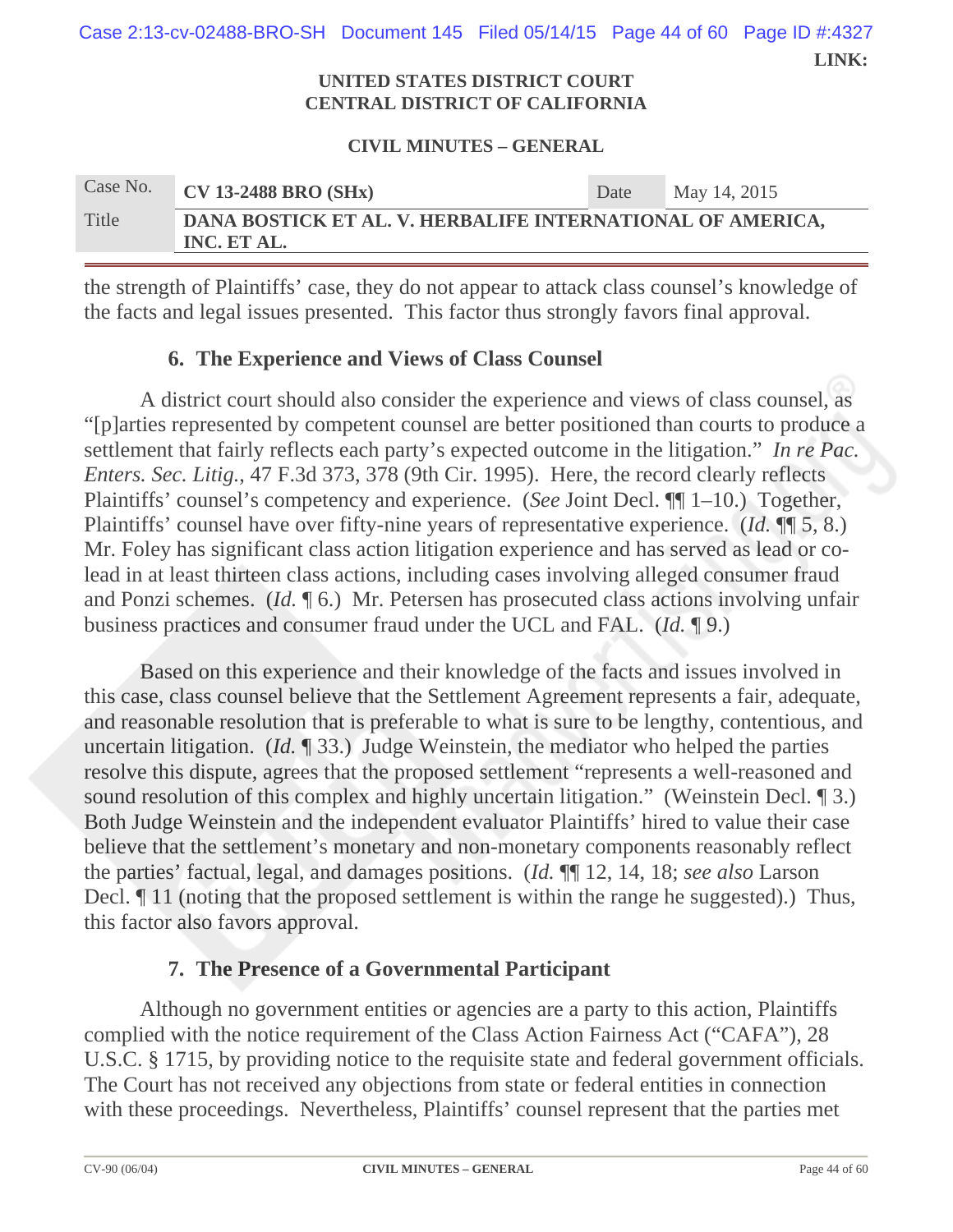**LINK:**  Case 2:13-cv-02488-BRO-SH Document 145 Filed 05/14/15 Page 45 of 60 Page ID #:4328

#### **UNITED STATES DISTRICT COURT CENTRAL DISTRICT OF CALIFORNIA**

#### **CIVIL MINUTES – GENERAL**

| Case No. | <b>CV 13-2488 BRO (SHx)</b>                                               | Date | May 14, 2015 |
|----------|---------------------------------------------------------------------------|------|--------------|
| Title    | DANA BOSTICK ET AL. V. HERBALIFE INTERNATIONAL OF AMERICA,<br>INC. ET AL. |      |              |

and conferred with the representatives of several state Attorneys' General's offices in response to notice of the proposed settlement. (*See* Mot. for Final Approval at 21.) These discussions led to an amendment to the scope of the settlement release to ensure that the released claims "shall not be deemed to include any claims asserted against any of the Released Parties by any federal, state, or local governmental agency or similar authority, arising out of any statutes, rules, regulations or ordinances over which such entity has jurisdiction, provided that such claims shall not result in or allow a double recovery for any Class Member." (*See* Dkt. Nos. 108, 109.) This amendment appears to have cured the concerns raised by state Attorneys' General, some of whom have publicly announced investigations into Herbalife's business practices. (*See* Joint Decl. ¶ 62.) Given that the lack of objections by government entities does not necessarily amount to an endorsement of a class action settlement, the Court considers this factor to be neutral.

## **8. The Reaction of the Class Members to the Proposed Settlement**

The eighth factor considers the class reaction to the proposed settlement. The proposed settlement class consists of approximately 1.5 million individuals. As of April 13, 2015, 687 individuals have requested exclusion from the settlement. (Robin Notice Decl.  $\llbracket$  14.) This equates to approximately one out of every 2,183 class members. Eighteen individuals—or approximately one out of every 8,333 class members—have filed objections with the Court.<sup>30</sup> (*Id.*  $\P$  15.) Courts generally consider a low number of requests for exclusion or objections to weigh strongly in favor of settlement approval. *See Nat'l Rural Telecomms. Coop.*, 221 F.R.D. at 529; ("[T]he absence of a large number of objections to a proposed class action settlement raises a strong presumption that the terms . . . are favorable to the class members."); *see also Barbosa v. Cargill Meat Solutions Corp.*, 297 F.R.D. 431, 448 (E.D. Cal. 2013) ("Where a settlement agreement enjoys overwhelming support from the class, this lends weight to a finding that the settlement agreement is fair, adequate, and reasonable.").

Here, the Court finds that the overall class reaction to the settlement is favorable. Although some class members have raised vociferous objections, the number of objectors is quite small in comparison to the total class size. Courts have approved settlements where the objector-class ratio is similar to the ratio here and even higher. *See, e.g.*,

<sup>30</sup> As noted above, the two other individuals who filed objections have since withdrawn them. (*See* Dkt. Nos. 115, 116; *see also* Robin Notice Decl. ¶ 15.)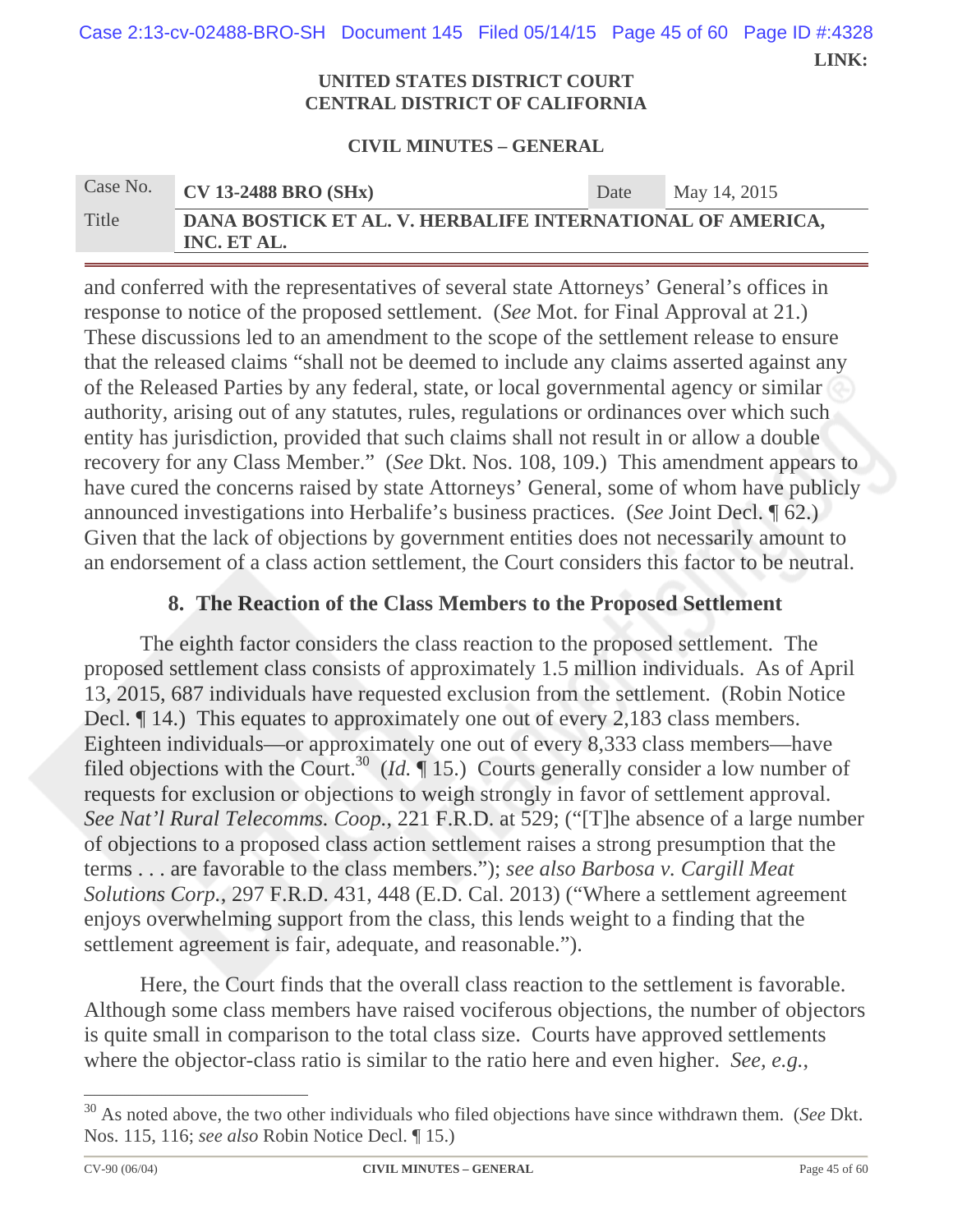Case 2:13-cv-02488-BRO-SH Document 145 Filed 05/14/15 Page 46 of 60 Page ID #:4329

 **LINK:** 

#### **UNITED STATES DISTRICT COURT CENTRAL DISTRICT OF CALIFORNIA**

#### **CIVIL MINUTES – GENERAL**

# Case No. **CV 13-2488 BRO (SHx)** Date May 14, 2015 Title **DANA BOSTICK ET AL. V. HERBALIFE INTERNATIONAL OF AMERICA, INC. ET AL.**

*Churchill Vill., L.L.C. v. Gen. Elec.*, 361 F.3d 566, 577 (9th Cir. 2004) (affirming district court's grant of final settlement approval for a class of 90,000 where forty-five class members objected to the settlement and 500 opted out); *Stoetzner v. U.S. Steel Corp.*, 897 F.2d 115, 118–119 (3d Cir. 1990) (affirming final settlement approval where there were twenty-nine objectors in a class of 281 members); *In re TD Ameritrade Acc't Holder Litig.*, Nos. CV 07-02852 SBA, CV 07-04903 SBA, 2011 WL 4079226, at \*7 (N.D. Cal. Sept. 13, 2011) (finding a positive class reaction where, in a class of six million, there were only twenty-three objections and less than 200 requests for exclusion). The Court has addressed some of the objectors' arguments already and will address any remaining arguments below in Part IV.C. Having considered these arguments and finding them unpersuasive, the Court finds that the overall class response, both in numbers and rationale, favors the proposed Settlement Agreement.

## **C. The Remaining Objections to the Settlement Agreement**

The Court has already considered some of the arguments advanced by the eighteen objectors and amici TINA.org and NCL. The Court will address the remaining objections below.

## **1. Notice and the Claims Forms**

The objectors challenge the adequacy of the class settlement notice and assert that the claims form is confusing and prevented numerous class members from filing a valid, timely claim for relief. (*See* Dkt. No. 121 at 58–63.) The Court first addresses the objections to the notice and claims forms. The Court then considers the class response.

## **a. Objections to the Class Notice and Claims Forms**

First, the objectors point out that the notice form "fails to provide class members with any information concerning what they might receive under the settlement." (*Id.* at 59.) The full notice form, however, clearly details the product return fund and the business opportunity cash settlement fund. (*See* Robin Notice Decl. Ex. C.) With respect to business opportunity awards, the notice details the method of distribution among individuals who purchased at least \$750 worth of Herbalife products and individuals who did not. (*Id.* Ex. C at 5.) Given that each class member's potential recovery depends on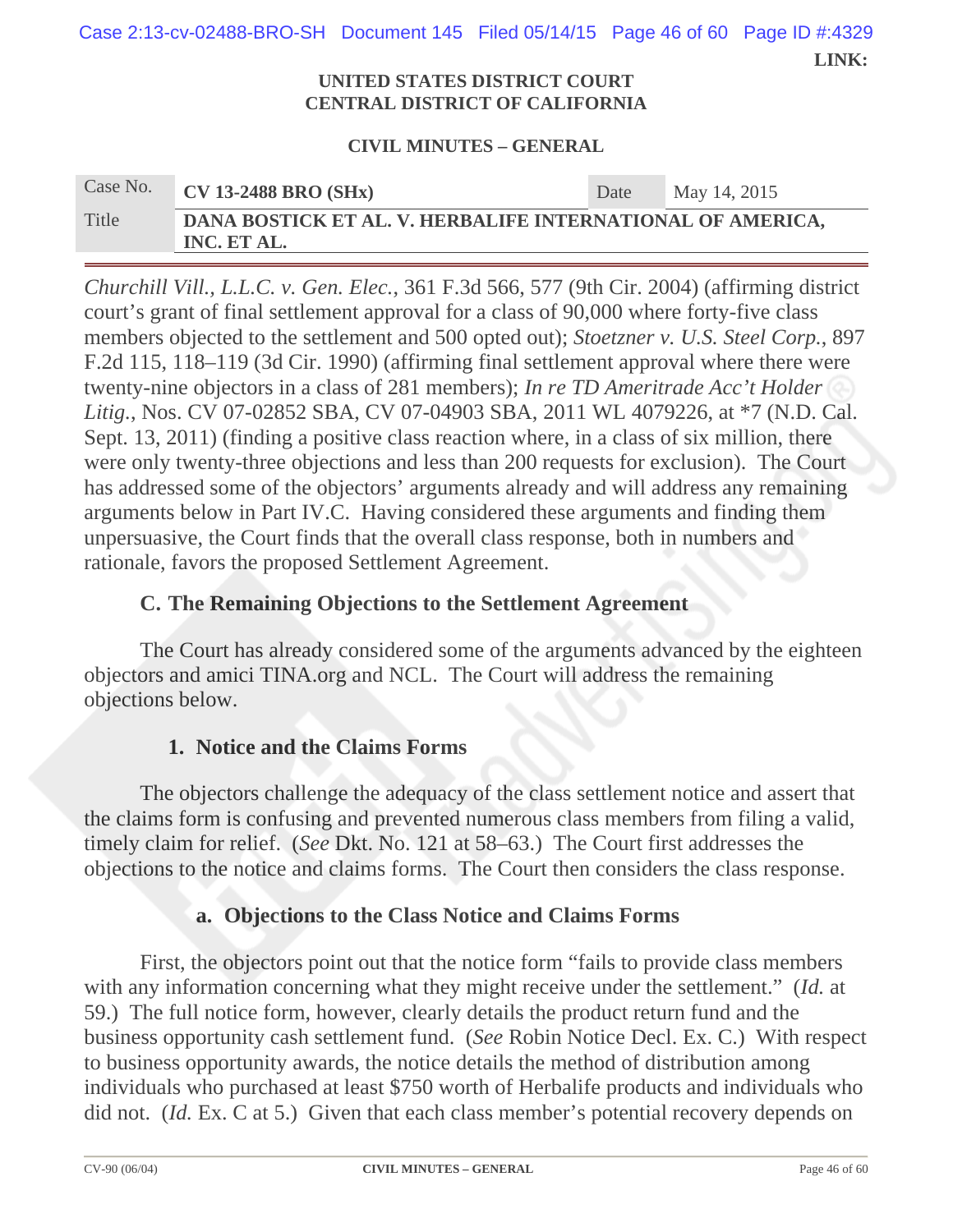**LINK:**  Case 2:13-cv-02488-BRO-SH Document 145 Filed 05/14/15 Page 47 of 60 Page ID #:4330

#### **UNITED STATES DISTRICT COURT CENTRAL DISTRICT OF CALIFORNIA**

#### **CIVIL MINUTES – GENERAL**

| Case No. | $CV$ 13-2488 BRO (SHx)                                                    | Date | May 14, 2015 |
|----------|---------------------------------------------------------------------------|------|--------------|
| Title    | DANA BOSTICK ET AL. V. HERBALIFE INTERNATIONAL OF AMERICA,<br>INC. ET AL. |      |              |

the amount of Herbalife product he or she purchased, as well as the amount of his or her projected loss, it is not possible for the notice form to estimate what each individual class member might receive. As the notice clearly apprises class members of the method by which their awards will be calculated, the fact that it does not estimate an individual's potential recovery is immaterial. Moreover, the claims administrator has notified all claimants of the actual value of their settlement awards. (*Id.* ¶ 23.)

The objectors also contend that the claims form fails to apprise Business Opportunity Claimants that their award may be subject to a pro rata deduction. (Dkt. No. 121 at 60.) The full notice form, however, expressly states as much, (*see* Robin Notice Decl. Ex. C at 5), and the claims form directs class members to refer to the full notice form for an explanation of how each award will be calculated, (*see id.* Ex. D at 4). Further, the claims form states that all business opportunity awards "may be reduced based on the amount of funds available to satisfy all claims (see the Class Notice for more details)." *(Id. Ex. D. at 4.)* Accordingly, this objection lacks merit. It is also irrelevant given that no business opportunity awards will be subject to pro rata deduction.

The objectors next assert that the notice improperly implied that class members could not file both an objection to the settlement and a claim for payment. (Dkt. No. 121 at 59.) At least ten of the eighteen objectors have filed declarations demonstrating their confusion on the issue. The Court is mindful that the notice form does not expressly state that a class member may both object to the settlement and file a claim. Nevertheless, some confusion among class members is to be expected. Given that each page of the class notice directs members to a toll-free questions line, as well as the settlement website, class members seeking further clarification could readily resolve the issue.

Finally, the objectors believe that the class notice failed to reach Herbalife's Latino members and distributors. (Dkt. No. 121 at 60–63.) They believe that the email and postcard notices were insufficient, and that a greater outreach effort should have been made to ensure these class members properly understood their rights under the Settlement Agreement. Although the Court agrees in theory that a broader notice campaign could have benefited the class, the notice procedures approved here comport with due process and Rule 23. *See Silber v. Mabon*, 18 F.3d 1449, 1454 (9th Cir. 1994) (explaining that Rule 23 does not require actual notice to each class member). The objectors do not dispute that the combined email and postcard notices reached approximately 92.91% of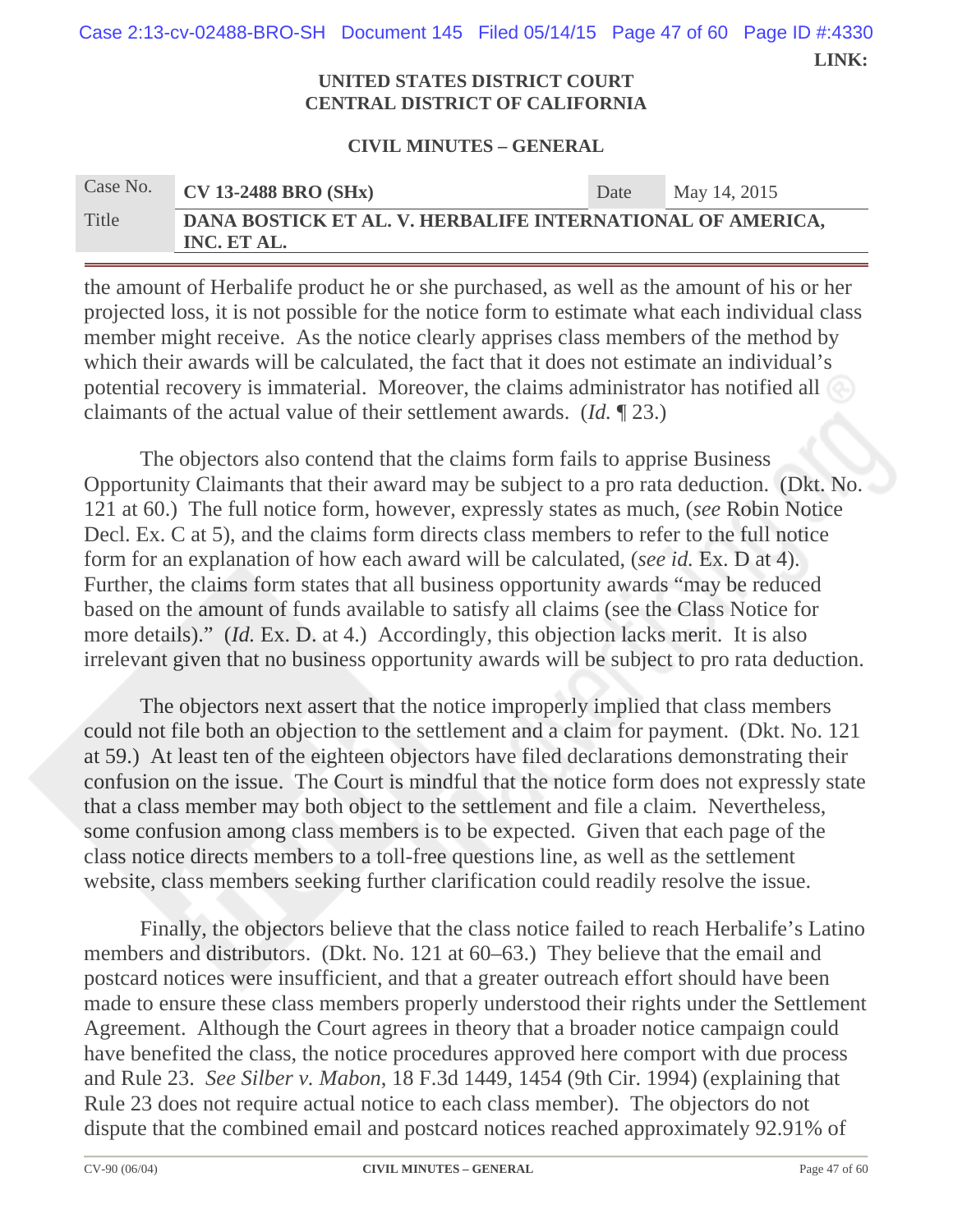**LINK:**  Case 2:13-cv-02488-BRO-SH Document 145 Filed 05/14/15 Page 48 of 60 Page ID #:4331

#### **UNITED STATES DISTRICT COURT CENTRAL DISTRICT OF CALIFORNIA**

#### **CIVIL MINUTES – GENERAL**

| Case No. | $CV$ 13-2488 BRO (SHx)                                                    | Date | May 14, 2015 |
|----------|---------------------------------------------------------------------------|------|--------------|
| Title    | DANA BOSTICK ET AL. V. HERBALIFE INTERNATIONAL OF AMERICA,<br>INC. ET AL. |      |              |

the class. (*See* Robin Notice Decl. ¶ 11.) Nor do they dispute that the claims administrator distributed the notices and claims forms in both English and Spanish. (*Id.* ¶ 3, Exs. A–D.) Under the circumstances, the notice was sufficient.

## **b. Objections to the Class Response**

In addition to challenging the propriety of the class notice and claims forms, the objectors assert that the notice procedures have "proven to be an abject failure." (Dkt. No. 134 at 3.) They point to the low claims rate and the short claims period as evidence that the class notice failed to reach a majority of the class members. (*Id.* at 3–11.) The Court recognizes that the class response rate is low, as only 7,457 class members have filed a claim for relief. (*See* Supplemental Robin Notice Decl. ¶ 4.) This equates to a response rate of less than 1%.

Many courts have found that the class response rate is not the touchstone of the adequacy of the class notice. For example, the court in *In re Packaged Ice Antitrust Litigation*, a case involving a class response of less than 1% of the total number of mailed notices, explained that "this ratio is not dispositive" and "should not be given great significance" because "many factors affect response rates." No. CV 08-MDL-01952, 2011 WL 6209188, at \*14 (E.D. Mich. Dec. 13, 2011) (finding a positive class reaction where few class members sought exclusion and no objections were filed). The court in *In re Serzone Products Liability Litigation* expressed a similar view in stating that "the adequacy of notice is measured by whether notice reached [c]lass [m]embers and gave them an opportunity to participate, not by actual participation." 231 F.R.D. 221, 236 (S.D. W. Va. 2005). Here, the settlement notice reached 92.91% of the class. More importantly, however, the facts and circumstances of this case reasonably suggest a low response rate. As has been discussed throughout this Order, survey evidence suggests that most Herbalife members and distributors joined to obtain a product discount. These members are unlikely to have unopened and unused Herbalife products they wish to return for a refund, as they are most likely to have purchased the products for personal consumption. Further, these individuals are unlikely to have suffered any financial losses on a failed business opportunity, as their reason for joining the company was not to generate income or pursue an entrepreneurial enterprise. Under these circumstances, and given the low number of objections and requests for exclusion, the Court finds that the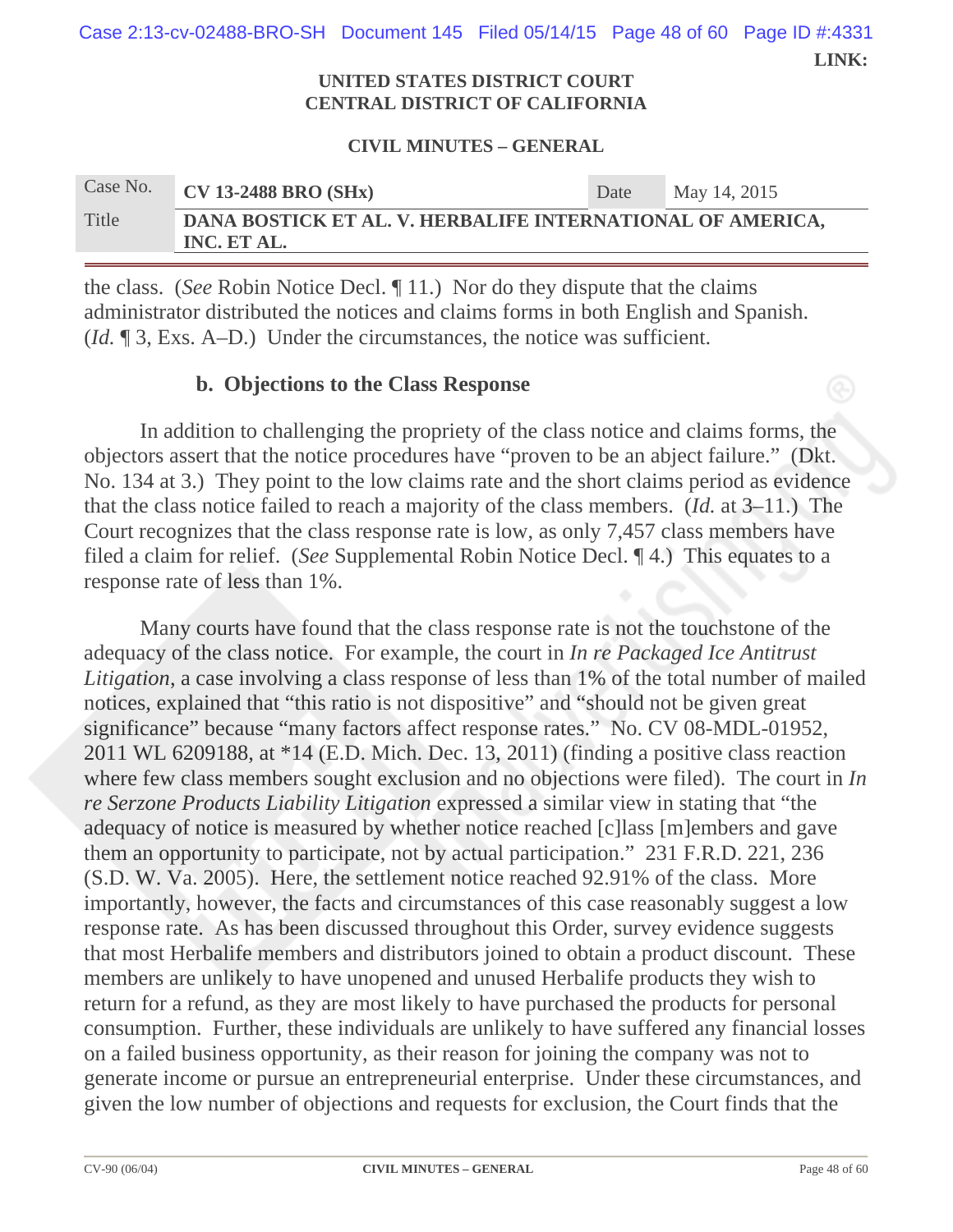**LINK: UNITED STATES DISTRICT COURT**  Case 2:13-cv-02488-BRO-SH Document 145 Filed 05/14/15 Page 49 of 60 Page ID #:4332

# **CENTRAL DISTRICT OF CALIFORNIA**

#### **CIVIL MINUTES – GENERAL**

| Case No. | <b>CV 13-2488 BRO (SHx)</b>                                               | Date | May 14, 2015 |
|----------|---------------------------------------------------------------------------|------|--------------|
| Title    | DANA BOSTICK ET AL. V. HERBALIFE INTERNATIONAL OF AMERICA,<br>INC. ET AL. |      |              |

low response rate here comports with Rule 23 and does not per se demonstrate the Settlement Agreement's inadequacy.

## **2. The Scope of the Release**

The Settlement Agreement's release extends to Herbalife's "present and former, direct and indirect, subsidiaries, parents, affiliates, unincorporated entities, divisions, groups, officers, directors, shareholders, partners, partnerships, joint ventures, employees, agents, servants, assignees, successors, insurers, indemnitees, attorneys, transferees, and/or representatives." (Settlement Agreement ¶ 8.1.) The objectors assert that the release is overbroad and will unfairly deprive class members of the right to sue lead generators or third parties who solicited class members to join Herbalife and caused them harm. (Dkt. No. 121 at 55–58.) According to the objectors, the scope of the release will be interpreted by future courts according to its plain terms, such that the parties' subjective intent that the release not include third party claims will not be effected. Even assuming the scope of the release may extend to Herbalife's officers and directors who engaged in lead generation, however, by its plain terms it does not extend to third party lead generation businesses unassociated with Herbalife. As a result, class members believing these businesses harmed them may still file separate lawsuits to recover damages and consequential losses.

## **3. Propriety of the** *Cy Pres* **Fund**

TINA.org and NCL object to the *cy pres* award for unclaimed portions of the \$15 million business opportunity settlement fund. (*See* Dkt. Nos. 114, 117.) A *cy pres* remedy "is a settlement structure wherein class members receive an indirect benefit (usually through defendant donations to a third party) rather than a direct monetary payment." *Lane v. Facebook, Inc.*, 696 F.3d 811, 819 (9th Cir. 2012). The doctrine allows a court to distribute unclaimed portions of a class action settlement "to the 'next best' class of beneficiaries." *Id.* (internal quotation marks omitted) (citing *Nachshin v. AOL, LLC*, 663 F.3d 1034, 1036 (9th Cir. 2011). "The district court's review of a classaction settlement that calls for a *cy pres* remedy is not substantively different from that of any other class-action settlement except that the court should not find the settlement fair, adequate, and reasonable unless the *cy pres* remedy 'accounts for the nature of the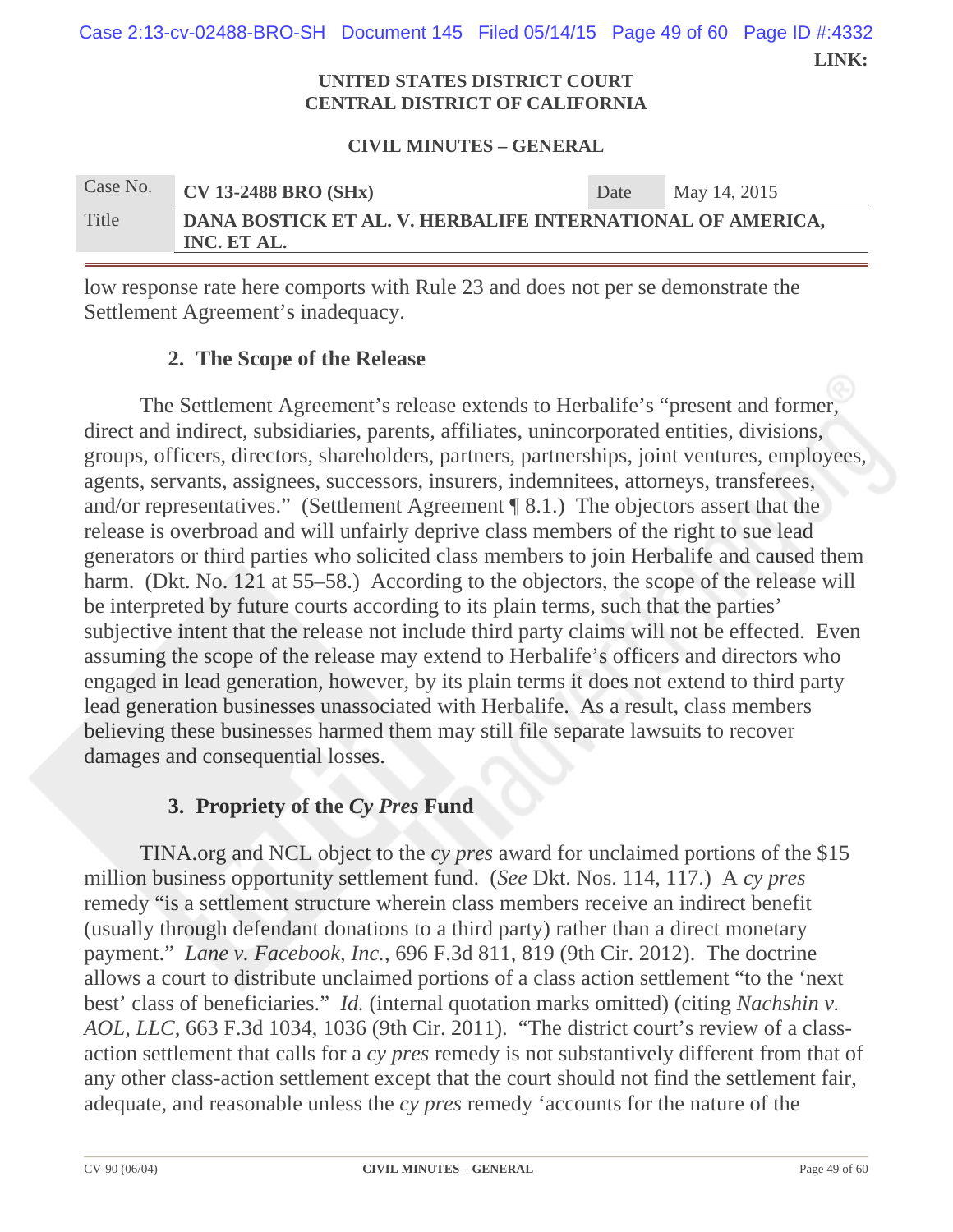**LINK:**  Case 2:13-cv-02488-BRO-SH Document 145 Filed 05/14/15 Page 50 of 60 Page ID #:4333

#### **UNITED STATES DISTRICT COURT CENTRAL DISTRICT OF CALIFORNIA**

#### **CIVIL MINUTES – GENERAL**

| Case No. | <b>CV 13-2488 BRO (SHx)</b>                                               | Date | May 14, 2015 |
|----------|---------------------------------------------------------------------------|------|--------------|
| Title    | DANA BOSTICK ET AL. V. HERBALIFE INTERNATIONAL OF AMERICA,<br>INC. ET AL. |      |              |

plaintiffs' lawsuit, the objectives of the underlying statutes, and the interests of the silent class members.'" *Id.* at 819–20 (citing *Nachshin*, 663 F.3d at 1036).

The Settlement Agreement here provides that any unclaimed portions of the business opportunity cash settlement fund will be distributed to the Consumer Federation of America pursuant to the *cy pres* doctrine. Amici TINA.org and NCL primarily assert that this distribution is unfair to those Business Opportunity Claimants who only qualify for a \$20 flat rate award. For the reasons detailed above, however, the Court finds the method of distribution here to be fair, adequate, and reasonable based upon the facts and circumstances of this case.

Additionally, the *cy pres* award comports with the reasonableness factors set forth by the Ninth Circuit. The Consumer Federation of America is a nonprofit organization founded to advance consumer interests through research, education, and advocacy. (*See* Decl. of Stephen Brobeck in Supp. of Mot. for Preliminary Approval ("Brobeck Decl.")  $\P$  3. $\tilde{j}^{31}$  The organization is frequently invited to give congressional testimony on issues related to consumer interests, and the organization maintains several education and outreach initiatives. (*Id.* ¶¶ 5–7.) The organization has represented that it will use the *cy pres* award to further its existing education initiatives or, if sufficient funds exist, develop a new one focused specifically on multi-level marking programs like Herbalife. (*Id.* ¶ 8.) Given the nature of this case and Plaintiffs' claims, the Consumer Federation of America is an appropriate *cy pres* recipient.

## **4. Exclusion of Members and Distributors Subject to the Arbitration Clause**

The objectors next contend that the Settlement Agreement unfairly excludes Herbalife members and distributors who signed membership agreements after September 2013 containing an arbitration provision. (Dkt. No. 121 at 28–34.) Some of the bases for this objection do not bear on the overall fairness and reasonableness of the proposed settlement. For example, the objectors argue that Herbalife waived the right to enforce the arbitration provision by failing to assert it at any time during the litigation, and that the provision is illusory and unenforceable. (*See id*. at 33–34.) The enforceability of the

 $31$  A copy of this declaration is available at Docket No. 97.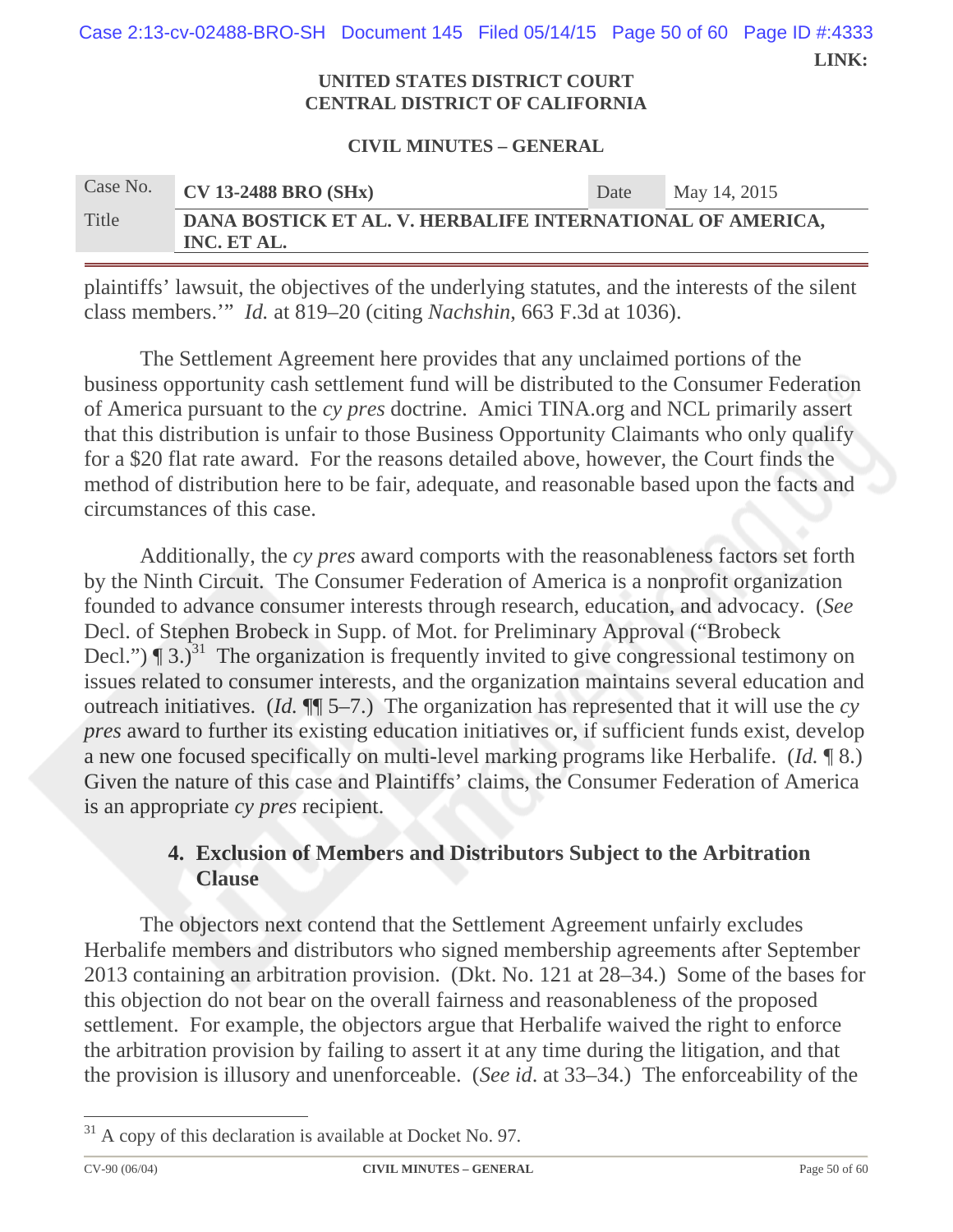**LINK:**  Case 2:13-cv-02488-BRO-SH Document 145 Filed 05/14/15 Page 51 of 60 Page ID #:4334

#### **UNITED STATES DISTRICT COURT CENTRAL DISTRICT OF CALIFORNIA**

#### **CIVIL MINUTES – GENERAL**

| Case No. | $\sqrt{\phantom{a}}$ CV 13-2488 BRO (SHx)                                 | Date | May 14, 2015 |
|----------|---------------------------------------------------------------------------|------|--------------|
| Title    | DANA BOSTICK ET AL. V. HERBALIFE INTERNATIONAL OF AMERICA,<br>INC. ET AL. |      |              |

arbitration clause is not at issue here. The relevant inquiry is whether it is fair and reasonable to exclude individuals subject to the clause from the settlement class.

To that end, the objectors have argued that the Settlement Agreement unfairly excludes these individuals from the Rule 23(b)(3) class while including them in the Rule 23(b)(2) class. (*See id.* at 31–33.) The parties' second stipulation to amend the agreement, however, cures this potential defect. The amendment changes the class definition to exclude from the settlement class "all Herbalife members or distributors who have agreed to be subject to the arbitration provisions of the Arbitration Agreement for Disputes Between Members and Herbalife contained in the Membership Application Agreement revised during or after September 2013." (*See* Dkt. No. 127 (amending Settlement Agreement ¶ 1.13.2).) The amendment further clarifies that the scope of the release "shall not include any individual claims asserted by any Settlement Class Member who is excluded from the Settlement Class pursuant to Paragraph 1.13.2 and who has agreed to be subject to the arbitration provisions of the Arbitration Agreement for Disputes Between Members and Herbalife contained in the Member Application Agreement revised during or after September 2013." (*Id.* (amending Settlement Agreement ¶ 8.6).) These amendments clearly exclude individuals subject to the arbitration provision from the settlement class and ensure that such individuals' claims will not be released pursuant to the settlement. Thus, these individuals will not suffer any disparate treatment or prejudice. In fact, they are likely to benefit to the same degree as settlement class members from the proposed corporate reforms, without any accompanying waiver of the right to sue Herbalife individually for damages or further non-monetary relief.

Finally, the objectors argue that the arbitration agreement likely covers all Herbalife members and distributors who have remained active since Herbalife instituted the agreement in September 2013. (Dkt. No. 121 at 30–31.) To support this argument, the objectors point to Herbalife's Agreement of Distributorship, which states that "the Rules of Conduct and Distributor Policies, the Sales and Marketing Plan, Ordering Procedures and Sample Forms" along with "such other rules and policies as Herbalife has published, or in the future may publish, together with such modifications and amendments as Herbalife shall make from time to time in its sole and absolute discretion (collectively, the "Rules"), are each hereby incorporated into this Agreement of Distributorship." (*See* FAC Ex. C at 39.) To the extent the objectors contend that all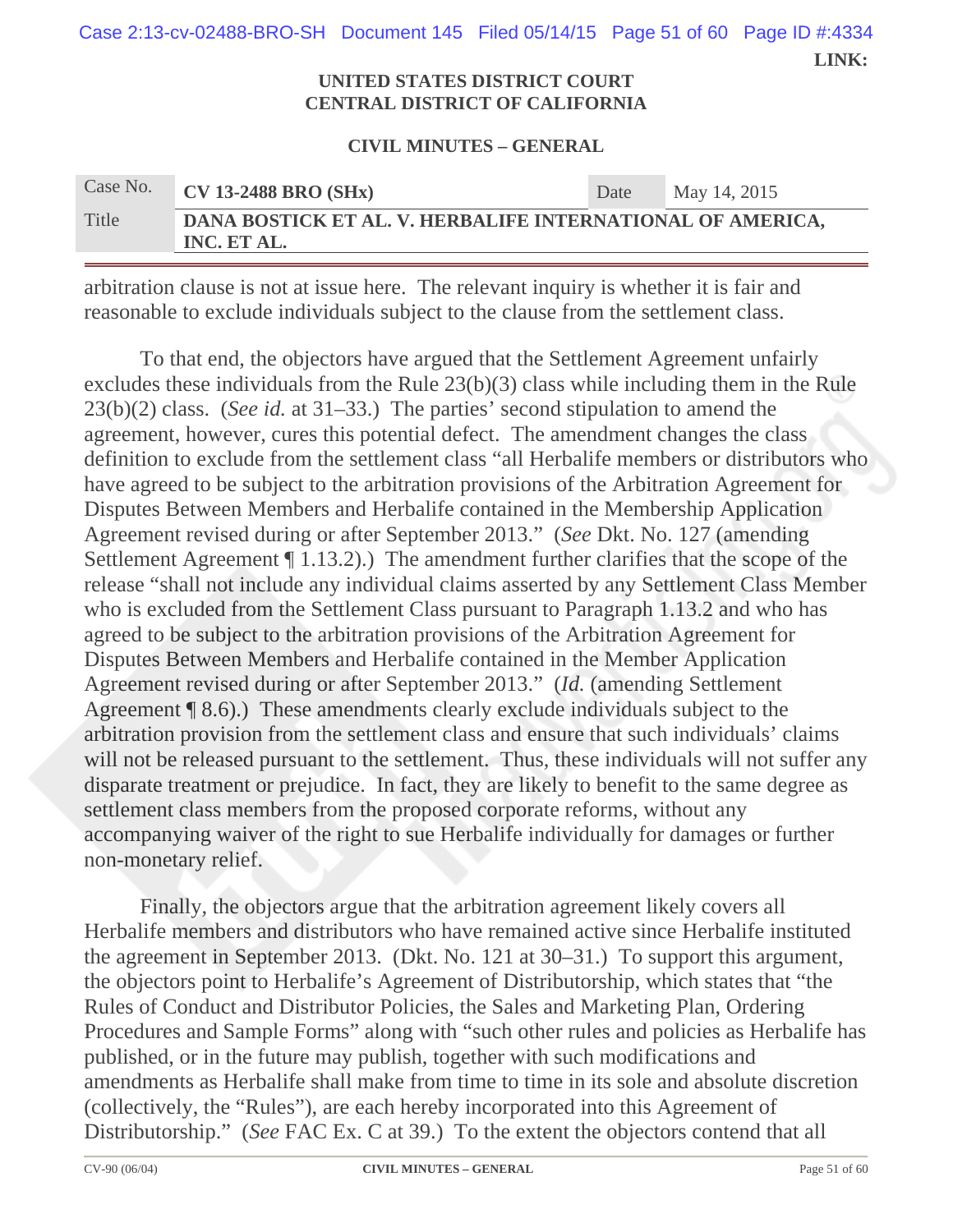| Case 2:13-cv-02488-BRO-SH Document 145 Filed 05/14/15 Page 52 of 60 Page ID #:4335 |  |       |
|------------------------------------------------------------------------------------|--|-------|
|                                                                                    |  | LINK: |

#### **UNITED STATES DISTRICT COURT CENTRAL DISTRICT OF CALIFORNIA**

#### **CIVIL MINUTES – GENERAL**

| Case No. | <b>CV 13-2488 BRO (SHx)</b>                                               | Date | May 14, 2015 |
|----------|---------------------------------------------------------------------------|------|--------------|
| Title    | DANA BOSTICK ET AL. V. HERBALIFE INTERNATIONAL OF AMERICA,<br>INC. ET AL. |      |              |

current Herbalife members and distributors are subject to the September 2013 arbitration agreement via this clause, the Court disagrees. The objectors have cited no authority for the proposition that these members and distributors could be subject to an arbitration provision contained within an agreement they neither agreed to nor signed at the time they joined Herbalife simply because the company retains the right to amend its rules and policies. Nor is it clear to the Court that a binding contract such as an arbitration agreement could be included within the definition of a corporate "rule or policy." Accordingly, the objectors have identified no basis for their contention that the Settlement Agreement's exclusion of individuals expressly subject to the arbitration agreement renders the settlement unfair, unreasonable, or inadequate.

In sum, the Court finds that the majority of the relevant factors favor a finding that the Settlement Agreement is fair, adequate, and reasonable. The Court also finds the arguments advanced by a small number of objectors to be unpersuasive. Accordingly, Plaintiffs' Motion for Final Approval is **GRANTED**.

## **D. Plaintiffs' Motion for Fees**

Plaintiffs' Motion for Fees requests (1) an award of attorneys' fees equal to \$5.25 million, or 30% of the \$17.5 million combined total value of the business opportunity settlement fund and the product return fund;<sup>32</sup> (2) reimbursement for class counsel's costs and expenses equal to \$212,862.64; and (3) incentive awards for the named plaintiffs, including a \$10,000 award for Mr. Bostick and \$5,000 awards for the remaining class representatives. The Court will address each request in turn.

## **1. Class Counsel's Request for Attorneys' Fees**

## **a. Whether an Award of Attorneys' Fees from the Gross Settlement Sum is Appropriate**

Plaintiffs' counsel seeks a percentage method fee award based upon the \$17.5 million gross settlement sum. As discussed above, an award of attorneys' fees from a common fund is appropriate only where the court can: "(1) sufficiently identify the class

 $32$  For purposes of clarity and efficiency, the Court will refer to this sum as the gross settlement sum.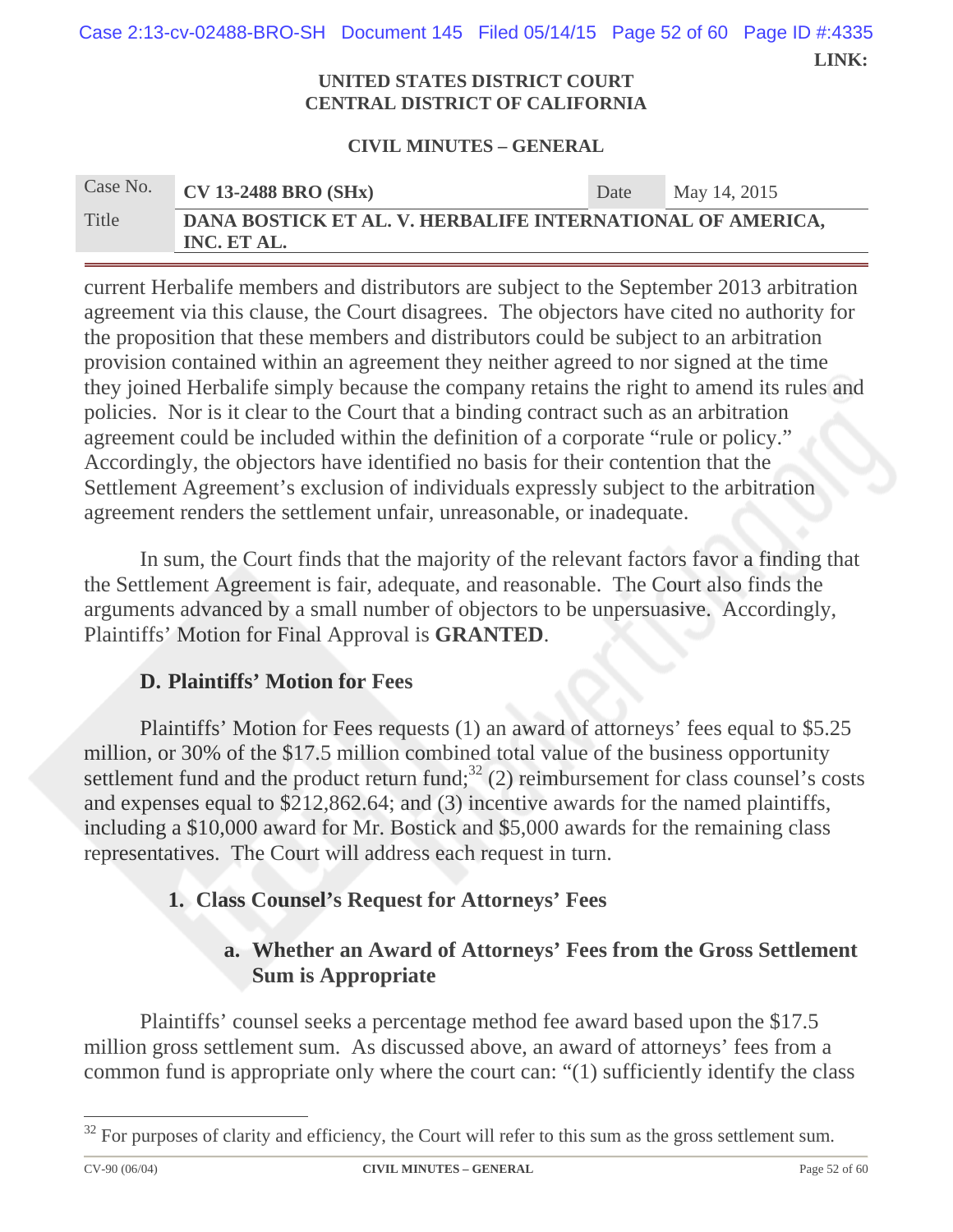**LINK:**  Case 2:13-cv-02488-BRO-SH Document 145 Filed 05/14/15 Page 53 of 60 Page ID #:4336

#### **UNITED STATES DISTRICT COURT CENTRAL DISTRICT OF CALIFORNIA**

#### **CIVIL MINUTES – GENERAL**

# Case No. **CV 13-2488 BRO (SHx)** Date May 14, 2015 Title **DANA BOSTICK ET AL. V. HERBALIFE INTERNATIONAL OF AMERICA, INC. ET AL.**

of beneficiaries; (2) accurately trace the benefits; and (3) shift the fee to those benefitting with some exactitude." *Staton*, 327 F.3d at 972 (citing *Van Gemert*, 444 U.S. at 478–79). These criteria are not met when the litigants "simply vindicate a general social grievance." *Van Gemert*, 444 U.S. at 479. But so long as each class member has "an undisputed and mathematically ascertainable claim" to a sum recovered on his or her behalf, a fee award from the sum is appropriate. *Id.*

The objectors assert that the proposed fee method is inappropriate because the \$2.5 million product return fund is reversionary and has not been exhausted by the existing class claims. (*See* Dkt. No. 134 at 5 n.2.) According to the objectors, any fee award should be based upon the aggregate value of the actual claims for product returns rather than the \$2.5 million fund. The United States Supreme Court and the Ninth Circuit specifically addressed this issue in *Van Gemert* and *Williams v. MGM-Pathe Communications Co.* In *Van Gemert*, the Supreme Court explained that a defendant's "latent claim against unclaimed money in the judgment fund may not defeat each class member's equitable obligation to share the expenses of litigation." 444 U.S. at 482. And in *Williams*, the Ninth Circuit, relying on the reasoning in *Van Gemert*, held that where class counsel seek a fee award based on the percentage method, the percentage should be applied to the entire common fund. 129 F.3d 1026, 1026–27 (9th Cir. 1997) (reversing district court's fee award where the court based the fee on class members' actual claims against the common fund rather than the entire value of the common fund).

Thus, a percentage method fee award based upon the \$17.5 million gross settlement sum here is appropriate so long as the *Staton* criteria are met. The first requirement is satisfied, as the class definition is clear and the parties have identified a class of approximately 1.5 million individuals. The Court can also accurately trace the benefits of the settlement and shift the fee with some exactitude, as the method for apportioning each class member's business opportunity award, product return award, or both is fair and readily calculable. *See Van Gemert*, 444 U.S. at 479. The Court thus approves class counsel's request to base the fee award upon the \$17.5 million gross settlement sum.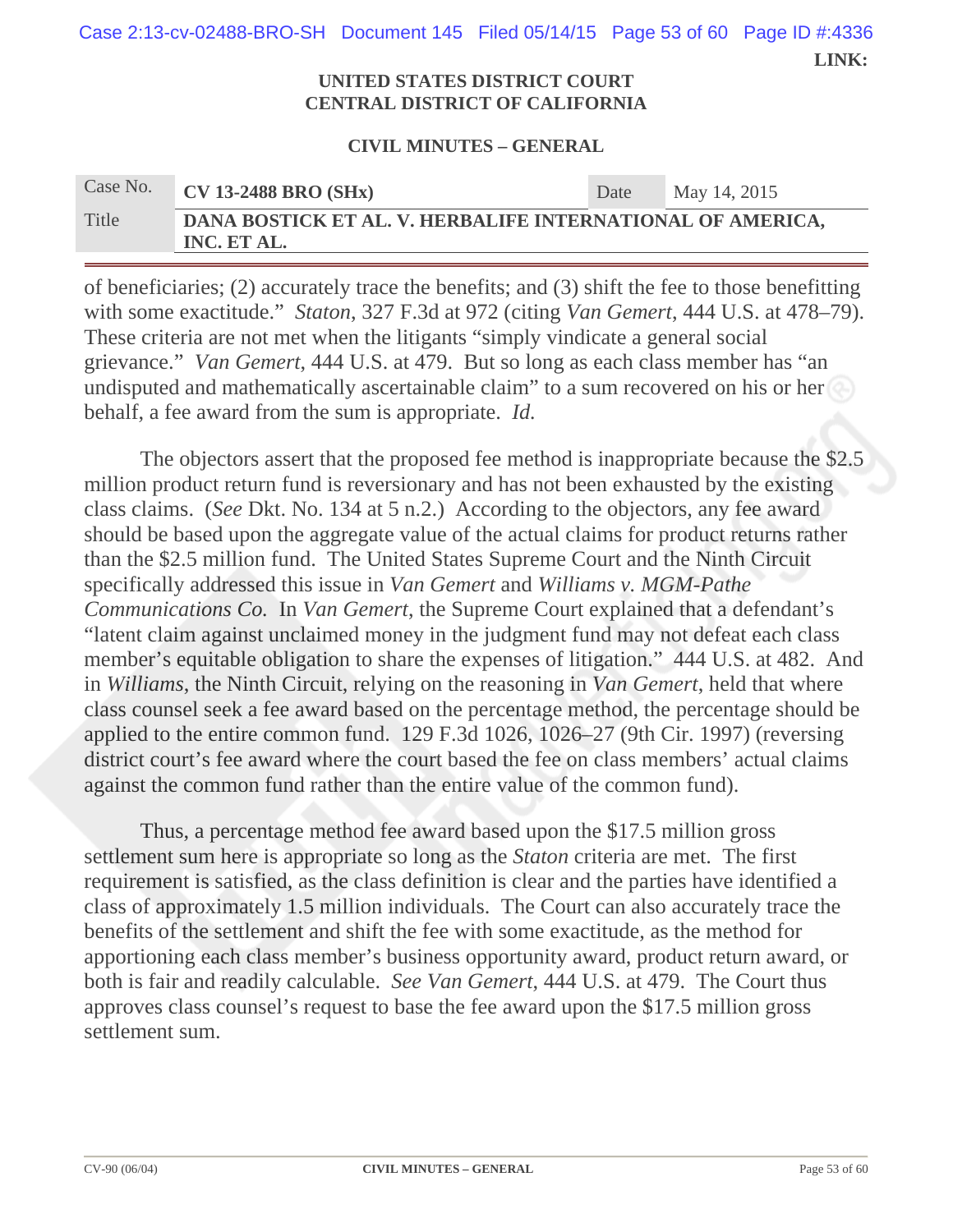| Case 2:13-cv-02488-BRO-SH Document 145 Filed 05/14/15 Page 54 of 60 Page ID #:4337 |                                     |  | LINK: |
|------------------------------------------------------------------------------------|-------------------------------------|--|-------|
|                                                                                    | <b>INITED STATES DISTRICT COURT</b> |  |       |

## **CENTRAL DISTRICT OF CALIFORNIA**

#### **CIVIL MINUTES – GENERAL**

| Case No. | <b>CV 13-2488 BRO (SHx)</b>                                               | Date | May 14, 2015 |
|----------|---------------------------------------------------------------------------|------|--------------|
| Title    | DANA BOSTICK ET AL. V. HERBALIFE INTERNATIONAL OF AMERICA,<br>INC. ET AL. |      |              |

## **b. Whether Class Counsel's Requested Fee is Fair and Reasonable**

The Court next considers whether the particular fee request is fair and reasonable. Here, Plaintiffs' counsel request a fee equal to 30% of the \$17.5 million gross settlement sum, or \$5.25 million. This request diverges from the Ninth Circuit's 25% benchmark for percentage method fee recovery. *See Hanlon*, 150 F.3d at 1029. Nevertheless, the Ninth Circuit has emphasized that although the benchmark is "a starting point for analysis," it "may be inappropriate in some cases." *Vizcaino*, 290 F.3d at 1048.

In evaluating a percentage method fee request that diverges from the benchmark, the relevant inquiry is whether, under all the facts and circumstances of the case, the percentage is reasonable. *Id.* Factors to consider include: (1) the results achieved; (2) the risk undertaken by class counsel in pursuing the case; (3) whether the settlement generated benefits beyond a cash payment; (4) the market rate for similar representations; and (5) the nature of the representation, including whether it was executed on a contingency basis. *Id.* at 1048–50. Some of these factors overlap with those relevant to a fee award's overall fairness and reasonableness. *Compare In re Omnivision Techs.*, 559 F. Supp. 2d at 1046, *with Vizcaino*, 290 F.3d at 1048–50. Accordingly, the Court will simultaneously consider the factors relevant to fee requests in general, as well as those relevant to requests above the 25% benchmark.

### **i. The Results Achieved**

"The overall result and benefit to the class from the litigation is the most critical factor in granting a fee award." *In re Omnivision Techs.*, 559 F. Supp. 2d at 1046. Here, class counsel obtained a total of \$17.5 million to be distributed among the class members, with \$2.5 million reserved for product returns and \$15 million reserved for class members who joined Herbalife to pursue a business opportunity and suffered a loss. The average business opportunity award is \$1,101.48, and the largest award is \$98,588.36. (*See* Supplemental Robin Notice Decl. ¶ 5.) All class members with unopened and unused Herbalife products will receive a full refund. (Robin Notice Decl. ¶ 22.) Thus, the settlement will provide a real and immediate benefit to class members, and this result is clearly favorable in light of the complex factual and legal issues involved in the case. This factor favors an increase from the 25% percentage method benchmark.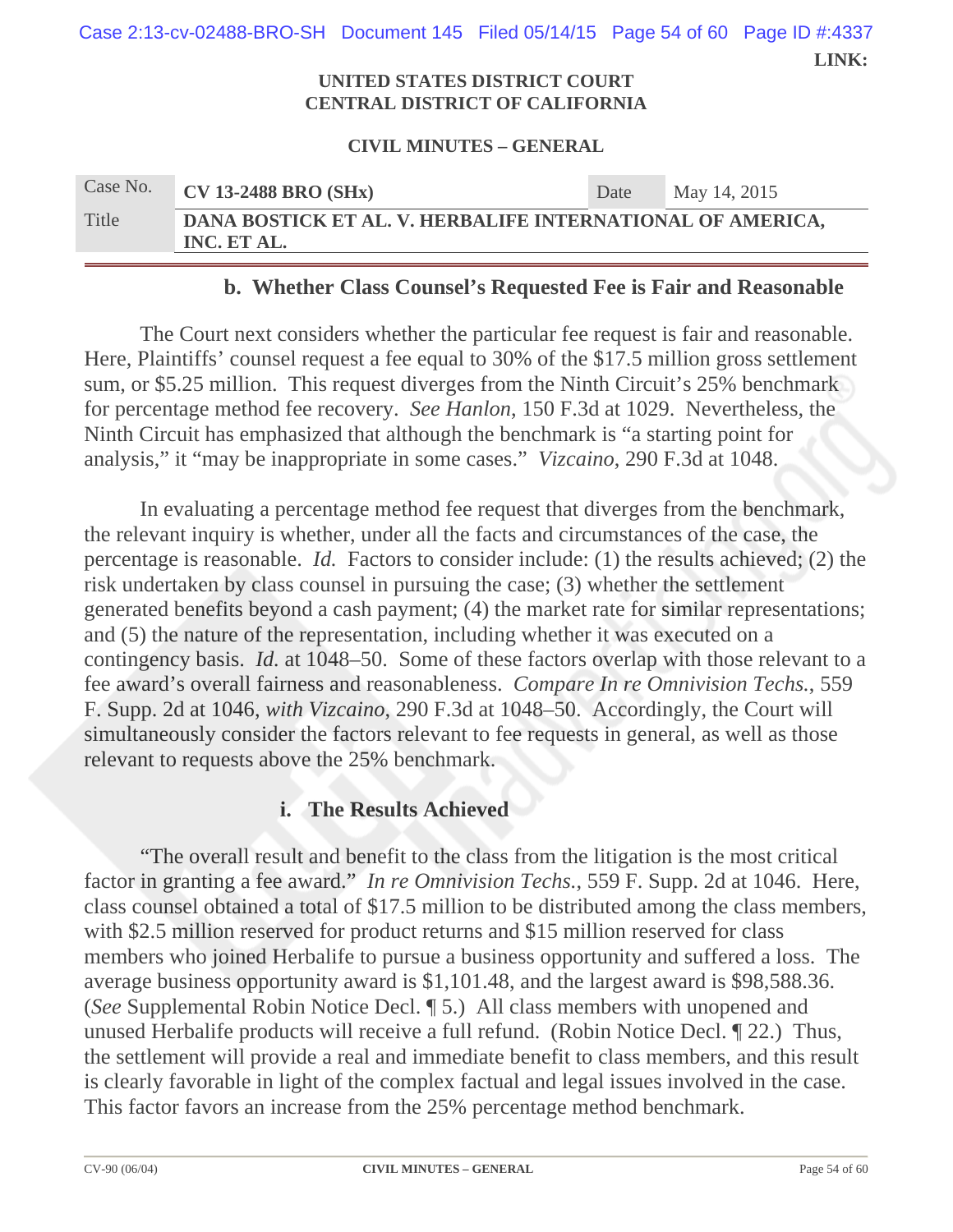**LINK:**  Case 2:13-cv-02488-BRO-SH Document 145 Filed 05/14/15 Page 55 of 60 Page ID #:4338

#### **UNITED STATES DISTRICT COURT CENTRAL DISTRICT OF CALIFORNIA**

#### **CIVIL MINUTES – GENERAL**

| Case No. | <b>CV 13-2488 BRO (SHx)</b>                                               | Date | May 14, 2015 |
|----------|---------------------------------------------------------------------------|------|--------------|
| Title    | DANA BOSTICK ET AL. V. HERBALIFE INTERNATIONAL OF AMERICA,<br>INC. ET AL. |      |              |

## **ii. The Benefits Generated Beyond Cash Payment**

In addition to the \$17.5 million gross settlement sum, Plaintiffs' counsel obtained injunctive relief by negotiating for thirteen separate corporate reforms. As detailed above, these reforms will benefit all class members, regardless of why they joined Herbalife or whether they suffered any actual monetary loss. In considering the fairness and reasonableness of a fee request, a district court should recognize the value of nonmonetary relief, *see Vizcaino*, 290 F.3d at 1049, and may increase an award "to reflect the benefits to the public flowing from th[e] litigation," *see Bebchick v. Washington Metropolitan Area Transit Commission*, 805 F.2d 396, 408 (D.C. Cir. 1986). The corporate reforms Plaintiffs' counsel achieved suggest that an award higher than the benchmark is appropriate in this case.

### **iii. The Risks of Litigation**

The risk that further litigation might result in no recovery is a "significant factor" in assessing the fairness and reasonableness of an award of attorneys' fees. *In re Omnivision Techs.*, 559 F. Supp. 2d at 1046–47; *see also Vizcaino*, 290 F.3d at 1048 ("Risk is a relevant circumstance."). In evaluating the risk of the litigation, a court may consider the complexity of the legal issues involved. *In re Omnivision*, 559 F. Supp. 2d at 1046–47. Throughout this Order, the Court has detailed the various risks involved in this litigation. For example, the parties did not litigate the issue of class certification before reaching the proposed settlement. Additionally, extensive fact discovery revealed weaknesses with respect to each of Plaintiffs' claims. Given the uncertainty that Plaintiffs would prevail on a motion for class certification, a full trial on the merits, and a likely appeal, this factor favors an upward adjustment from the benchmark.

## **iv. The Skill Required and the Quality of Class Counsel's Work**

The Court may also consider the skill required to prosecute and manage this litigation, as well as Plaintiffs' counsel's overall performance. *See In re Omnivision*, 559 F. Supp. 2d at 1047. As the *In re Omnivision* court noted, complex national class actions such as this one "require[] unique legal skills and abilities." *Id.* (internal quotation marks omitted). The Court has detailed the factual and legal complexities in this case, as well as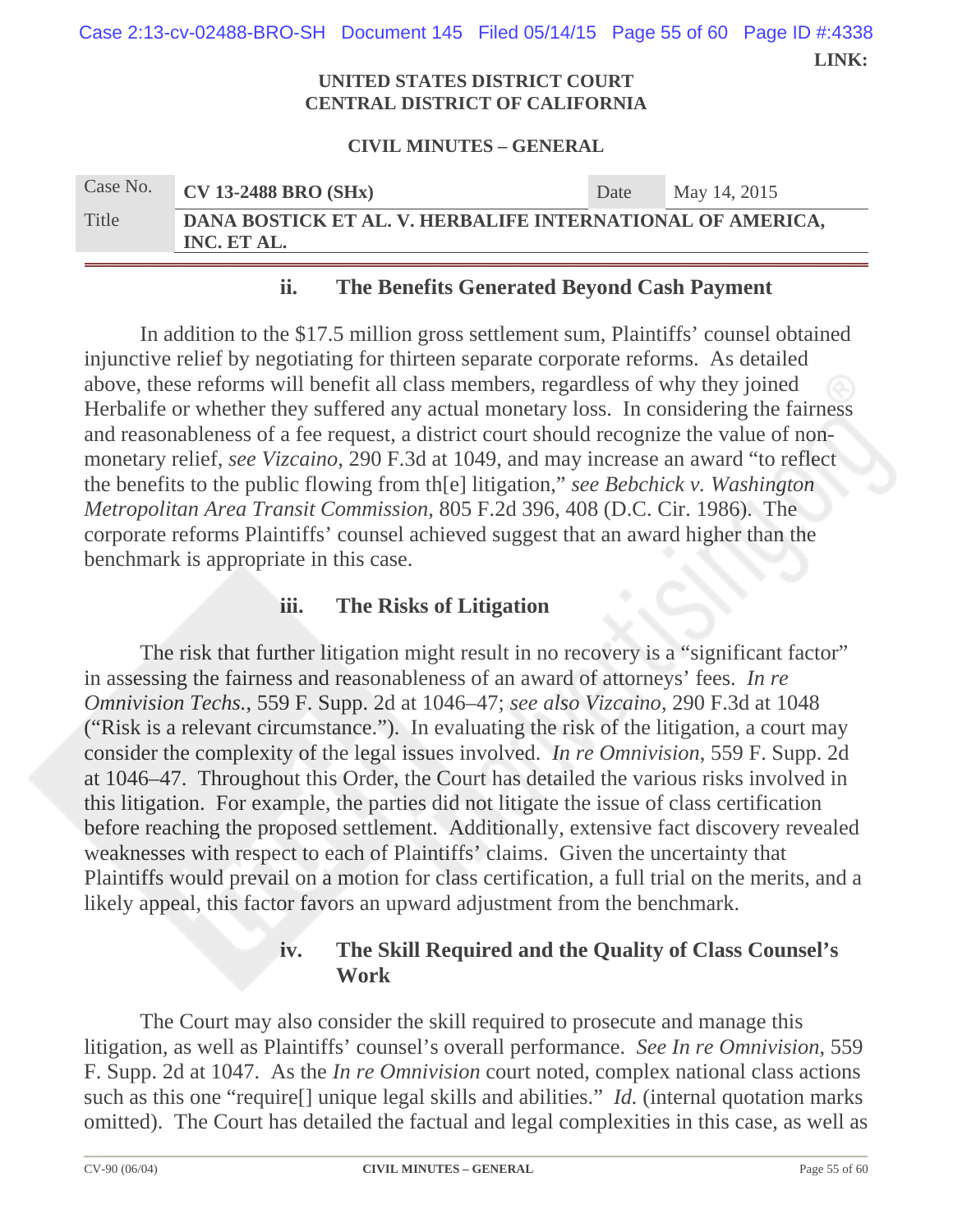**LINK:**  Case 2:13-cv-02488-BRO-SH Document 145 Filed 05/14/15 Page 56 of 60 Page ID #:4339

#### **UNITED STATES DISTRICT COURT CENTRAL DISTRICT OF CALIFORNIA**

#### **CIVIL MINUTES – GENERAL**

# Case No. **CV 13-2488 BRO (SHx)** Date May 14, 2015 Title **DANA BOSTICK ET AL. V. HERBALIFE INTERNATIONAL OF AMERICA, INC. ET AL.**

Plaintiffs' counsel's skill and experience, in connection with the Motion for Final Approval. The Court will not repeat these findings here. Overall, the Court finds that this factor generally favors Plaintiffs' counsel's fee request given the large size of the class, the legal uncertainties, and the amount recovered in settlement.

## **v. The Contingent Nature of the Fee and the Financial Burden Carried By Class Counsel**

The contingent nature of the representation bears on the overall fairness and reasonableness of a fee request. The risk that counsel will not recover, as well as the financial burden accompanying the contingent nature of the representation, may justify a higher percentage fee award. *See In re Omnivision*, 559 F. Supp. 2d at 1047 (awarding 28% fee where class counsel spent three years and over 7500 hours litigating on a contingency basis); *see also Vizcaino*, 290 F.3d at 1050 (affirming district court's 28% fee award where class counsel litigated the case for eleven years, and, as a result, declined other work and suffered a decrease in annual income).

Plaintiffs initiated this case just over two years ago. Throughout the litigation, Plaintiffs' counsel worked on a contingency basis, with a combined total investment of 6,479.75 hours. (*See* Decl. of Scott Petersen in Supp. of Mot. for Fees ("Petersen Fee Decl.") ¶ 7; Decl. of Thomas G. Foley in Supp. of Mot. for Fees ("Foley Fee Decl.") ¶ 64.) During this time, Plaintiffs' counsel received no compensation, advanced approximately \$212,862.64 in expenses, and had to decline other legal work for which they would have been paid on an hourly basis. (*See* Mot. for Fees at 21–22.) And all of this effort was at the risk that they would not receive any compensation if Plaintiffs lost at trial. Under the circumstances, the Court finds that class counsel's significant investment of time and effort into this case on a contingency basis warrants an upward adjustment from the 25% benchmark for fee awards.

## **vi. The Awards Made in Similar Cases**

Plaintiffs' counsel cite to numerous cases awarding fee awards in excess of the 25% benchmark, ranging from 26.6% to 37.1%, with common awards of 30% and 33.33%. (*See* Mot. for Fees at 19–21.) These cases generally support class counsel's request for an upward adjustment from the benchmark. The Court notes, however, that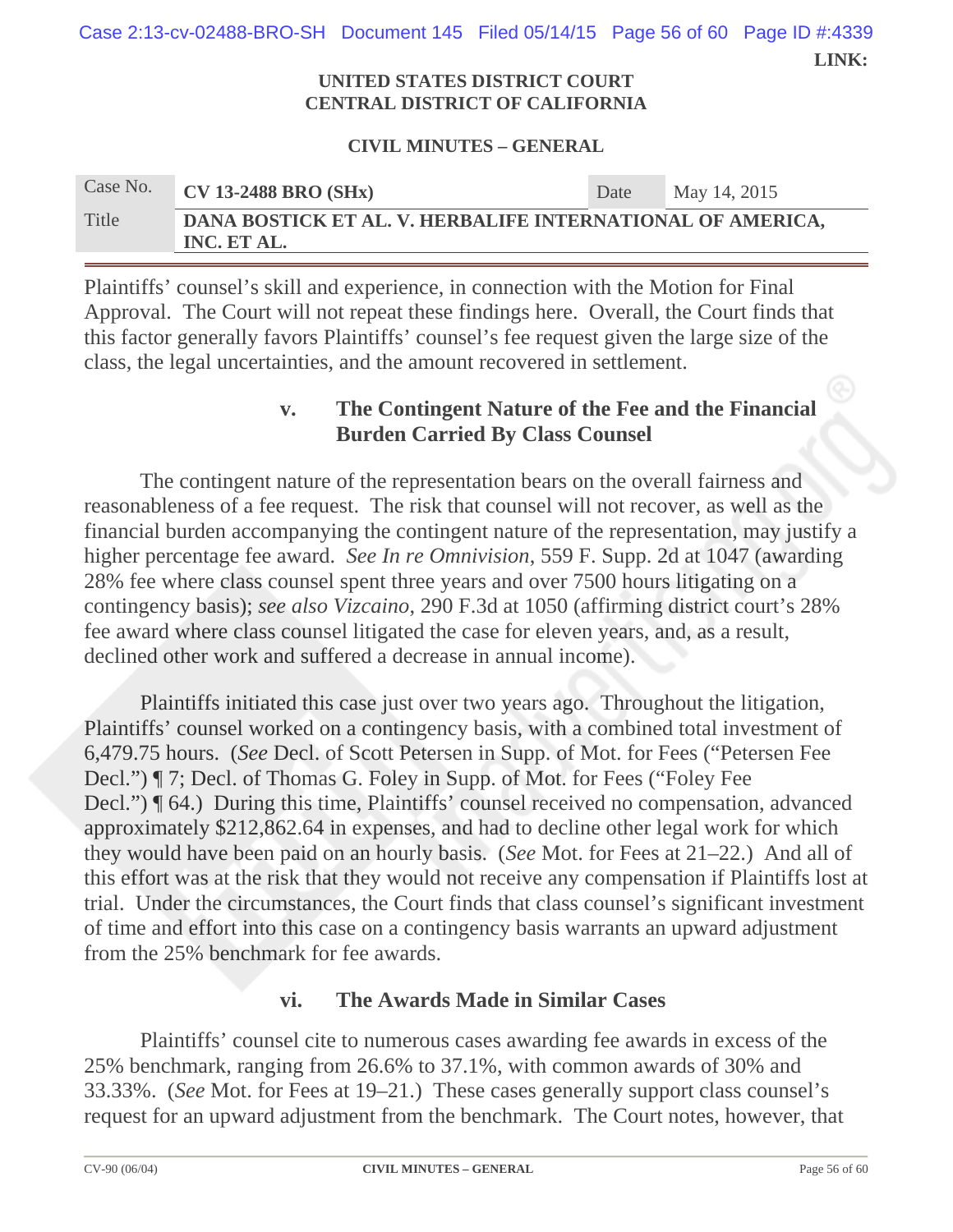**LINK:**  Case 2:13-cv-02488-BRO-SH Document 145 Filed 05/14/15 Page 57 of 60 Page ID #:4340

#### **UNITED STATES DISTRICT COURT CENTRAL DISTRICT OF CALIFORNIA**

#### **CIVIL MINUTES – GENERAL**

# Case No. **CV 13-2488 BRO (SHx)** Date May 14, 2015 Title **DANA BOSTICK ET AL. V. HERBALIFE INTERNATIONAL OF AMERICA, INC. ET AL.**

many of these cases involved securities litigation, more prolonged proceedings than this one, successful appeals, and larger settlement sums. *See, e.g.*, *In re Apollo Grp. Inc. Sec. Litig.*, No. CV 04-02147 PHX, 2012 WL 1378677, at \*7 (D. Ariz. Apr. 20, 2012) (approving 33.33% fee award in a securities class action lasting seven years); *In re Heritage Bond Litig.*, No. CV 02-1475 DT, 2005 WL 1594389, at \*17 (C.D. Cal. June 10, 2005) (awarding 33.33% in a securities case involving a \$27.78 million settlement).

## **vii. The Reaction of the Class**

Finally, the reaction of the class is relevant in determining the overall fairness and reasonableness of an award of attorneys' fees. *In re Heritage Bond Litig.*, 2005 WL 1594389, at \*15 ("The presence or absence of objections from the class is also a factor in determining the proper fee award."). The Court has already discussed the class reaction to the Settlement Agreement at length. In sum, the Court finds the reaction to be favorable, but not overwhelmingly so. That a more favorable reaction is theoretically possible does not persuade the Court that class counsel's requested fee is unfair or unreasonable. But the finding that the class has not clearly and significantly responded in favor of the settlement suggests that a more appropriate award may require a percentage less than the requested 30%.

### **viii. The Balance of the Factors**

In sum, the Court finds that all of the relevant factors favor an upward adjustment from the Ninth Circuit's 25% benchmark for percentage method fee awards. Nevertheless, after considering the amount in settlement, the class reaction, the number of claims, and the fact that the parties did not proceed past the pleadings stage, the Court finds that a fee award of 28% of the gross settlement fund, or \$4.9 million, will more than adequately compensate Plaintiffs' counsel for their time and efforts while ensuring that sufficient funds remain to fully compensate all claimants, without a pro rata deduction, and to assess a *cy pres* award that may allow the Consumer Federation of America to establish an educational initiative directed at multi-level marketing schemes. The Court will compare the 28% fee award it finds most appropriate, as well as Plaintiffs' counsel's requested 30% fee award, to the lodestar as an additional measure of the fairness and reasonableness of the Court's proposed fee award.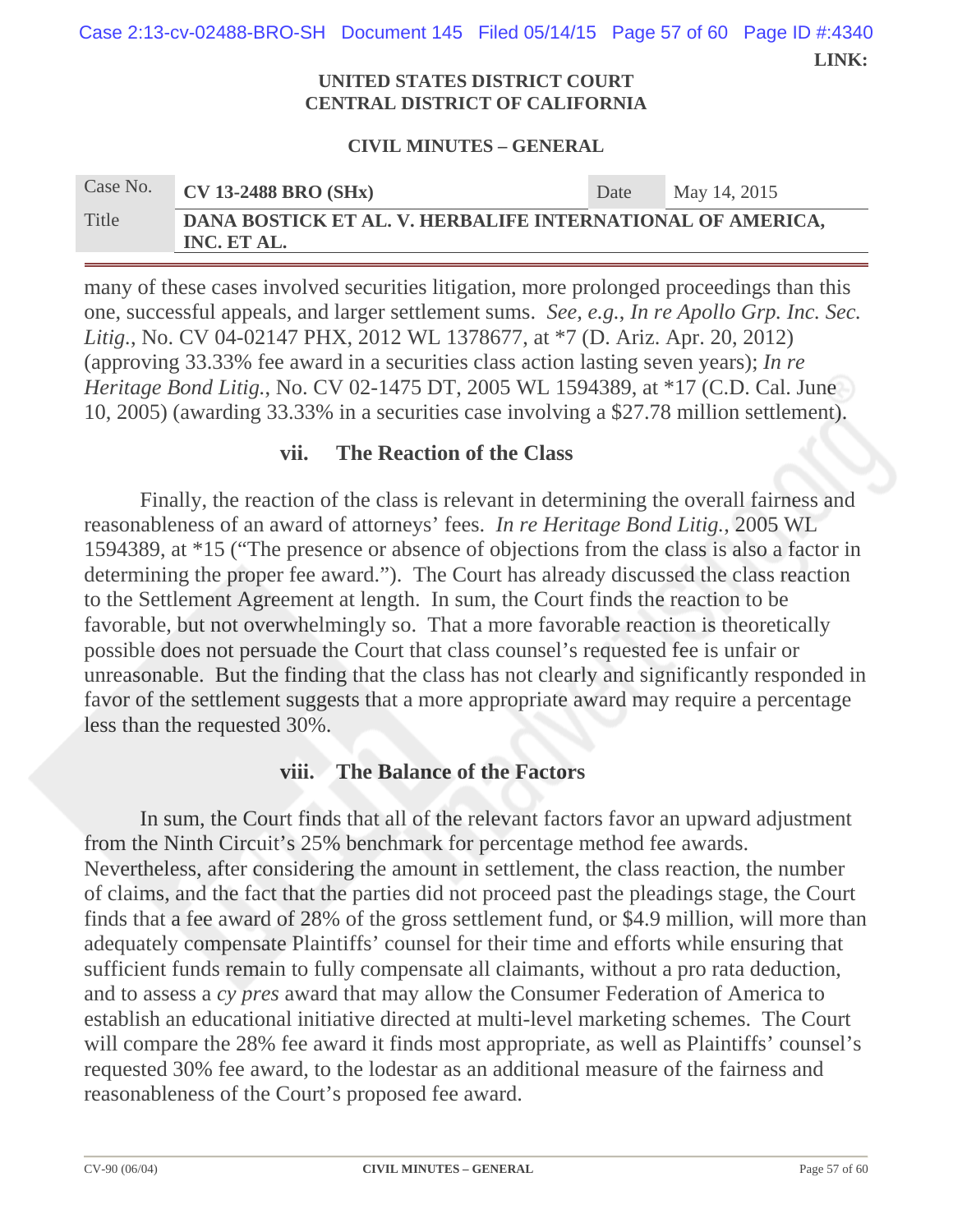**LINK: UNITED STATES DISTRICT COURT**  Case 2:13-cv-02488-BRO-SH Document 145 Filed 05/14/15 Page 58 of 60 Page ID #:4341

# **CENTRAL DISTRICT OF CALIFORNIA**

#### **CIVIL MINUTES – GENERAL**

| Case No. | <b>CV 13-2488 BRO (SHx)</b>                                               | Date | May 14, 2015 |
|----------|---------------------------------------------------------------------------|------|--------------|
| Title    | DANA BOSTICK ET AL. V. HERBALIFE INTERNATIONAL OF AMERICA,<br>INC. ET AL. |      |              |

## **c. The Lodestar Method Cross-Check**

Courts may apply the lodestar method as a "cross-check" on the reasonableness of a percentage-based fee award. *Vizcaino*, 290 F.3d at 1050. The lodestar "is calculated by multiplying the number of hours the prevailing party reasonably expended on the litigation (as supported by adequate documentation) by a reasonable hourly rate for the region and for the experience of the lawyer." *In re Bluetooth Headset Prods. Liab. Litig.*, 654 F.3d 935, 941 (9th Cir. 2011). A court may adjust the lodestar figure upward or downward by an appropriate multiplier to reflect "a host of 'reasonableness' factors, including the quality of representation, the benefit obtained for the class, the complexity and novelty of the issues presented, and the risk of nonpayment." *Id.* at 941–42 (internal quotation marks omitted). Where class counsel's investment of time in the litigation is minimal, such as in the case of an early settlement, the lodestar calculation may favor a lower percentage. *Vizcaino*, 290 F.3d at 1050.

Here, Plaintiffs' counsel calculate their attorneys' fees under the lodestar method to be \$3,076,403.50, based upon 6,479.75 working hours at rates ranging from \$75 to \$600 per hour. (*See* Petersen Fee Decl. ¶¶ 7–9, Ex. A; Foley Fee Decl. ¶¶ 62–67, Ex. E.) Counsel has reasonably supported this figure with evidence of the hours worked on this case, (*see generally* Petersen Fee Decl.; Foley Fee Decl.), and case law supporting the reasonableness of the hourly rates, (*see* Mot. for Final Approval at 23–24). Counsel's suggested multiplier of 1.7 equates the attorneys' fees with the \$5.25 million class counsel has requested. A multiplier of 1.59 equates the attorneys' fees with the \$4.9 million the Court finds more appropriate. Both of these multipliers are well within the range courts have approved as fair and reasonable. *See, e.g.*, *Vizcaino*, 290 F.3d at 1050– 51 (affirming district court's approval of a 3.65 multiplier). For the reasons discussed above, however, the Court finds an award of \$4.9 million, based upon the lower 1.59 multiplier, to be most appropriate and reasonable in this case.

## **2. Class Counsel's Request for Reimbursement is Reasonable**

Class counsel also request reimbursement for the \$212,862.64 they advanced in costs and expenses in connection with the litigation. (*See* Mot. for Fees at 24.) At least \$175,609.62 of these expenses includes fees for legal research, court filings, transcripts, expert witness consultation, mediation, photocopying, postage, and other necessary costs. (*See* Petersen Fee Decl. Ex. B; Foley Fee Decl. Ex. F.) Class counsel has adequately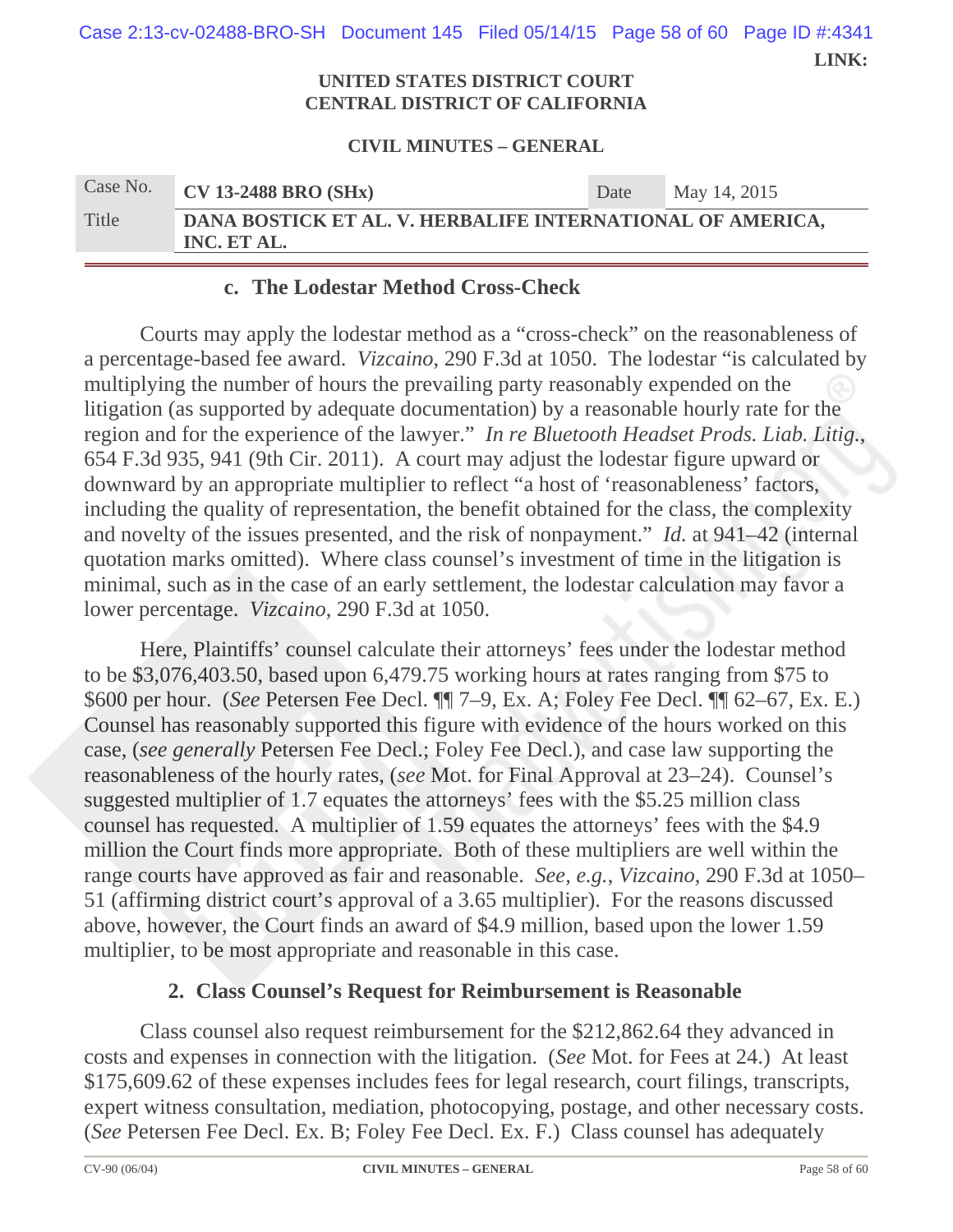Case 2:13-cv-02488-BRO-SH Document 145 Filed 05/14/15 Page 59 of 60 Page ID #:4342

 **LINK:** 

#### **UNITED STATES DISTRICT COURT CENTRAL DISTRICT OF CALIFORNIA**

#### **CIVIL MINUTES – GENERAL**

# Case No. **CV 13-2488 BRO (SHx)** Date May 14, 2015 Title **DANA BOSTICK ET AL. V. HERBALIFE INTERNATIONAL OF AMERICA, INC. ET AL.**

documented these expenses, all of which may be reimbursed. *See Odrick v. UnionBancal Corp.*, No. CV 10-05565 SBA, 2012 WL 6019495, at \*6 (N.D. Cal. Dec. 3, 2012) (approving expenses "for a retained expert, mediation, travel, copying, mailing, legal research, and other litigation-related costs"); *Rutti v. Lojack Corp.*, No. CV 06-00350 DOC, 2012 WL 3151077, at \*12 (C.D. Cal. July 31, 2012) ("Expenses such as reimbursement for travel, meals, lodging, photocopying, long-distance telephone calls, computer legal research, postage, courier service, mediation, exhibits, documents scanning, and visual equipment are typically recoverable."). The Court therefore approves reimbursement for these costs.

The Court declines to award reimbursement for two categories of expenses at this time. Plaintiffs' counsel request \$590.98 for "miscellaneous" expenses. (*See* Petersen Fee Decl. Ex. B.) Because counsel has not apprised the Court as to the nature or use of these expenses, the Court cannot reasonably conclude whether they were necessary for this litigation. Class counsel also request \$36,662.04 for "travel/meals." (*See id.* Ex. B; Foley Fee Decl. Ex. F.) This Court does not find meal expenses to be a necessary cost of litigation that should be borne by the class. Accordingly, Plaintiffs' counsel's request for reimbursement for these expenses is **DENIED**, as the Court cannot segregate travel costs from meal costs based upon the existing record. This denial is without prejudice, and the Court will review a renewed request should class counsel wish to file supplemental declarations or documentation appropriately identifying which costs were attributable to travel, which costs were attributable to meals, and why the costs were necessary.

## **3. Class Counsel's Request for Incentive Awards is Reasonable**

In the context of class action cases, incentive awards for the named representatives are discretionary but nevertheless "fairly typical." *Rodriguez v. W. Publ'g Corp.*, 563 F.3d 948, 958 (9th Cir. 2009). Incentive awards are designed "to compensate class representatives for work done on behalf of the class, to make up for financial or reputational risk undertaken in bringing the action, and, sometimes, to recognize their willingness to act as a private attorney general." *Id.* at 958–59. Factors to consider in determining whether to approve an incentive award include:

1) the risk to the class representative in commencing suit, both financial and otherwise; 2) the notoriety and personal difficulties encountered by the class representative; 3) the amount of time and effort spent by the class